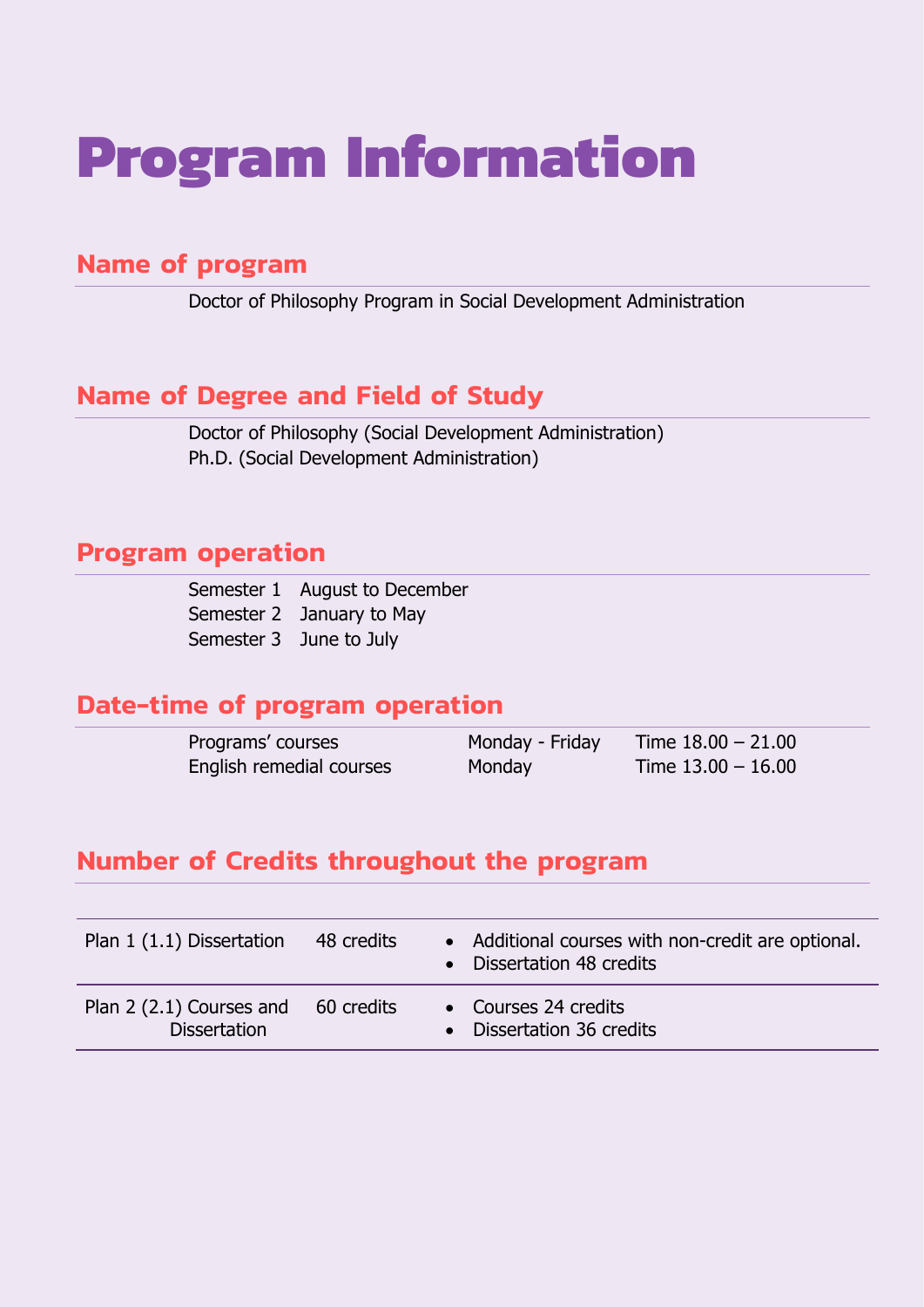### **National Institute of Development Administration**

# **Doctor of Philosophy Program in Social Development Administration Improved Program 2017**

| Name of the Institute: | National Institute of Development Administration |
|------------------------|--------------------------------------------------|
| School:                | Social and Environmental Development             |

### **Section 1: General Information**

**1. Name of program**: Doctor of Philosophy Program in Social Development

Administration

### **2. Name of Degree and Field of Study**

Doctor of Philosophy (Social Development Administration) Ph.D. (Social Development Administration)

### **3. Major courses or expertise**

- None -

### **4. Number of Credits throughout the program**

| Plan $1(1.1)$ | 48 credits |
|---------------|------------|
| Plan $2(2.1)$ | 60 credits |

### **5. Program Format**

5.1 Degree: Doctoral program according to the standards of graduate level

5.2 Language: Thai and/or English

5.3 Admission: Thai students and/or foreign students

5.4 Collaboration with other institutes: A specific program developed by the Institute which directly organizes teaching and collaborates with the public and private sectors in the academic area.

5.5 Degree provided to the graduates: Provide degree of only one subject area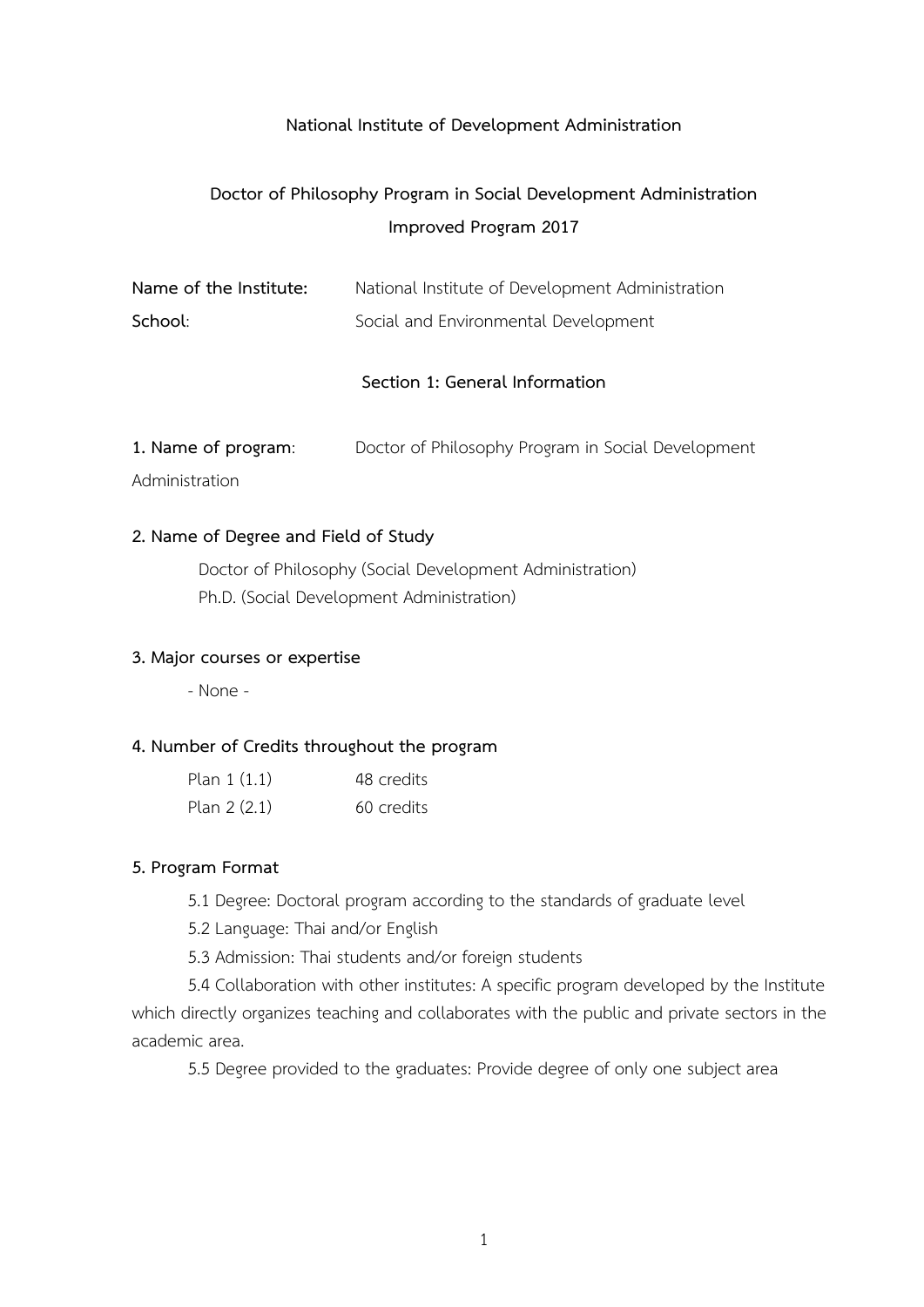### **6. Status of the program and approval/ agreement of the program**

This improved program 2017 has been developed from the Doctor of Philosophy Program in Social Development Administration (New program 2012) that started its first semester in 2017 (August 2017)

NIDA Academic Council Committee had approved/agreed the program at the meeting of No. 2/2017, dated on 21<sup>st</sup> February 2017.

The Council of the National Institute of Development Administration had approved/agreed the program at the meeting of No.  $3/2017$ , dated on  $15<sup>th</sup>$  March 2017, at the meeting of No.  $3/2017$ , dated on  $14<sup>th</sup>$  March 2017 and at the meeting of No.  $4/2018$ , dated on 25<sup>th</sup> April 2018.

### **7. Readiness in promoting high quality and standardized program**

The program shall be publicized as a qualified and standardized program in accordance with the standard criteria of National Higher Education B.E. 2552 of the academic year 2019.

### **8. Potential careers after graduation**

1. Social development administrators who perform duties in the social development and responsibility in the government, private and social sectors.

2. Teachers, lecturers and academicians in social sciences and other related areas in an academic institution at a graduate level.

3. Personnel of the government agency or private enterprise who apply their knowledge in the area of social development, policy analysis, strategic planning of organizational administration and social development administration.

4. Other independent careers.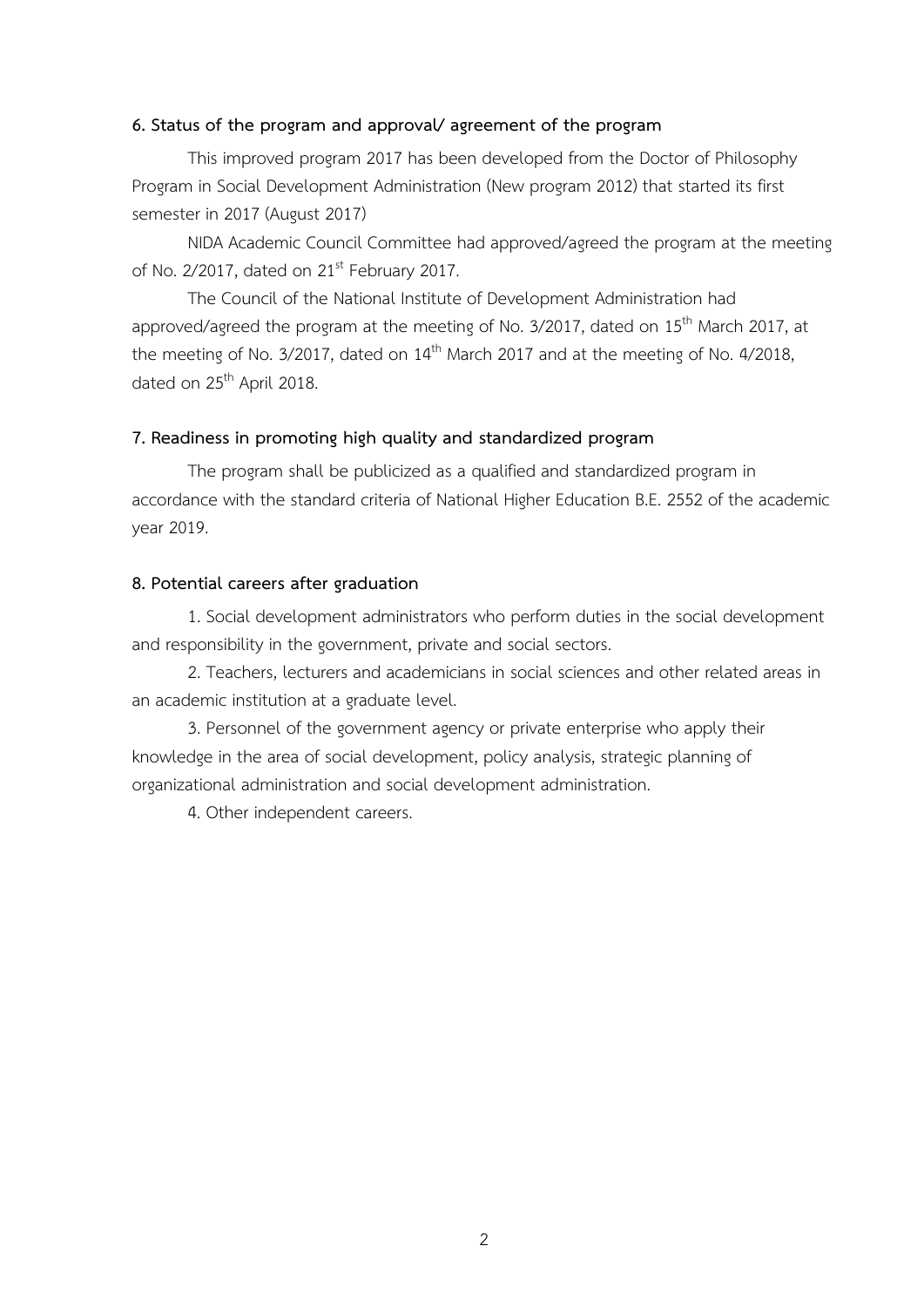|                 | Improved program 2017 |           |                               |                 |      |           | Revision Sor Mor Or 08 |           |               |                |      |            |
|-----------------|-----------------------|-----------|-------------------------------|-----------------|------|-----------|------------------------|-----------|---------------|----------------|------|------------|
| Name-Last       | ID Number             | Academic  | Degree/ Area of               | University/     | Year | Name-Last | ID Number              | Academic  | Degree/ Area  | University/    | Year | Remark     |
| Name            |                       | Position  | Study                         | Institute       |      | Name      |                        | Position  | of Study      | Institute      |      |            |
| Ms. Duchduen    | <b>XXXXXXXXXXXXX</b>  | Associate | Ph.D. (Education)             | University of   | 2001 |           |                        |           |               |                |      |            |
| Bhanthumnavin   |                       | Professor |                               | Minnesota       |      |           |                        |           |               |                |      |            |
|                 |                       |           |                               | (U.S.A.)        |      |           |                        |           |               |                |      |            |
|                 |                       |           | Master of Arts                | University of   | 1998 |           |                        |           |               |                |      |            |
|                 |                       |           | (Education)                   | Minnesota       |      |           |                        |           |               |                |      |            |
|                 |                       |           |                               | (U.S.A.)        |      |           |                        |           |               |                |      |            |
|                 |                       |           | Bachelor of                   | Srinakarinwirot | 1995 |           |                        |           |               |                |      |            |
|                 |                       |           | Science                       | University      |      |           |                        |           |               |                |      |            |
|                 |                       |           | (Psychology)                  | (Thailand)      |      |           |                        |           |               |                |      | Same       |
| Mr. Awae        | XXXXXXXXXXXX          | Assistant | Ph.D. (Social                 | Universit of    | 1997 |           |                        |           |               |                |      |            |
| Masae           |                       | Professor | Sciences)                     | Bath (U.K.)     |      |           |                        |           |               |                |      |            |
|                 |                       |           | Master of                     | The University  | 1990 |           |                        |           |               |                |      |            |
|                 |                       |           | Agricultural                  | of Queensland   |      |           |                        |           |               |                |      |            |
|                 |                       |           | Science (Rural                | (Australia)     |      |           |                        |           |               |                |      |            |
|                 |                       |           | Development                   |                 |      |           |                        |           |               |                |      |            |
|                 |                       |           | Administration &              |                 |      |           |                        |           |               |                |      |            |
|                 |                       |           | Management)                   |                 |      |           |                        |           |               |                |      |            |
|                 |                       |           | Bachelor of                   | Prince of       | 1983 |           |                        |           |               |                |      |            |
|                 |                       |           | Science                       | Songkhla        |      |           |                        |           |               |                |      |            |
|                 |                       |           | (Kasetsart)                   | University      |      |           |                        |           |               |                |      |            |
|                 |                       |           | (2 <sup>nd</sup> Class Honor) | (Thailand)      |      |           |                        |           |               |                |      |            |
| Mr. Li Renliang | XXXXXXXXXXXX          | Lecturer  | Ph.D. (Social                 | National        | 2012 | Mr. Li    | XXXXXXXXXXXX           | Assistant | Ph.D. (Social | National       | 2012 | * Same,    |
|                 |                       |           | Development                   | Institute of    |      | Renliang  |                        | Professor | Development   | Institute of   |      | the        |
|                 |                       |           | and                           | Development     |      |           |                        |           | and           | Development    |      | Change     |
|                 |                       |           | Environmental                 | Administration  |      |           |                        |           | Environmental | Administration |      | academic   |
|                 |                       |           | Management)                   | (Thailand)      |      |           |                        |           | Management)   | (Thailand)     |      | title (Sor |

# **9. Name – Last Name, ID Number and Academic Position and Area of Study of Lecturers responsible for the Program**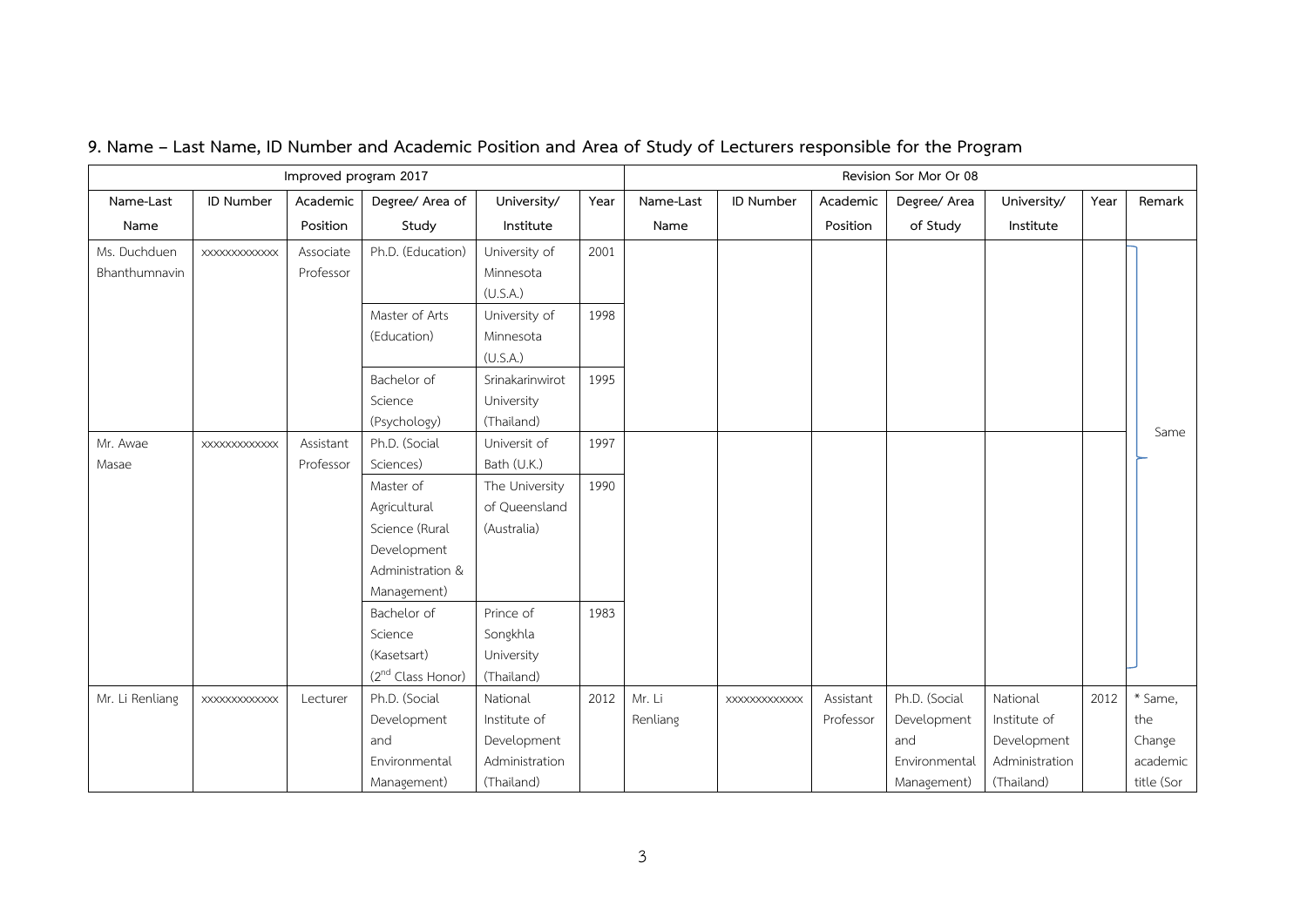|           | Improved program 2017 |          |                  |             |      | Revision Sor Mor Or 08 |                  |          |                |             |      |           |
|-----------|-----------------------|----------|------------------|-------------|------|------------------------|------------------|----------|----------------|-------------|------|-----------|
| Name-Last | ID Number             | Academic | Degree/ Area of  | University/ | Year | Name-Last              | <b>ID Number</b> | Academic | Degree/ Area   | University/ | Year | Remark    |
| Name      |                       | Position | Study            | Institute   |      | Name                   |                  | Position | of Study       | Institute   |      |           |
|           |                       |          | Master of Arts   | Peking      | 1999 |                        |                  |          | Master of Arts | Peking      | 1999 | Mor Or    |
|           |                       |          | (Thai Language & | University  |      |                        |                  |          | (Thai          | University  |      | (08)      |
|           |                       |          | Culture)         | (China)     |      |                        |                  |          | Language &     | (China)     |      | Institute |
|           |                       |          |                  |             |      |                        |                  |          | Culture)       |             |      | Council   |
|           |                       |          | Bachelor of Arts | Peking      | 1992 |                        |                  |          | Bachelor of    | Peking      | 1992 | had       |
|           |                       |          | (Thai Language & | University  |      |                        |                  |          | Arts (Thai     | University  |      | approved  |
|           |                       |          | Culture)         | (China)     |      |                        |                  |          | Language &     | (China)     |      | at the    |
|           |                       |          |                  |             |      |                        |                  |          | Culture)       |             |      | meeting   |
|           |                       |          |                  |             |      |                        |                  |          |                |             |      | of        |
|           |                       |          |                  |             |      |                        |                  |          |                |             |      | 4/2018    |
|           |                       |          |                  |             |      |                        |                  |          |                |             |      | on 25     |
|           |                       |          |                  |             |      |                        |                  |          |                |             |      | April     |
|           |                       |          |                  |             |      |                        |                  |          |                |             |      | 2019      |

**Remark \*** Change the academic Position of Dr. Li Renliang and The Institute Council had approved at the meeting of 4/2019 on 25 April 2019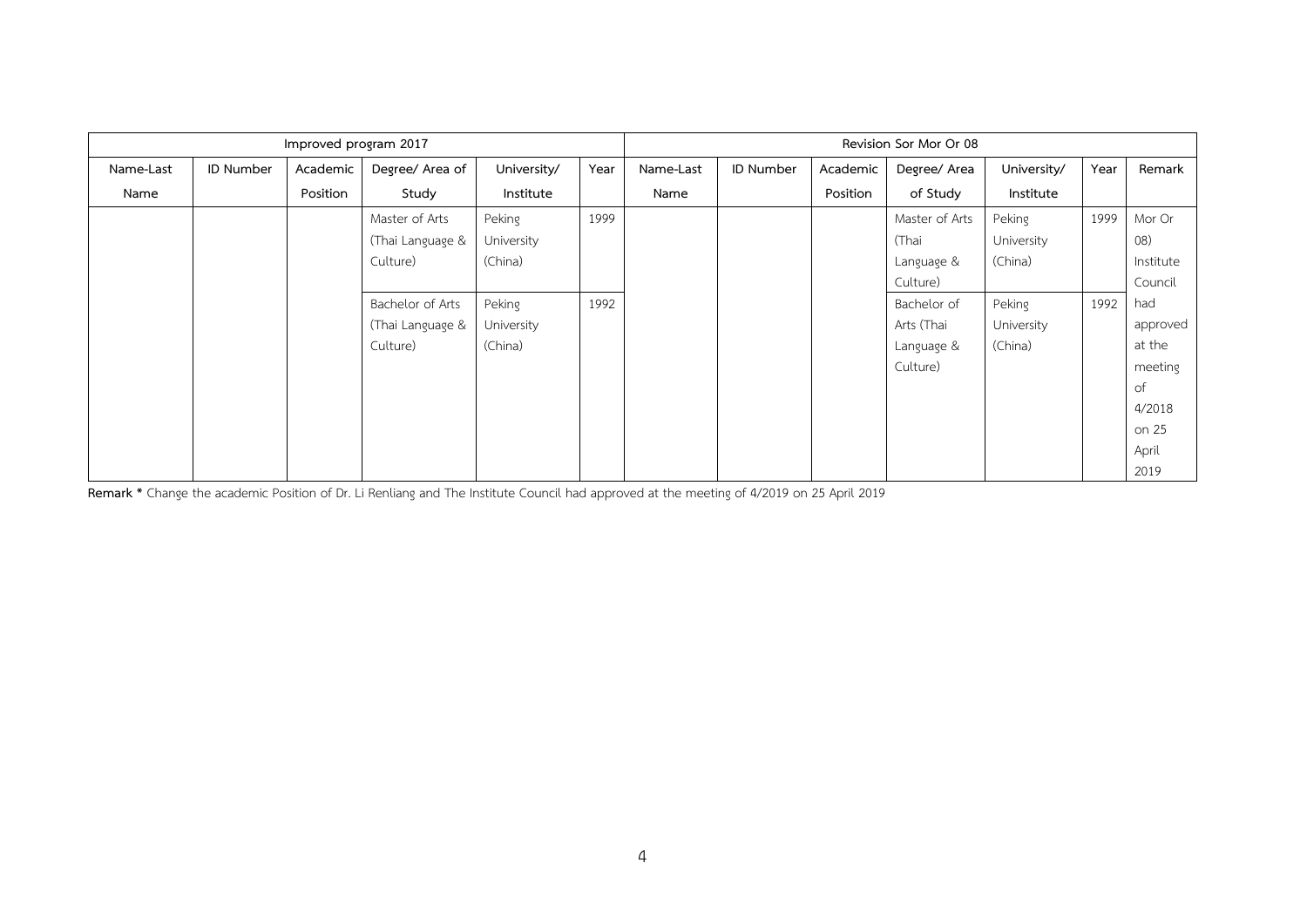### **10. Locations**

### **At Bangkok campus**

National Institute of Development Administration, Bangkok, 148 Seri Thai Road, Klongchan subdistrict, Bangkapi district, Bangkok 10240.

# **11. External conditions or developments required for the consideration of program planning**

### **11.1 Conditions or economic development**

During the past 50 years, starting from Thailand's introduction of Economic and Social Development Plan, which was considered a turning point that incurred a tremendous change in determining the country's development policy and economic system and structure. The industrial and service sectors have experienced a speedy growth whereas urbanization and modernity are also evident. Thai people have earned more incomes from non-agricultural activities, rendering the income ratio of people from the agricultural sector to become as low as 10 percent, significantly and consecutively causing people's migration from rural to urban area. Consequently, social condition and structure have become more complexed and have been confronted with a rapid change which in turn affecting various social functions that requires timely adaptation to become well-balanced with dramatic changes of the country's economy. Each tendency has illustrated an incursion of more formal and complicated social format to replace the existing one. This condition and problem can also be found in other developing countries, especially in Asia Pacific region that have similar socio-economic contexts and development. However, owing to some limitations on governmental policies and selfadaptation of Thai citizens, existing social system has remained in parallel with the new social system. Simultaneously, this new social system needs to adapt and develop consistently to ensure that it will function efficiently and appropriately in response to any upcoming problems and constantly changing requirements of Thai society.

For future situations where extensive and rapid change in economy, society and technology are inevitable, these problems mentioned earlier pose a challenge to related agencies, whether public, private or people's sector, in terms of social development at different levels in order to adjust policies and operational procedures in an appropriate and consistent manner.

### **11.2 Conditions or social and cultural development**

The number of world's population has increased in a fast pace from 1,000 million in 1900 to approximately 6,300 million in 2000. The forecast had been made by the United Nations' agency that this number will ultimately reach 9,000 million by the year 2050. This human variable has incurred a direct influence on economic, social and political changes, both in the area of development and impact, depending on the preparation for people's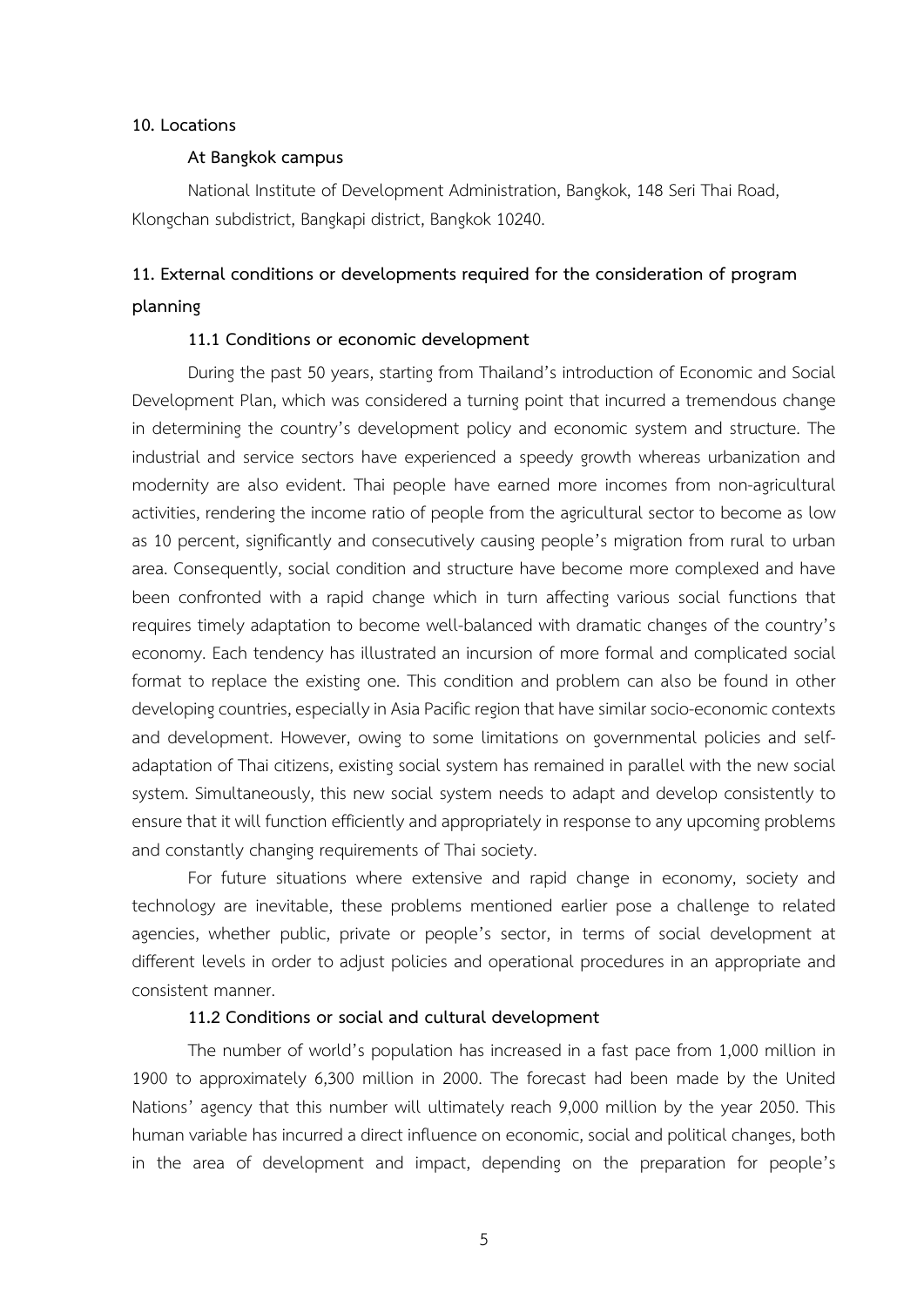development as well as the development in other areas to support a significant increase of the population.

Social development is deemed a crucial developmental dimension in a present era and this factor will continue to be even more important in the future. This is due to the fact that social problems will remain and tend to elevate in parallel with the expansion of population, regardless of the economic growth and successful development in other areas. Concurrently, social factors inherently relate to the success of economic development and other areas as a supportive and obstructive factor in such development.

At present, we all acknowledge that social issues such as poverty, income disparity, access to public services and welfares as well as social exclusion that take place and exist along with the economic growth in which the main objective has been geared toward the country's development. Besides, the structural change of population with an increasing ratio of aging people, a malfunctioning of various social components and institutions tend to increase as well. The development that ignores such social and cultural dimensions will lead to an unbalanced development, especially social disparity that directly relates to some cultural differences and lifestyles of various groups of people, including the opportunity for these people to gain access to the development. Such occurrences and trends have posed a significant challenge for personnel responsible for the development in driving a balanced and sustainable development. Consequently, the course on social development is deemed significant and has received a great attention from many academicians, policy administration and development practitioners during the past 3-4 decades.

According to the reasons mentioned earlier, educational development on social development administration is; therefore, very crucial for knowledge and personnel development in that such personnel shall possess high efficiency and skills in such area and in turn can apply this knowledge to the policy which emphasizes on elevating social quality and management of social problems. These personnel must possess knowledge and understanding in a broader and deeper level, on the nature and root cause of these social problems while having higher skills in analyzing problems, determining policies and strategies as well as moving forward a well-balanced and sustainable development plan at international, national and local levels respectively.

# **12. Impacts from clauses 11.1 – 11.2 on program development and implications to the mission of the Institute**

### **12.1 Program development**

Owing to economic, social and cultural contexts mentioned in clauses 11.1 – 11.2, it is; therefore, necessary to design the program that is in line with current problems and their dynamic, course administration procedures and social expectation on the program's productivity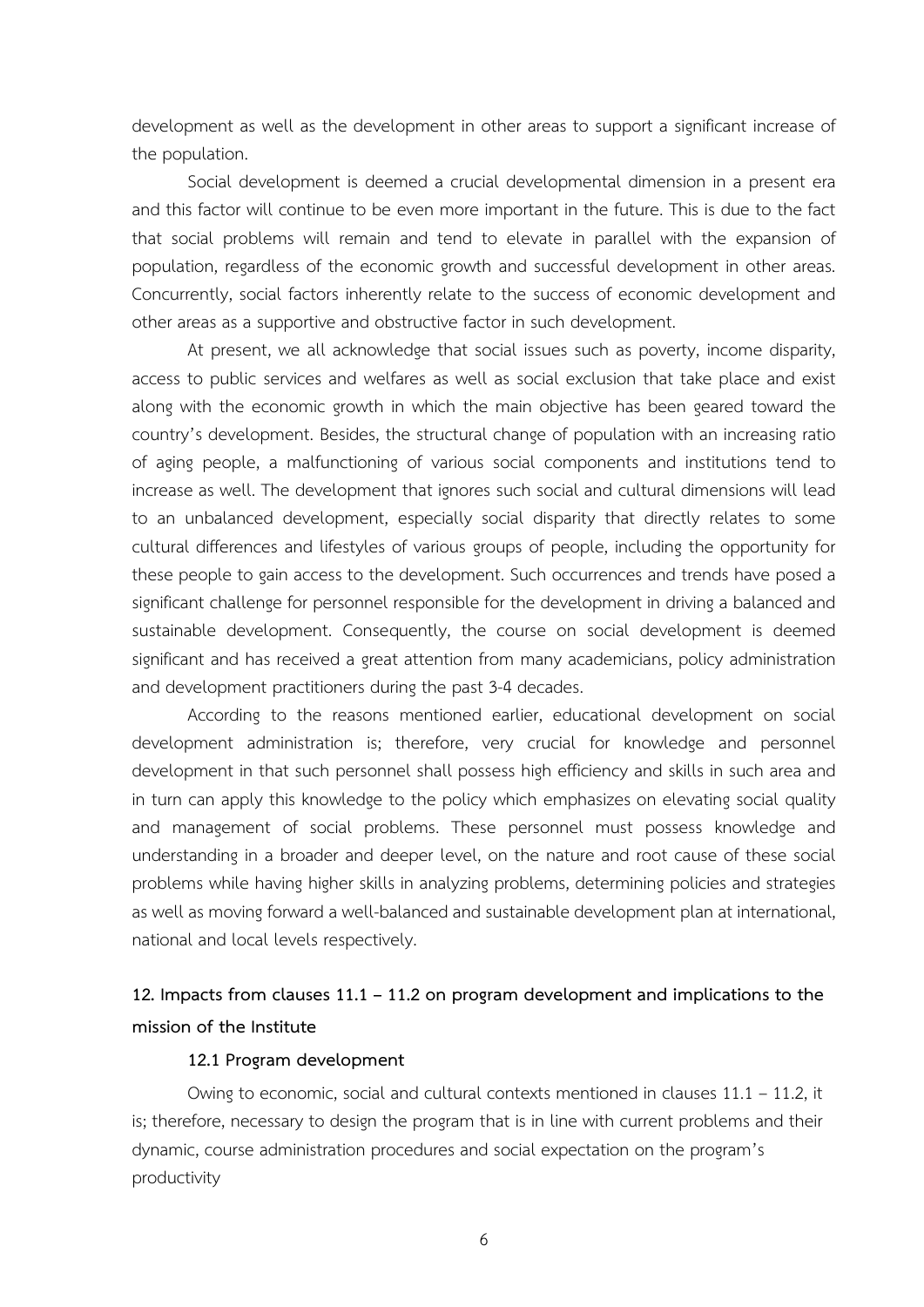### **12.2 Implications to the mission of the Institute**

National Institute of Development Administration (NIDA) is one of the academic institutes of the government, with the key missions to administer the country's education and academic in the development administration subject which can be further divided into 3 major areas as follows: (1) personnel production at a graduate level, well-equipped with knowledge, capability and morality to ensure that these personnel will have a role in any upcoming changes, whether as a leader or a component of such changes. This, in turn, will lead to the sustainable development of the country's economy, society, politics, technology, natural resources and environment, both for public and private businesses. (2) Production of the academic works of which the contents shall be involved with changes in the academic work, research to improve knowledge, development of research methodologies, information production, analysis, expression of standpoint and recommendations for the society and organization and (3) Production of work relating to academic and advisory services, design of Ph.D program in social development administration. These 3 components with the content on social development administration must integrate the multidisciplinary such as conceptual theory and foundation principle which consists of philosophy, theory and concept of social development administration principle, social development policy and planning, social organization administration, leadership and development of social behavior. In addition, an equipment set comprises of research methodologies, qualitative and quantitative analyses of social science.

Since we have consistently realized an increasing importance of social development as one of the significant elements of a balanced and sustainable development in a contemporary society, both in Thailand and other countries in Asia Pacific region, the School of Social and Environmental Development, National Institute of Development Administration has acknowledged the necessity to improve our Ph.D. programs in Social Development Administration with the purpose to create personnel with knowledge and expertise at a high level while emphasizing on quality and morality in the area of social development administration. In addition, the School of Social and Environmental Development, one of the leading agencies in Thailand in developing graduates with social development skills is equipped with well-rounded and experienced lecturers in the area of teaching, research and academic services. Our lecturers are ready and always welcomed to give lecturers and provide useful advice and recommendations to the students of this level.

### **13. Relations with other programs available at the School/ other programs of the Institute**

Our Ph.D. program in Social Development Administration introduced by the School of Social and Environmental Development has been developed and furthered from the M.A. program in Social Development which has started since the academic year of 1983. Subsequently, this program had been modified for more appropriateness until Social Development Administration course has been introduced nowadays. This program has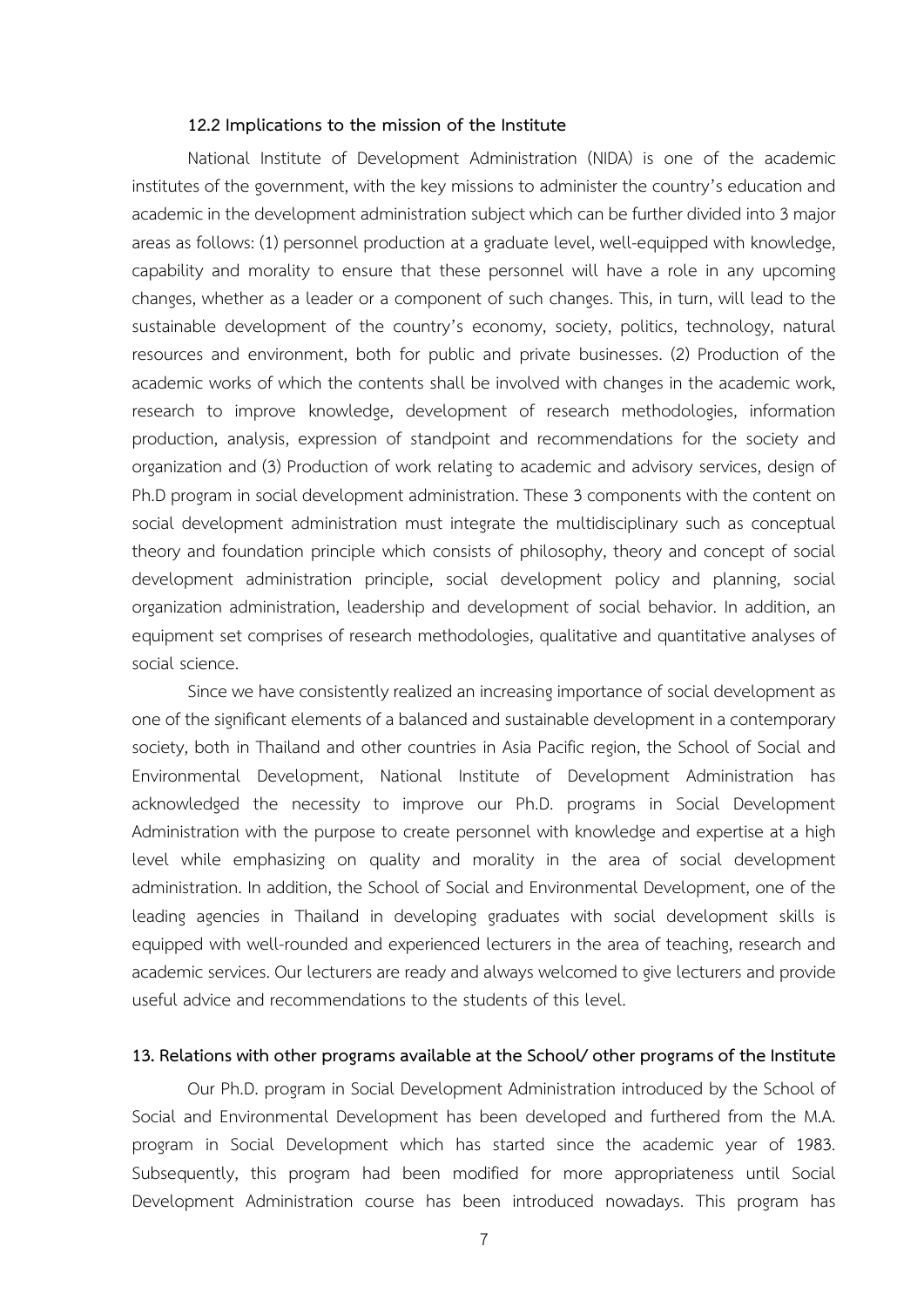specified the conceptual framework of personnel development to ensure that every personnel shall possess interdisciplinary knowledge and understanding, especially in social science while having the skills in analysis, research conduct, policy specification, planning and administration for comprehensive social development as well as having an awareness in consistently searching for knowledge and morality with the purpose to respond to the requirement of qualified personnel of public and private sectors, including public utilities organizations.

The course administration can depend on the productivity and connect an academic and some dimensions of knowledge with other programs at NIDA; for example, School of Public Administration, School of Development Economics, School of Human Resource Development, School of Applied Statistics, School of Language and Communication, School of Law and School of Tourism Management.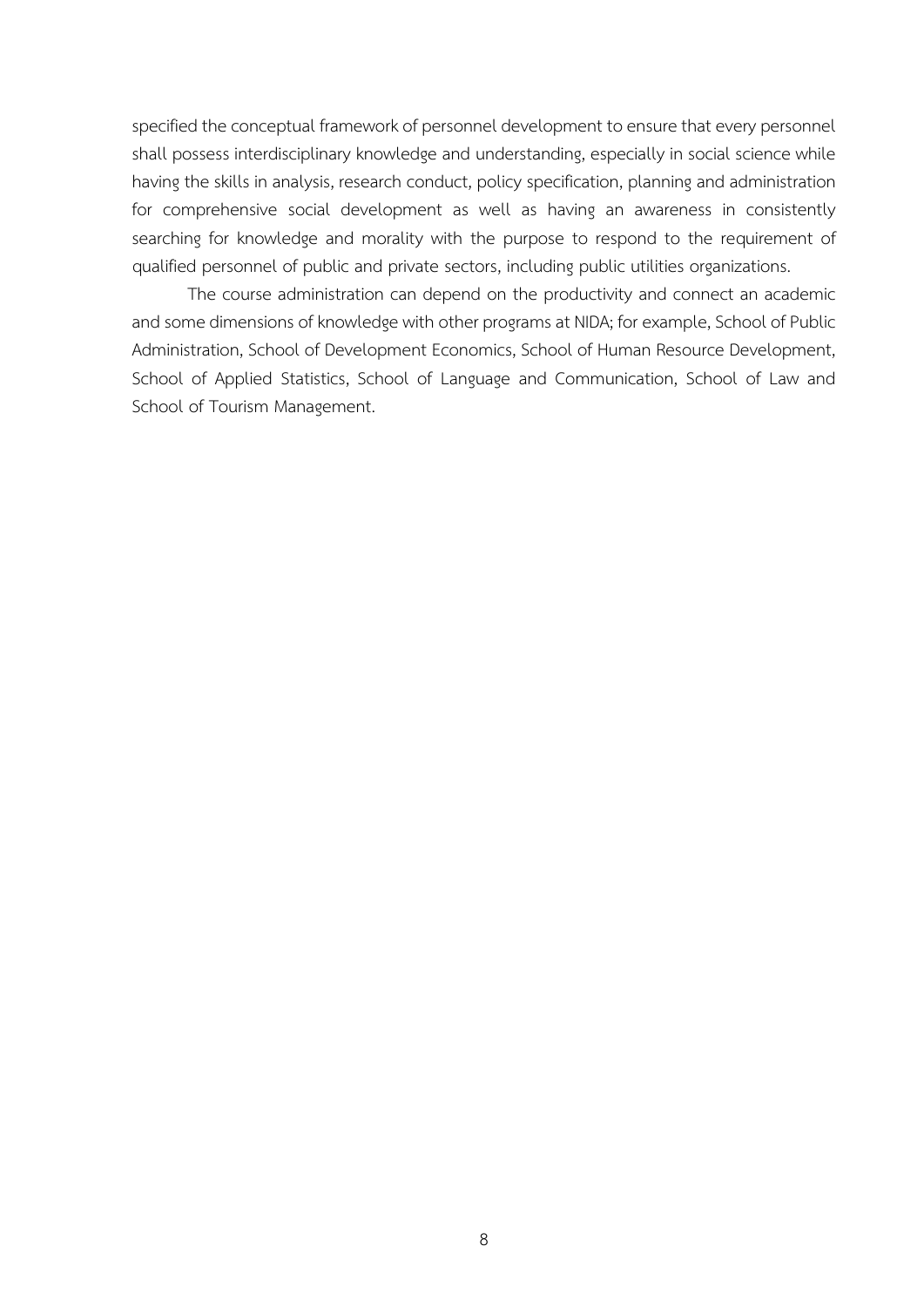### **Section 2 Specific Information of the Program**

### **1.Philosophy and/or objectives of the program**

### **1.1 Philosophy of the program**

To develop graduates to become an academician, researcher, analyst and policy developer and planner as well as social development administrator while generating new knowledge in the area of social development and administrative strategy.

### **1.2 Objectives of the program**

1.2.1 To develop Ph.D. graduates with high quality in social development administration and well-equipped with intelligence, academic knowledge and advanced skills in research, policy analysis, strategic planning in social development. These graduate students shall have creative thinking and can apply relevant knowledges and skills to produce academic works as well as to provide academic services in social development administration to be acceptable in various levels, starting from local, regional, national and international levels.

1.2.2 To develop Ph.D. graduates who possess both knowledge and morality in response to the requirements on human resources in social development administration and other related fields and in order to become the academician, researcher, consultant or senior executive in either public, private or social sector, both at national and international levels.

1.2.3 To create research capability for the students so that they will become an academic leader with the ability to develop, further and integrate knowledge to apply in the development and resolution of social development administration in different levels more efficiently and effectively.

| Development and                                                                                                                                                                                              | <b>Tactic</b>                                                          | Indicator                                                    |  |  |
|--------------------------------------------------------------------------------------------------------------------------------------------------------------------------------------------------------------|------------------------------------------------------------------------|--------------------------------------------------------------|--|--|
| improvement plan                                                                                                                                                                                             |                                                                        |                                                              |  |  |
| Improve the program<br>according to the standard<br>criteria prescribed by the<br>Office of the Higher<br><b>Education Commission</b><br>(OHEC) and the standard<br>criteria of National Higher<br>Education | Improve the program by<br>integrating knowledge at a<br>national level | Program documents<br>Report on program<br>assessment results |  |  |

### **2. Development and improvement plan**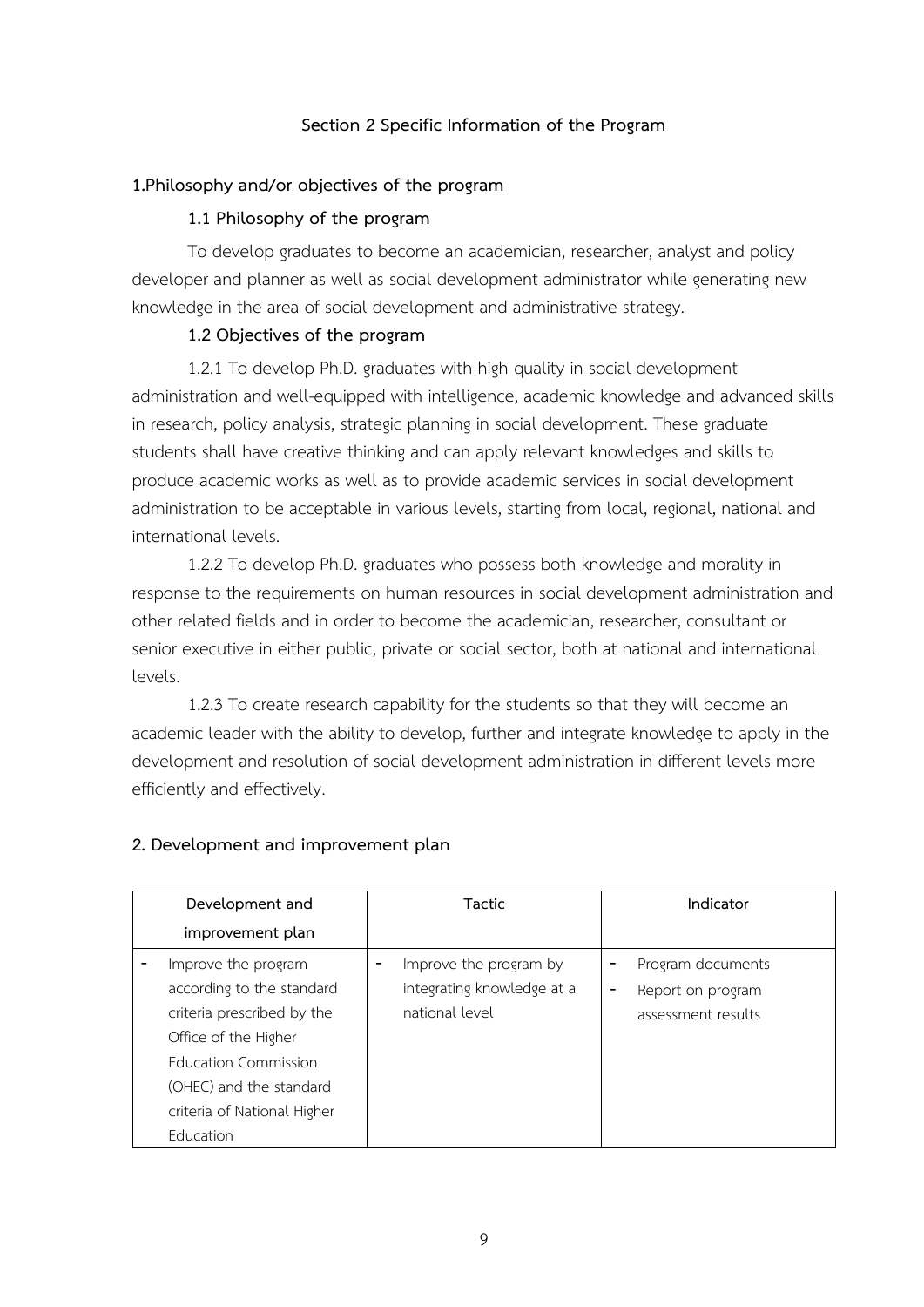| Development and                                                                                                                                                                                                                        | Tactic                       |                                                                                                                                                                                                                                                                                                                |                                                              | Indicator                                                                                                                                                                           |  |  |
|----------------------------------------------------------------------------------------------------------------------------------------------------------------------------------------------------------------------------------------|------------------------------|----------------------------------------------------------------------------------------------------------------------------------------------------------------------------------------------------------------------------------------------------------------------------------------------------------------|--------------------------------------------------------------|-------------------------------------------------------------------------------------------------------------------------------------------------------------------------------------|--|--|
| improvement plan                                                                                                                                                                                                                       |                              |                                                                                                                                                                                                                                                                                                                |                                                              |                                                                                                                                                                                     |  |  |
| Improve the program to be<br>in accordance with<br>international standards and<br>in line with any upcoming<br>economic, political, social<br>and environmental changes<br>while emphasizing on the<br>requirement of the<br>employers | -                            | Promote the conduct of<br>research projects to improve<br>knowledge and research<br>that apply administrative<br>science with knowledge in<br>specifying the policy,<br>planning and social<br>development administration                                                                                      |                                                              | Amount of research funding<br>per permanent lecturer per<br>year<br>Assessment results of<br>employers' satisfaction                                                                |  |  |
| Improve the lecturers to be<br>well-equipped with teaching<br>skills, research and<br>academic services                                                                                                                                | $\qquad \qquad \blacksquare$ | Promote research<br>publication at both national<br>and international levels<br>Organize academic<br>conferences at both<br>national and international<br>levels<br>Encourage the lecturers to<br>propose their academic<br>works abroad<br>Organize a mentor system in<br>conducting research and<br>teaching | $\qquad \qquad \blacksquare$<br>$\qquad \qquad \blacksquare$ | Number of research articles<br>being published<br>Number of national/<br>international academic<br>conferences<br>Number of lecturers who<br>propose their academic<br>works abroad |  |  |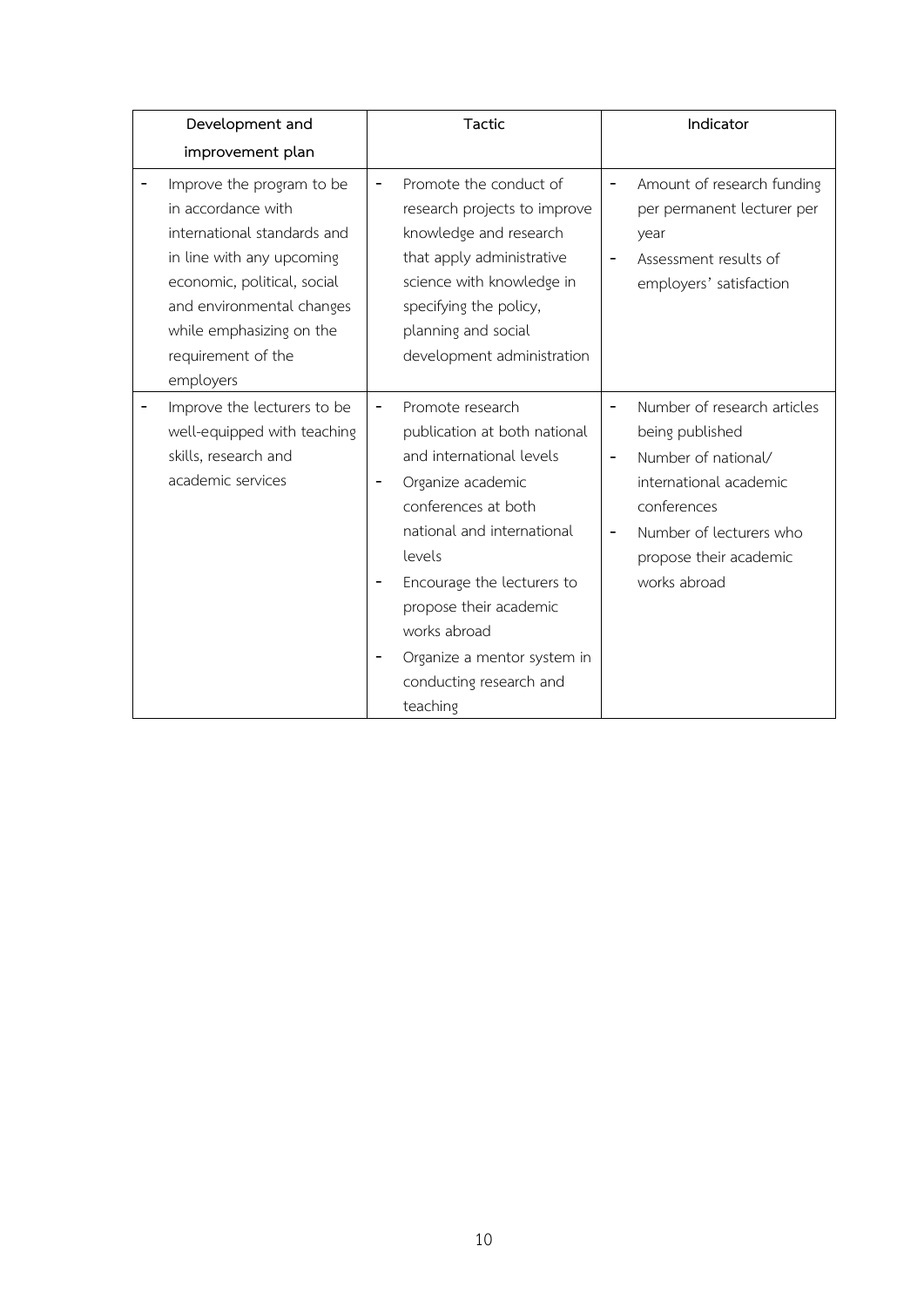### **Section 3 Academic administration system, program operation and program structure**

### **1. Academic administrative system**

The School has been operated with a semester system in which one academic year can be divided into 2 regular semesters. One regular semester covers the academic period of 15 weeks per one semester and summer sessions may be available which take approximately 8 weeks per semester and are comparable to regular semester.

### **2. Program operation**

### **2.1 Date-time of program operation**

The teaching shall start from the first semester of the 2017 academic year. First semester: From August to December Second semester: From January to May Third semester: From June to July

| Existing program B.E.2555           | Improved program B.E. 2560              | Reason                      |
|-------------------------------------|-----------------------------------------|-----------------------------|
| 2.2.1 Possess good English          | 2.2.1 Graduate their Master's Degree    | Re-arrange the contents for |
| language skills and moderate        | program in any areas from either        | more clarity and expand the |
| computer literate which must be     | domestic or foreign academic            | base of applicants          |
| in accordance with the standard     | institutions certified by the Office of |                             |
| prescribed by the Administrative    | the Higher Education Commission         |                             |
| Committee of Ph.D program in        | (OHEC) or the Office of the Civil       |                             |
| Social Development                  | Service Commission or any other         |                             |
| Administration. Nonetheless,        | organizations capable of providing      |                             |
| applicants with qualifications      | certification or the applicants of      |                             |
| lower than those specified must     | which their academic standing has       |                             |
| improve their knowledge to be       | been granted and approved by the        |                             |
| in line with the criteria specified | Institute Committee.                    |                             |
| by the Committee, or else they      |                                         |                             |
| shall be deemed as under            |                                         |                             |
| qualified.                          |                                         |                             |
| The applicants must possess         |                                         |                             |
| English language skills with the    |                                         |                             |
| criterial determined by the         |                                         |                             |
| Institute.                          |                                         |                             |
| 2.2.2 Graduate their Master's       | 2.2.2 Possess good English language     | Re-arrange the contents for |
| Degree in any areas from either     | skills and moderate computer            | more clarity.               |
| domestic or foreign academic        | literate which must be in               |                             |
| institutions certified by the       | accordance with the standard            |                             |
|                                     | prescribed by the Administrative        |                             |

### **2.2 Qualifications of applicants**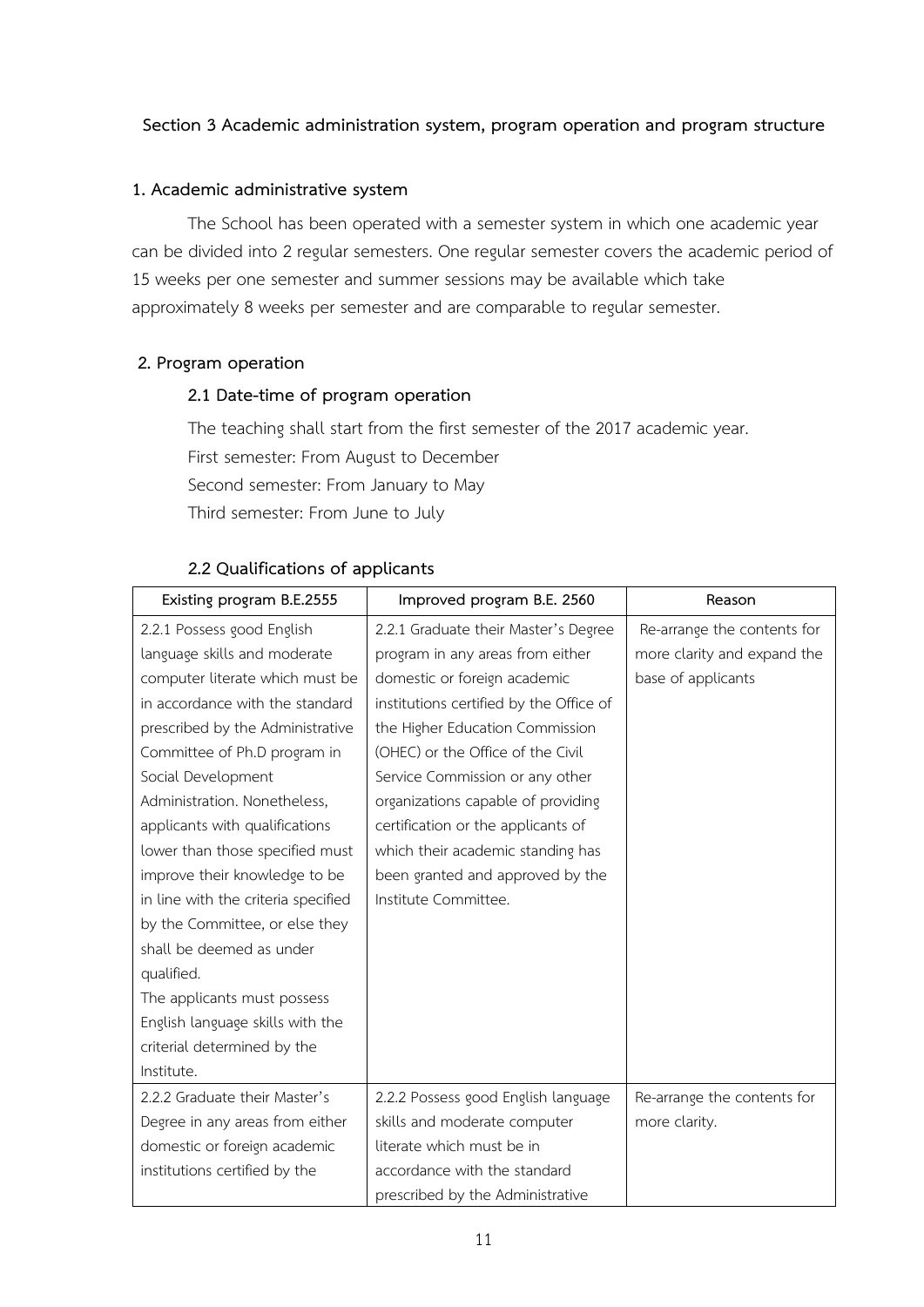| Existing program B.E.2555           | Improved program B.E. 2560              | Reason                       |
|-------------------------------------|-----------------------------------------|------------------------------|
| Office of the Higher Education      | Committee of Ph.D program in            |                              |
| Commission (OHEC)                   | Social Development Administration.      |                              |
|                                     | Nonetheless, applicants with            |                              |
|                                     | qualifications lower than those         |                              |
|                                     | specified must improve their            |                              |
|                                     | knowledge to be in line with the        |                              |
|                                     | criteria specified by the Committee,    |                              |
|                                     | or else they shall be deemed as         |                              |
|                                     | under qualified.                        |                              |
|                                     | For English language skills, the        |                              |
|                                     | applicants must possess the skills      |                              |
|                                     | according to the criterial determined   |                              |
|                                     | by the Institute.                       |                              |
| 2.2.3 For type 1 (1.1) program,     | 2.2.3 For program $1$ (1.1), the        | To get more qualified        |
| the applicants must possess         | applicants must possess experience      | applicants in order to be in |
| adequate experience in              | in conducting at least 1 topic of self- | consistent with the standard |
| conducting at least 1 research or   | researching, apart from completing      | criteria of the graduate     |
| co-researching apart from           | their thesis papers required for        | studies program              |
| completing their thesis papers      | Master's Degree graduation or must      |                              |
|                                     | conduct at least 2 research topics      |                              |
|                                     | with others, apart from the research    |                              |
|                                     | required for Master's Degree            |                              |
|                                     | graduation                              |                              |
| 2.2.4 The applicants must pass      | same                                    |                              |
| the written examination and/or      |                                         |                              |
| interview according to the          |                                         |                              |
| criteria specified by the Institute |                                         |                              |

### **2.3 Problems of new students**

- Self-adaptation of students from different areas of study.
- English reading and writing skills.

# **2.4 Operational tactics to solve problems/ limitations of the students according**

### **to clause**

- Have already enrolled in a foundation course on Social Development Administration for students of different area of study.

- Provide supplementary English reading and writing courses.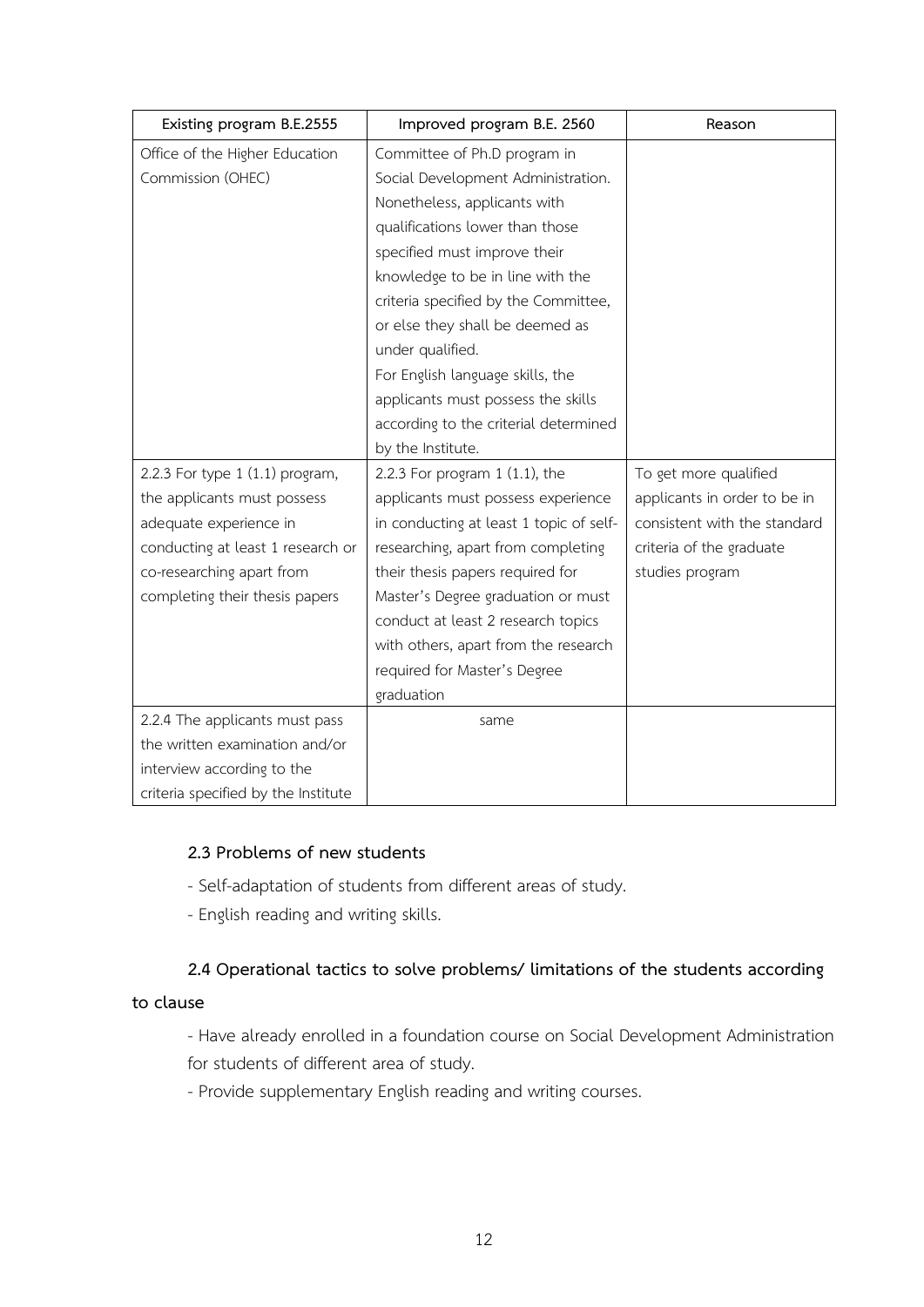**2.5 Students' admission plan and graduates within a 5-year period**

| Year/class                   | 2017 | 2018 | 2019 | 2020 | 2021 |
|------------------------------|------|------|------|------|------|
|                              |      | ⌒    | ⌒    |      |      |
|                              |      |      | ⌒    |      | ⌒    |
|                              |      |      |      |      |      |
| Total                        |      |      |      |      |      |
| Number of expected graduates |      |      |      |      |      |

### **1) Plan 1 (1.1)**

### **1) Plan 2 (2.1)**

| Year/class                   | 2017 | 2018 | 2019 | 2020 | 2021 |
|------------------------------|------|------|------|------|------|
|                              |      | 8    |      | Զ    |      |
|                              |      | 8    |      | O    |      |
|                              |      |      |      | Զ    |      |
| Total                        |      | 16   | 24   | 24   | 24   |
| Number of expected graduates |      |      |      |      |      |

### **2.6 Planning budget**

The budget has been derived from an annual government statement of expenditure and an income statement of the National Institute of Development Administration (NIDA) in which the expenditures per an academic year shall be as follows:

|               | Annual expenditures |         |         | Total          |
|---------------|---------------------|---------|---------|----------------|
|               | Year 1              | Year 2  | Year 3  | expenditures   |
| Academic plan |                     |         |         | throughout the |
|               |                     |         |         | program        |
| Plan $1(1.1)$ | 95,000              | 156,000 | 120,000 | 371,000        |
| Plan 2 (2.1)  | 168,000             | 140,000 | 156,000 | 464,000        |

# **2.7 Course administration system**

- $\boxtimes$  Classroom setting
- $\Box$  Distant learning via printed media
- $\Box$  E-learning
- $\Box$  Internet learning
- $\Box$  Others (please identify)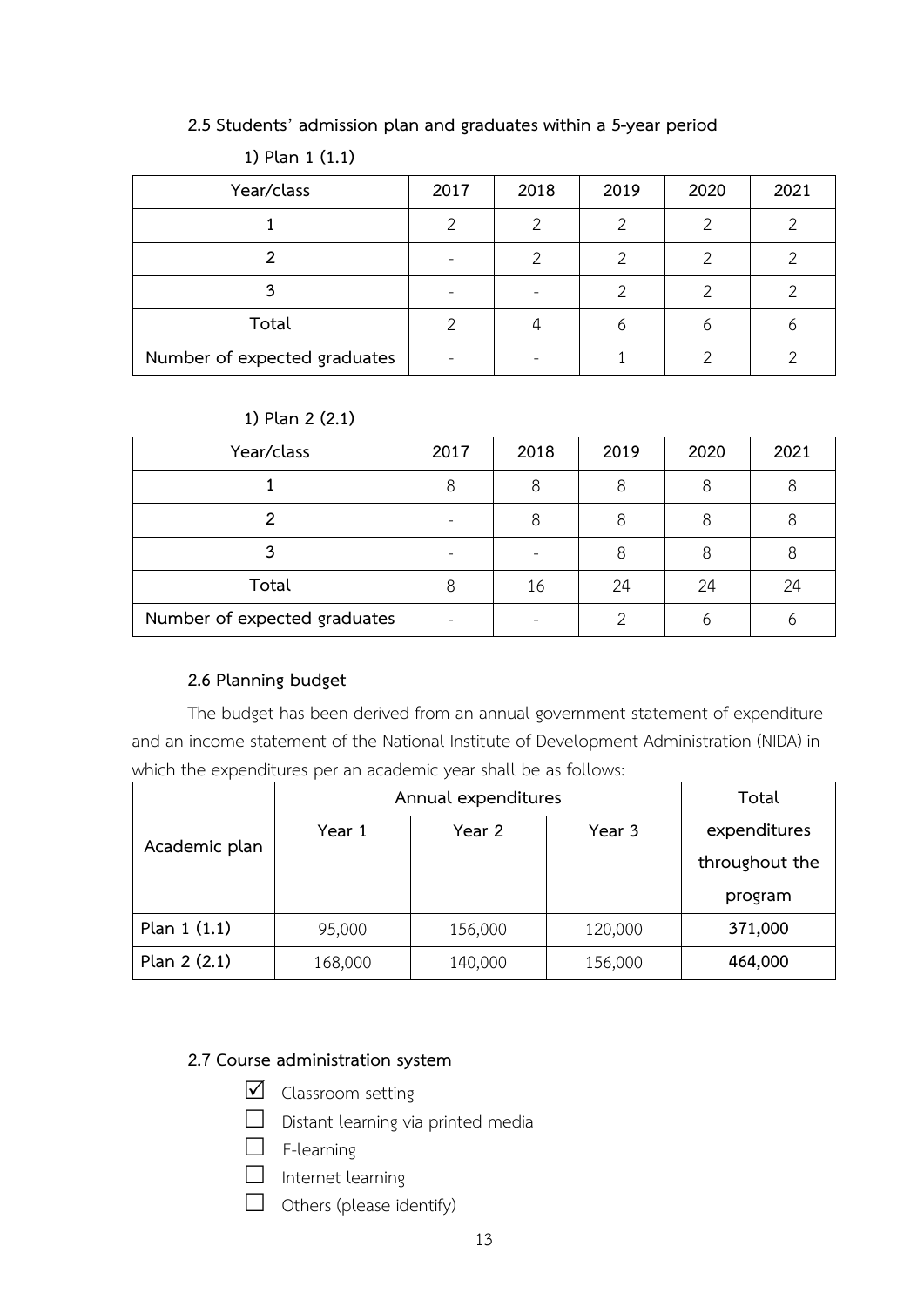### **2.8 Transfer of credits, courses and registration at other universities (if any)**

The criteria on transfer of credits shall be in accordance with the regulations of the National Institute of Development Administration (NIDA) on education B.E. 2557.

### **3. Program and lecturers**

3.1 Program

3.1.1 Number of credits

Our Ph.D. program in Social Development Administration can be divided in terms of its academic plan into 2 major types: Type 1 (1.1) and Type 2 (2.1). Details regarding the number of credits for each academic plan can be seen below:

**Type 1 (1.1)** is an academic plan emphasizing on research whereby the students must enroll in the thesis course of at least 48 credits. However, the students may enroll in other additional courses in accordance with the recommendation of the Course Administration Committee or the Thesis Committee and the credits derived from such courses will not be counted.

**Type 2 (2.1)** is an academic plan emphasizing on both research and additional courses whereby the students must enroll in the thesis course of at least 36 credits and must enroll in other courses with the minimum of 24 credits.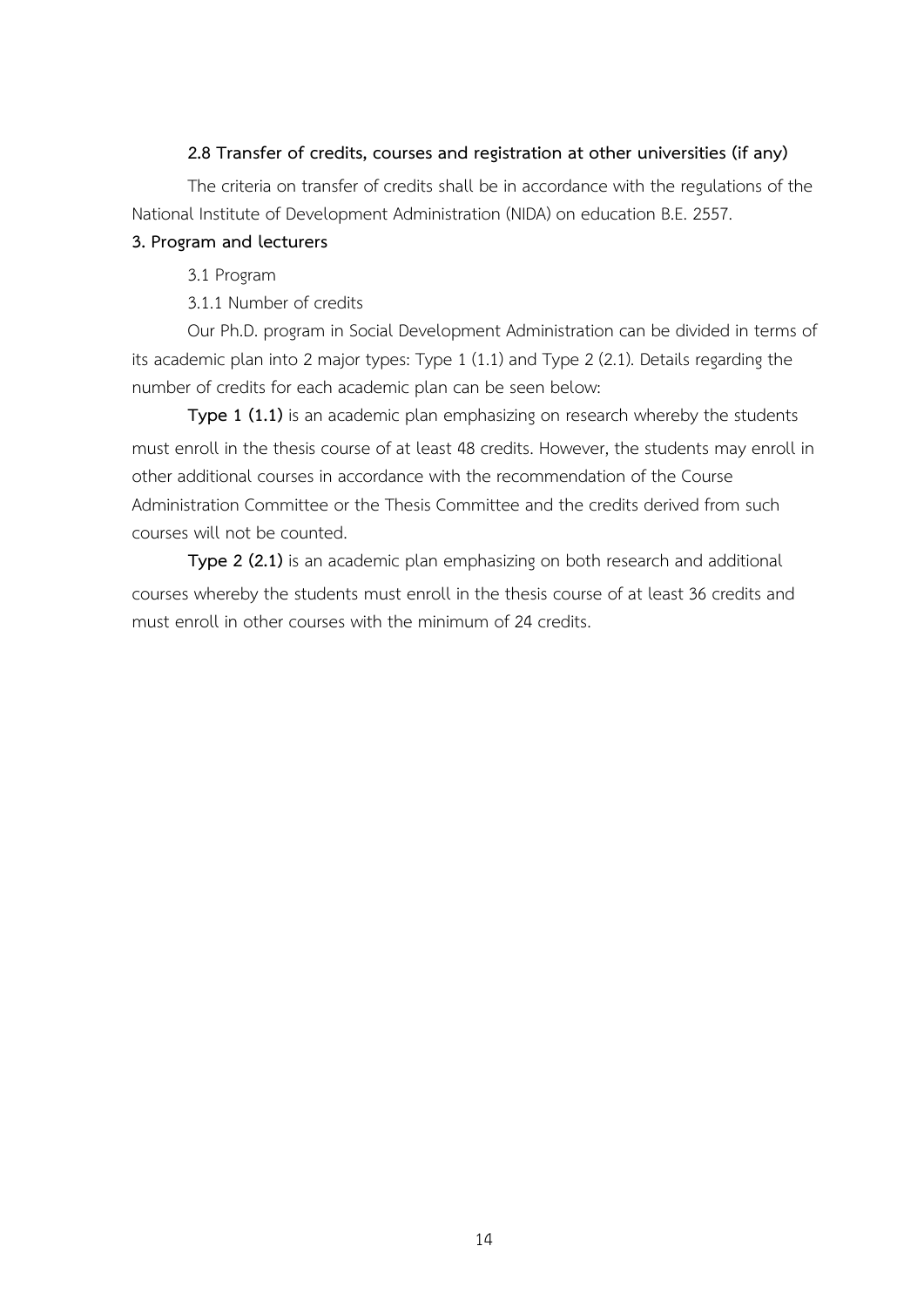|                     | Old Structure            |                          |                 | New Structure |                       |
|---------------------|--------------------------|--------------------------|-----------------|---------------|-----------------------|
| Course              | Plan 1 (1.1)             | Plan 2 (2.1)             | Course          | Plan 1        | Plan 2                |
|                     |                          |                          |                 | (1.1)         | (2.1)                 |
| 1. Remedial Courses | 3 courses                | 3 courses                |                 |               |                       |
|                     | (non-credits)            | (non-credits)            |                 |               |                       |
| 2. Core Courses     | Additional courses with  | 6 credits                |                 |               |                       |
| 3. Research         | non-credit are optional. | 9 credits                |                 |               |                       |
| Methodology Courses |                          |                          |                 |               |                       |
| 4. Elective Courses |                          | 9 credits                | Same            |               |                       |
| 5. Qualifying       | Students must pass the   | Students must pass the   |                 |               |                       |
| Examination         | qualifying examination   | qualifying examination   |                 |               |                       |
|                     | within 2 years counting  | within 2 years after     |                 |               |                       |
|                     | from the date of         | completing all of the    |                 |               |                       |
|                     | student enrollment.      | courses specified by the |                 |               |                       |
|                     |                          | program.                 |                 |               |                       |
| 6. Dissertation     | 48 credits               | 36 credits               | 6. Dissertation | 48 credits    | 36 credits            |
| (in English)        |                          |                          |                 |               |                       |
| Total               | 48 credits               | 60 credits               | Total           |               | 48 credits 60 credits |

### **3.1.2 Program Structure**

**Remark \***Change the program administrator (Sor Mor Or 8) whereby the Institute Council had approved at the meeting of 7/2019 on 25 July 2019 that started its first semester in 2017 (August 2017)

### **3.1.3 Courses**

### **A. Remedial Courses \***

Non-credit compulsory courses and the result of these courses shall not be calculated as part of GPA. The students must take the following supplementary foundation courses as indicated below:

|         |                                                      | Credits    |
|---------|------------------------------------------------------|------------|
| LC 4003 | Advanced Integrated English Language Skills          | $3(3-0-6)$ |
|         | Development                                          |            |
| LC 6000 | Advanced Reading and Writing in English for Graduate | $3(3-0-6)$ |
|         | <b>Studies</b>                                       |            |
| SD 4000 | Fundamentals of Social Development Administration    | $3(3-0-6)$ |
|         |                                                      |            |

**Remarks\*** 1. These courses are aimed at enhancing academic writing skill in English. The conditions for learning English remedial courses shall be in accordance with the announcement of the National Institute of Development Administration. 2. An exemption from fundamental course (SD 4000 Fundamentals of Social Development Administration) shall be in accordance with the announcement of the Institute.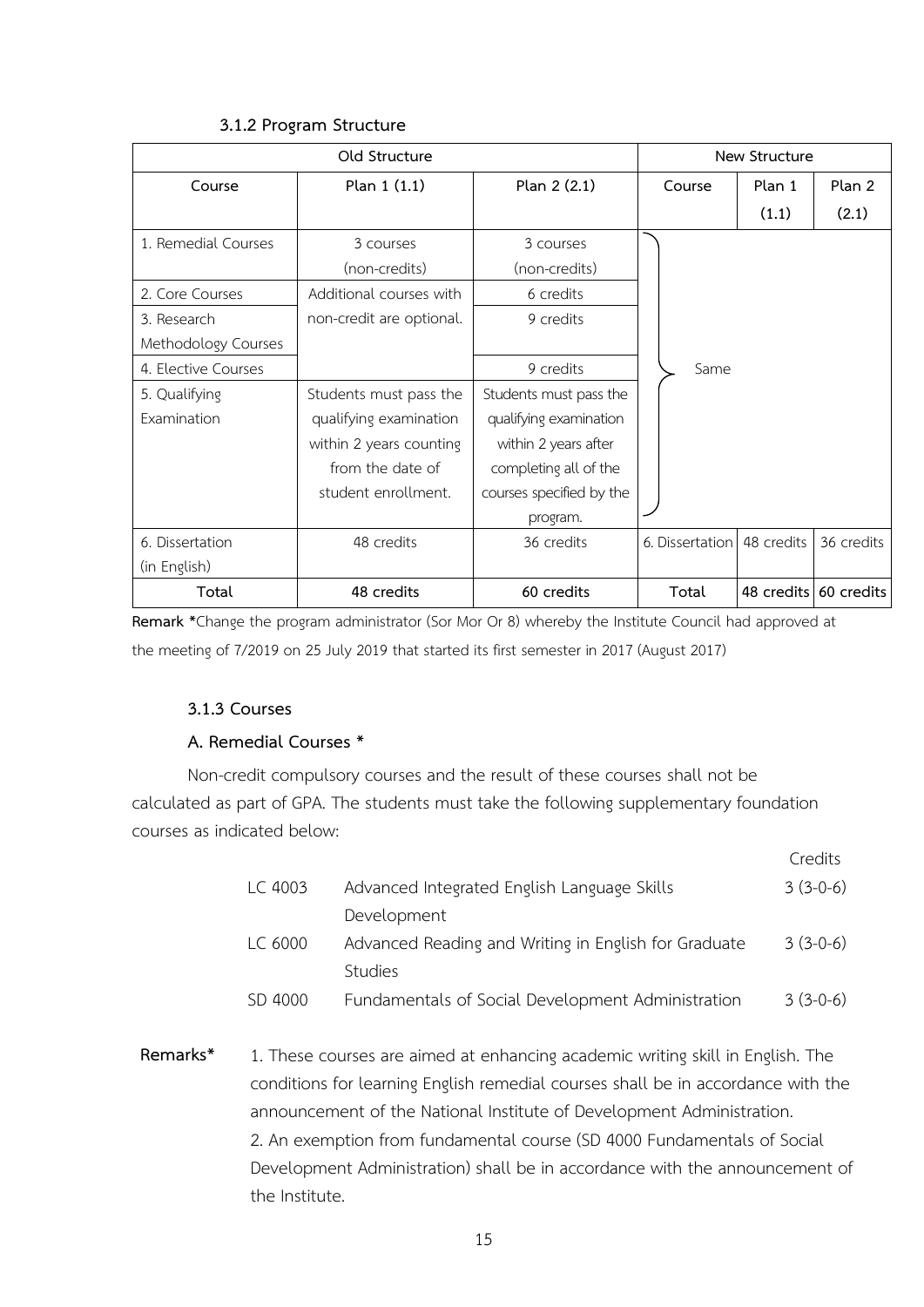### **B. Core Courses**

These are required courses for students applying for plan 2(2.1), which consist of 2 courses with 6 credits as follows:

|                                 |                                                    | Credits    |
|---------------------------------|----------------------------------------------------|------------|
| SD 8001                         | Social Development Theories and Discourses         | $3(3-0-6)$ |
|                                 | SD 8002 Advanced Social Development Administration | $3(3-0-6)$ |
| C. Research Methodology Courses |                                                    |            |

These are required courses for students applying for plan 2(2.1), which consist of 3 courses with 9 credits as follows:

|         |                                           | Credits    |
|---------|-------------------------------------------|------------|
|         | SD 8101 Philosophy of Social Science      | $3(3-0-6)$ |
|         | SD 8102 Quantitative Research Methodology | $3(3-0-6)$ |
| SD 8103 | Qualitative Research Methodology          | $3(3-0-6)$ |

Credits

### **D. Elective Courses**

Students who apply for plan 2(2.1) must take a minimum of 3 courses with 9 credits with approval by advisor from the following

| SD 8201 | State, Civil Society and Social Development                  | $3(3-0-6)$ |
|---------|--------------------------------------------------------------|------------|
| SD 8202 | Seminar on Social Development Policies                       | $3(3-0-6)$ |
| SD 8203 | Seminar on Regional and Local Development                    | $3(3-0-6)$ |
| SD 8204 | Analysis of Social Organization and Institution              | $3(3-0-6)$ |
| SD 8205 | Seminar on Social Entrepreneurship                           | $3(3-0-6)$ |
| SD 8206 | Seminar on Leadership and Change Management                  | $3(3-0-6)$ |
| SD 8207 | Social Organization Culture                                  | $3(3-0-6)$ |
| SD 8208 | Advanced Statistical Analysis for Social Science<br>Research | $3(3-0-6)$ |
| SD 8209 | Qualitative Data Analysis                                    | $3(3-0-6)$ |
| SD 8210 | Research and Development of At-Risk People                   | $3(3-0-6)$ |
| SD 8211 | Political Economy of Development                             | $3(3-0-6)$ |
| SD 8212 | Alternative Development                                      | $3(3-0-6)$ |
| SD 8213 | Social Institutions and Development                          | $3(3-0-6)$ |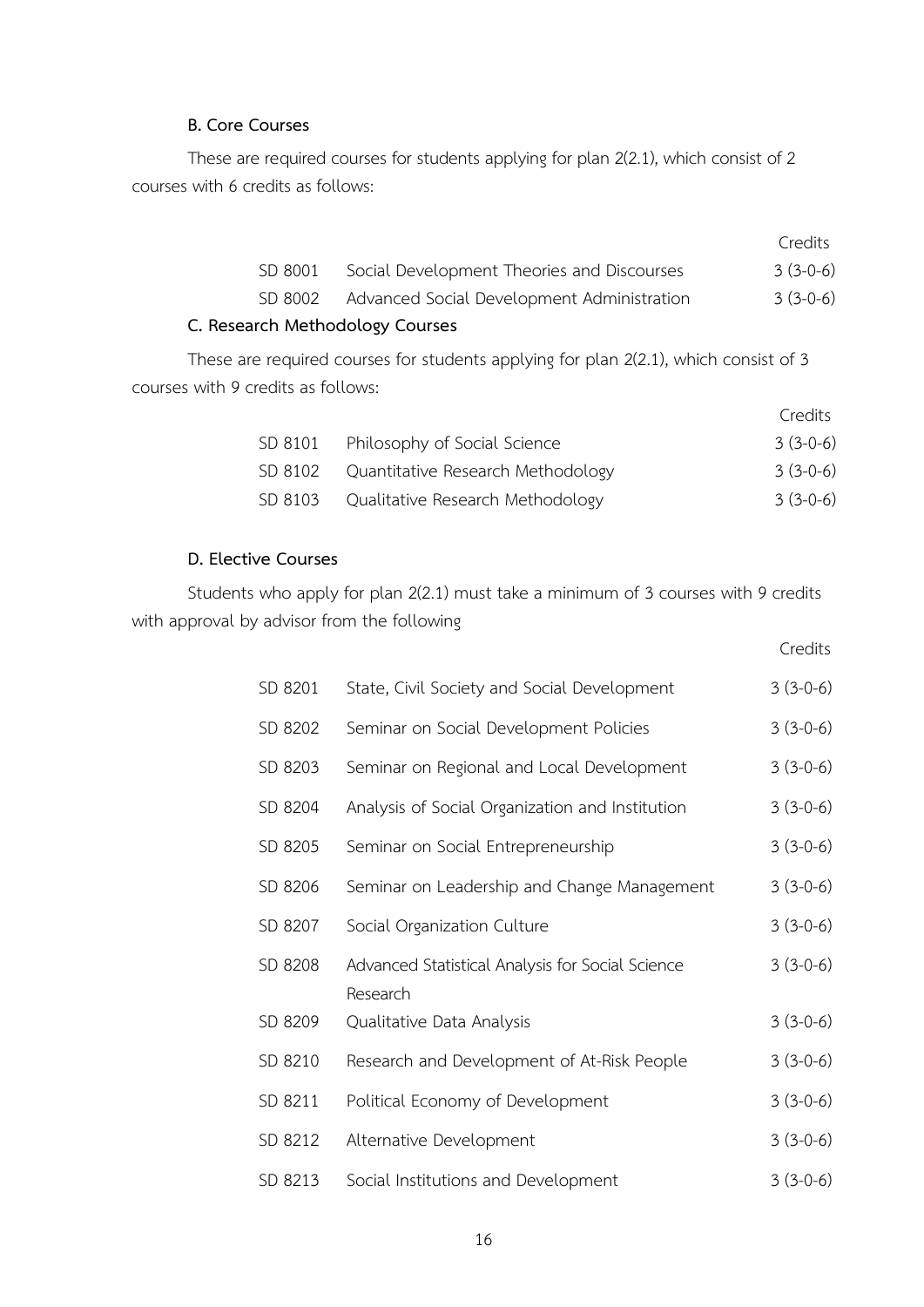| SD 8214 | Social Policy Analysis and Evaluation                   | $3(3-0-6)$ |
|---------|---------------------------------------------------------|------------|
| SD 8215 | Morals, Ethics and Development                          | $3(3-0-6)$ |
| SD 8216 | Social Development Strategy                             | $3(3-0-6)$ |
| SD 8217 | Seminar on Interaction of Population and Social Changes | $3(3-0-6)$ |
| SD 8218 | Directed Studies                                        | $3(3-0-6)$ |

### **E. Dissertation**

These are courses for student to do research for dissertation, students who apply for plan 1 (1.1) must do dissertation 48 credits and the other hand students who apply for plan 2 (2.1) must do dissertation 36 credits as follows:

|         |                              | Credits    |
|---------|------------------------------|------------|
| SD 9900 | Dissertation (Track 1 (1.1)) | 48 credits |
| SD 9901 | Dissertation (Track 2 (2.1)) | 36 credits |

### **3.1.4 Academic Plan**

### **1) Program Plan 1 (1.1)**

Students in plan 1 (1.1) must pass the qualifying examination within 2 years counting from the date of student enrollment then they can start their dissertation proposal immediately.

|         | Year 1 Semester 1 – Year 3 Semester 2                      |               |
|---------|------------------------------------------------------------|---------------|
|         | SD 4000 Fundamentals of Social Development Administration* | $3(3-0-6)$    |
|         |                                                            | (Non-credits) |
| SD 9900 | Dissertation (Track 1(1.1))                                | 48 credits    |

**Remark** \* An exemption from fundamental course (SD 4000 Fundamentals of Social Development Administration) shall be in accordance with the announcement of

School of Social and Environmental Development.

### **1) Program Plan 2 (2.1)**

### **Year 1 First Semester**

| LC 4003 | Advanced Integrated English Language Skills Development | $3(3-0-6)$    |
|---------|---------------------------------------------------------|---------------|
|         |                                                         | (Non-credits) |
| SD 4000 | Fundamentals of Social Development Administration*      | $3(3-0-6)$    |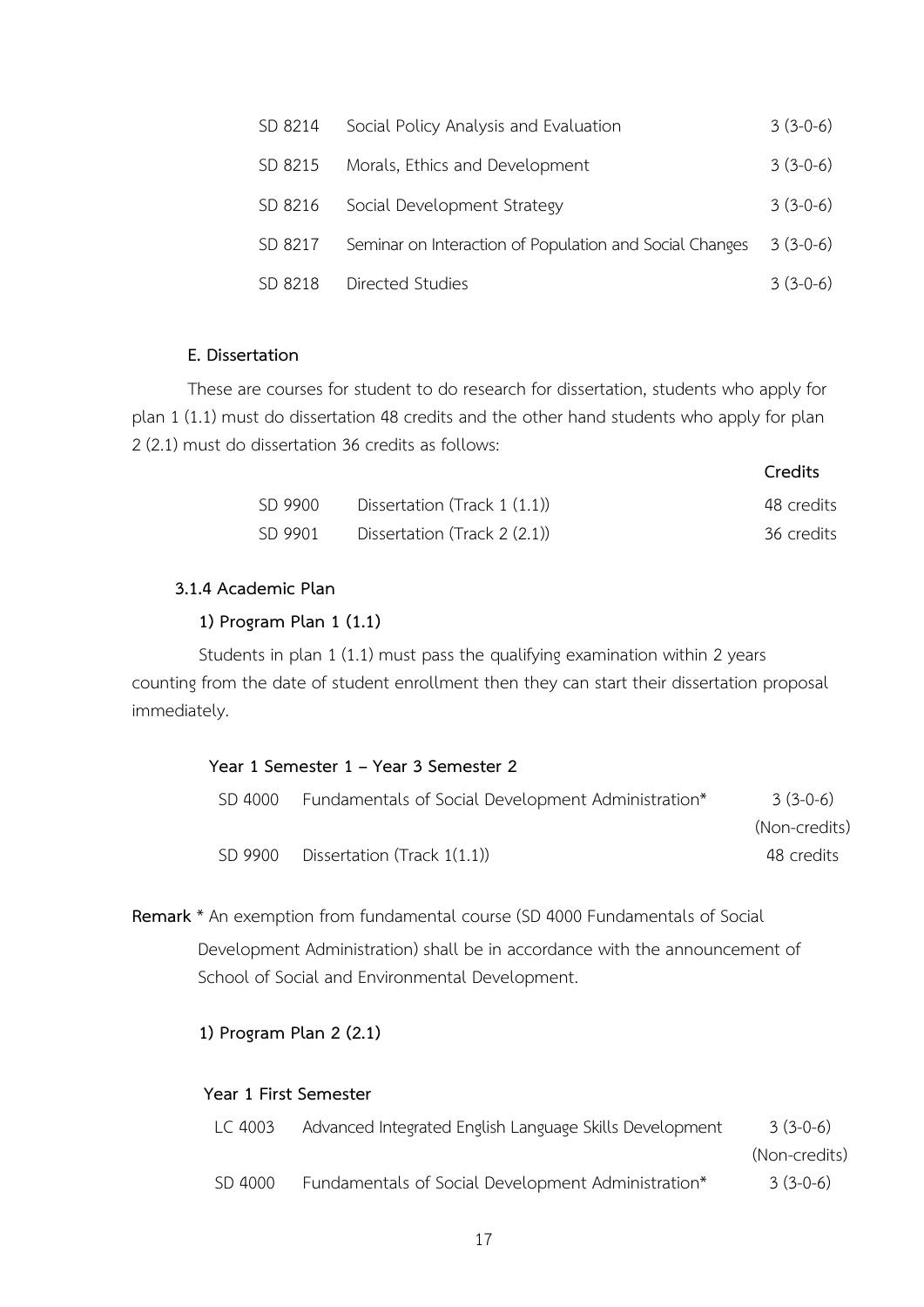|                        |                                                      | (Non-credits) |
|------------------------|------------------------------------------------------|---------------|
| SD 8001                | Social Development Theories and Discourses           | $3(3-0-6)$    |
| SD 8101                | Philosophy of Social Science                         | $3(3-0-6)$    |
|                        |                                                      |               |
|                        | Year 1 Second Semester                               |               |
| LC 6000                | Advanced Reading and Writing in English for Graduate | $3(3-0-6)$    |
|                        | <b>Studies</b>                                       | (Non-credits) |
| SD 8002                | Advanced Social Development Administration           | $3(3-0-6)$    |
| SD 8102                | Quantitative Research Methodology                    | $3(3-0-6)$    |
|                        |                                                      |               |
|                        | Year 1 Third Semester (Summer Session)               |               |
| SD 8XXX                | Elective course                                      | $3(3-0-6)$    |
|                        |                                                      |               |
| Year 2 First Semester  |                                                      |               |
| SD 8103                | Qualitative Research Methodology                     | $3(3-0-6)$    |
| SD 8XXX                | Elective course                                      | $3(3-0-6)$    |
|                        | SD 8XXX Elective course                              | $3(3-0-6)$    |
| Qualifying Examination |                                                      |               |

### **Year 2 Second Semester – Year 3 Third Semester**

|  | SD 9901 Dissertation (Track 2(2.1) | 36 credits |
|--|------------------------------------|------------|
|--|------------------------------------|------------|

**Remark** \* An exemption from fundamental course (SD 4000 Fundamentals of Social Development Administration) shall be in accordance with the announcement of

School of Social and Environmental Development.

### **3.1.5 Course Description**

**A. Remedial Courses \*** (the results of these courses shall not be calculated as part of GPA)

### **LC 4003 Advanced Integrated English Language Skills Development 3 (3-0-6)**

Course contents and teaching activities focus on the integrated skills of listening, speaking, reading and writing with a particular emphasis on academic writing. Students will also work in small groups, practicing paper presentation techniques, precis writing and research writing.

### **LC 6000 Advanced Reading and Writing in English for Graduate Studies 3 (3-0-6)**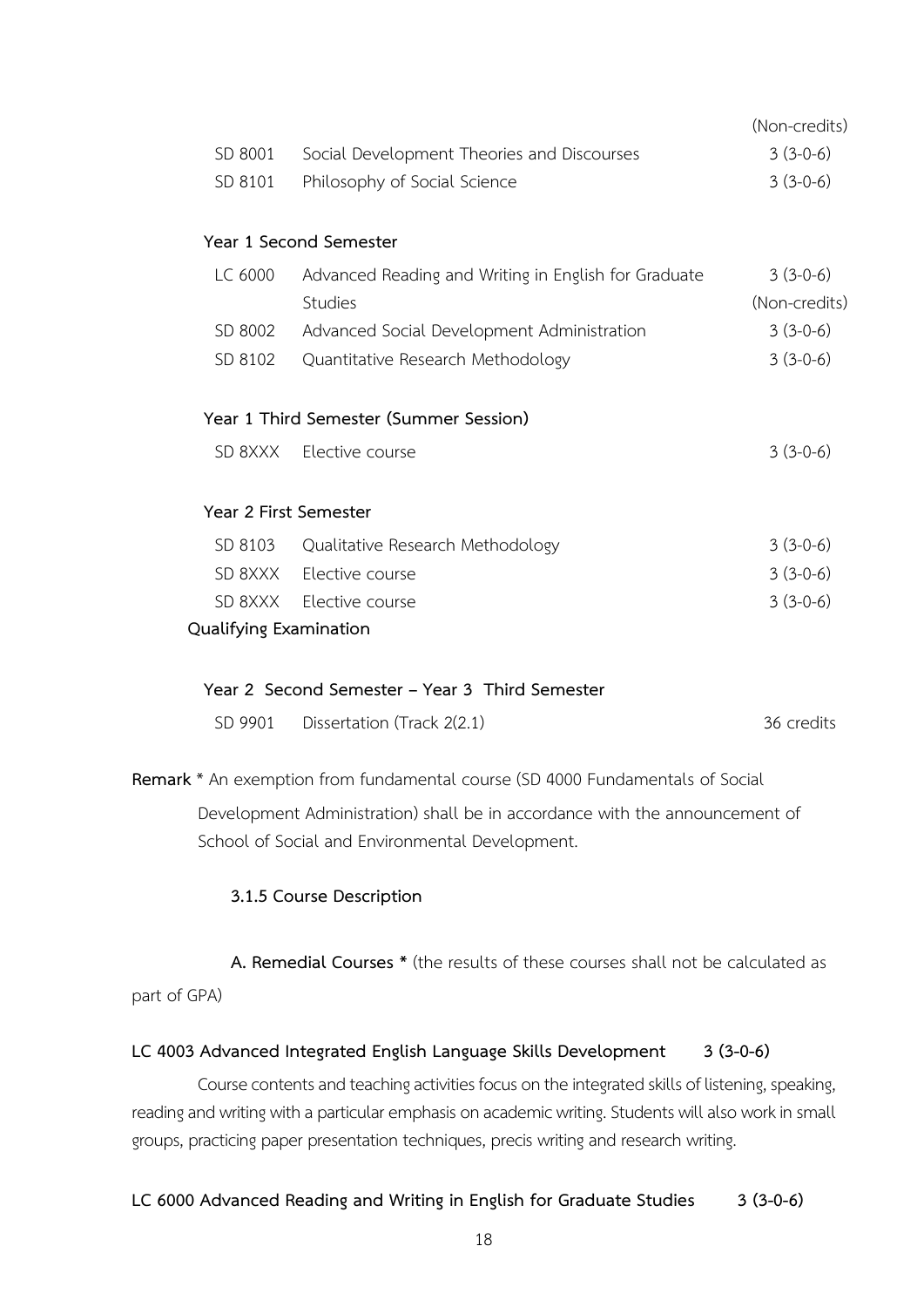Review of essential reading and writing strategies required to read and write academic English. Course contents include work on sentence structures, vocabulary and recognition of major thought relationships in paragraphs, as well as practice in reading and writing academic English.

### **SD 4000 Fundamentals of Social Development Administration 3 (3-0-6)**

Concepts of social system, paradigm and the development of social theories as a foundation to schools of thought and the groups of social theories; evolution of development, theories of social development and social development administration, interdisciplinary approach to social development administration, the space of individuals, groups and communities in social development administration.

\*An exemption not to take the course in this section shall be in accordance with the criteria specified by the announcement of Institute or the notice of the School.

### **B. Core Courses**

### **SD 8001 Social Development Theories and Discourses 3 (3-0-6)**

Origin and evolution of development theories and discourses, social development and the complexity of politics, mainstream social development theories, current social issues, alternative development and holism, development pluralism, and popular social development approaches.

### **SD 8002 Advanced Social Development Administration 3 (3-0-6)**

Examination of major theoretical approaches to social development administration, administrative techniques and strategies in social development policy-making and planning, achievements and failures of public and non- profit organizations in their implementation of social development policies and programs.

### **C. Methodology Courses**

### **SD 8101 Philosophy of Social Science 3 (3-0-6)**

Paradigms, definitions and components of social science philosophy; discussion on related topics including naturalism, interpretivism, pluralism, critical social science, causal reasoning in social science, rationality, structural and functional explanation; reductionism, individualism and holism debates; objective and values; relationship between philosophy of social science and research programs.

19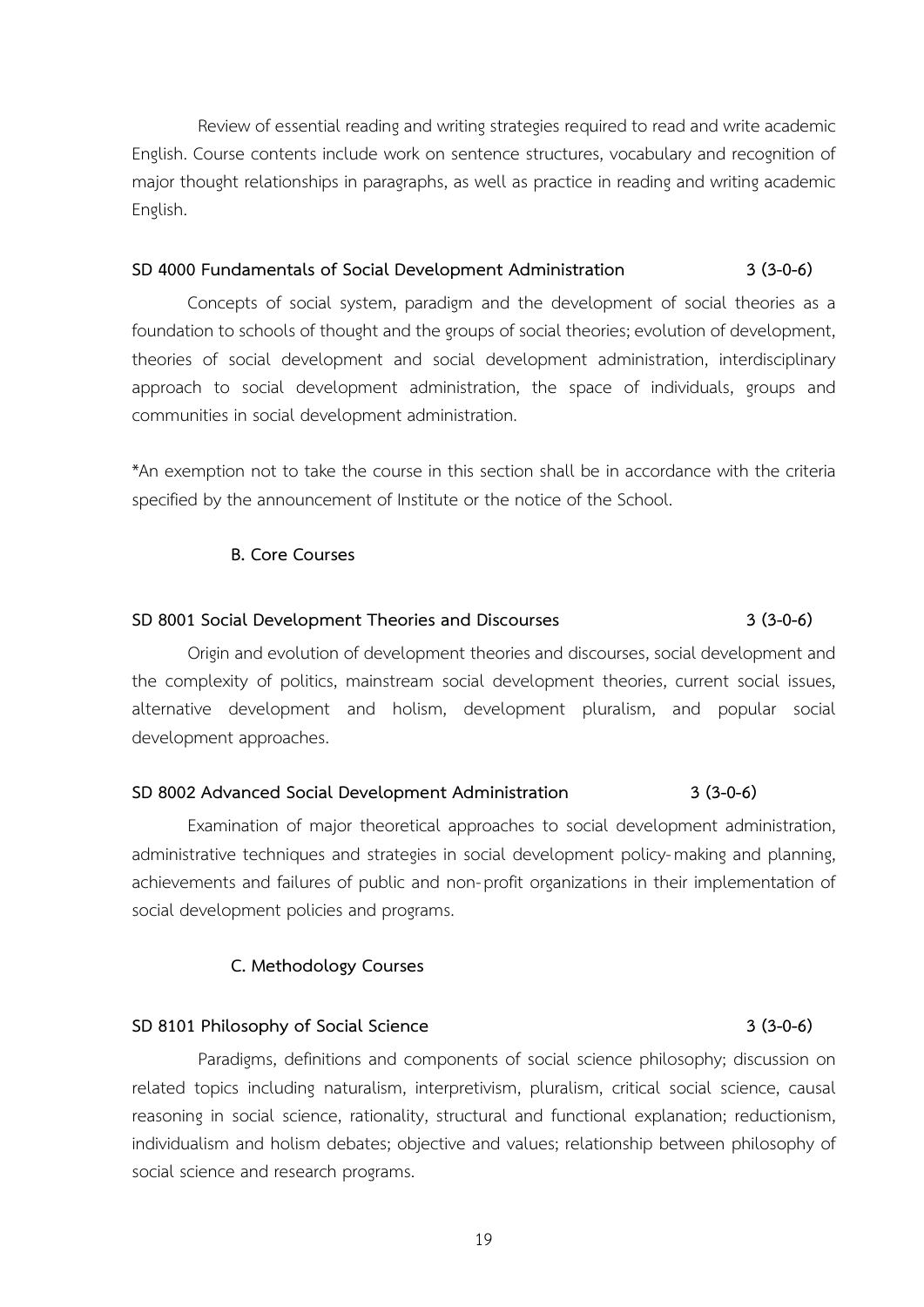### **SD 8102 Quantitative Research Methodology 3 (3-0-6)**

Principles, processes, techniques and methods for social science relating to correlational comparative study and experimental evaluative study starting from research conceptual framework, objectives, literature reviews, hypotheses, sample and sampling methods, scale development, data gathering, statistical analyses, interpretation and writing report/article for publication.

### **SD 8103 Qualitative Research Methodology 3 (3-0-6)**

Philosophy, concept and evolution of the qualitative research; qualitative research design; process, methods and steps in the operation of qualitative research; data collection and techniques; data analysis and interpretation; and reporting qualitative research findings.

### **D. Elective Courses**

### **SD 8201 State, Civil Society and Social Development 3 (3-0-6)**

Concepts and forms of state including democratic state, Welfare state, Socialist state, Development state and other forms of state, new public governance, Postmodernism, and Post-structuralism; concepts of civil society, public sphere, social capital, strong society, and partnerships between variety of groups; positive and negative civil society, the relationship between the state and civil society in social development; an approach and reality of global civil society.

### **SD 8202 Seminar on Social Development Policies 3 (3-0-6)**

Analysis of social development policies using case studies; discussions emphasizing concepts and theories of social policy processes, content of social policy and factors affecting social policy implementation; socio- political and economic forces influencing social development policies.

### **SD 8203 Seminar on Regional and Local Development 3 (3-0-6)**

Theories, concepts, policies, strategies, plans, forms and mechanisms for governing and managing regional and local development; distinctive relationships between units dealing with governance and administration; roles of the private sector and civil society in cooperating with government agencies; comparison between cases in Thailand with cases from other countries.

### **SD 8204 Analysis of Social Organization and Institution 3 (3-0-6)**

Concepts and theories of social organization and institution including positivism, hermeneutics, critical theory and postmodernism; design of organization and institution; creation and development of institutionalization of organization, legitimacy and crisis of social organization and institution; learning organization and institution.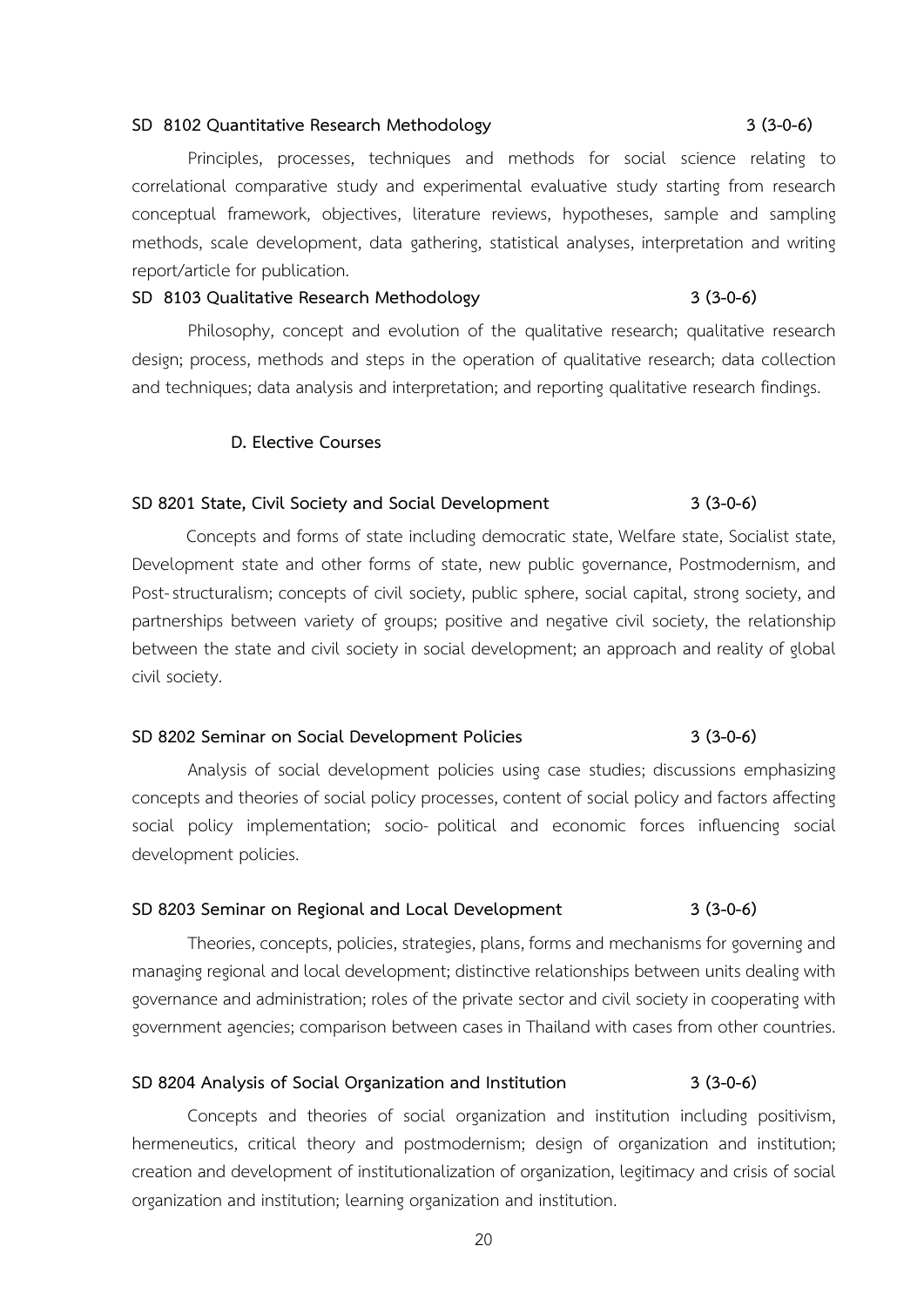### **SD 8205 Seminar on Social Entrepreneurship 3 (3-0-6)**

Seminar on concepts and theories related to social enterprise; comparison of similarities and differences between social enterprise and other types of enterprise; types of social enterprise; creating and developing social enterprise; social enterprise management including business plan making and fundraising; and roles of state, private and civil society sectors in the development of social entrepreneurship; case studies of social enterprises in Thailand and overseas.

### **SD 8206 Seminar on Leadership and Change Management 3 (3-0-6)**

Seminar on concepts and theories of leaderships and change management; leaderships' roles in motivation, cooperation, and organizational effectiveness; roles of strategic leaderships in change management; case study of public, private and civic organizations.

### **SD 8207 Social Organization Culture 3 (3-0-6)**

Concepts and theories of social organization culture; relationship among organization culture, innovation and social development; analysis and diagnosis of organization culture; strategy formation and administration for changing social organization culture.

### **SD 8208 Advanced Statistical Analysis for Social Science Research 3 (3-0-6)**

Advanced Statistical Analysis for Social Science, Multivariate analyses including Logistic Regression, Cluster Analysis, Factor Analysis, Structural Equation Model (SEM) , Multilevel Analysis and statistical report writing.

### **SD 8209 Qualitative Data Analysis 3 (3-0-6)**

Principles, methods and techniques in qualitative data analysis; process and steps in qualitative data analysis including coding for data categorization, linking and integrating data for making conceptual and theoretical proposition or explanation of phenomena.

### **SD 8210 Research and Development of At-Risk People 3 (3-0-6)**

Reviewing bodies of knowledge and research findings related to indicating groups of atrisk people in their thinking and their behavior; application of advanced research findings on indicating protective or supporting factors which are important for alleviate problems of individuals, work groups and society, for example, the study of work failure, low morality, crimes and low quality of life etc.

### **SD 8211 Political Economy of Development 3 (3-0-6)**

Theories of political economy on development including Classical Economics, Neoclassical Economics, Marxism, Neo-Marxism, Institutionalism, Critical Theory, Post-structuralism,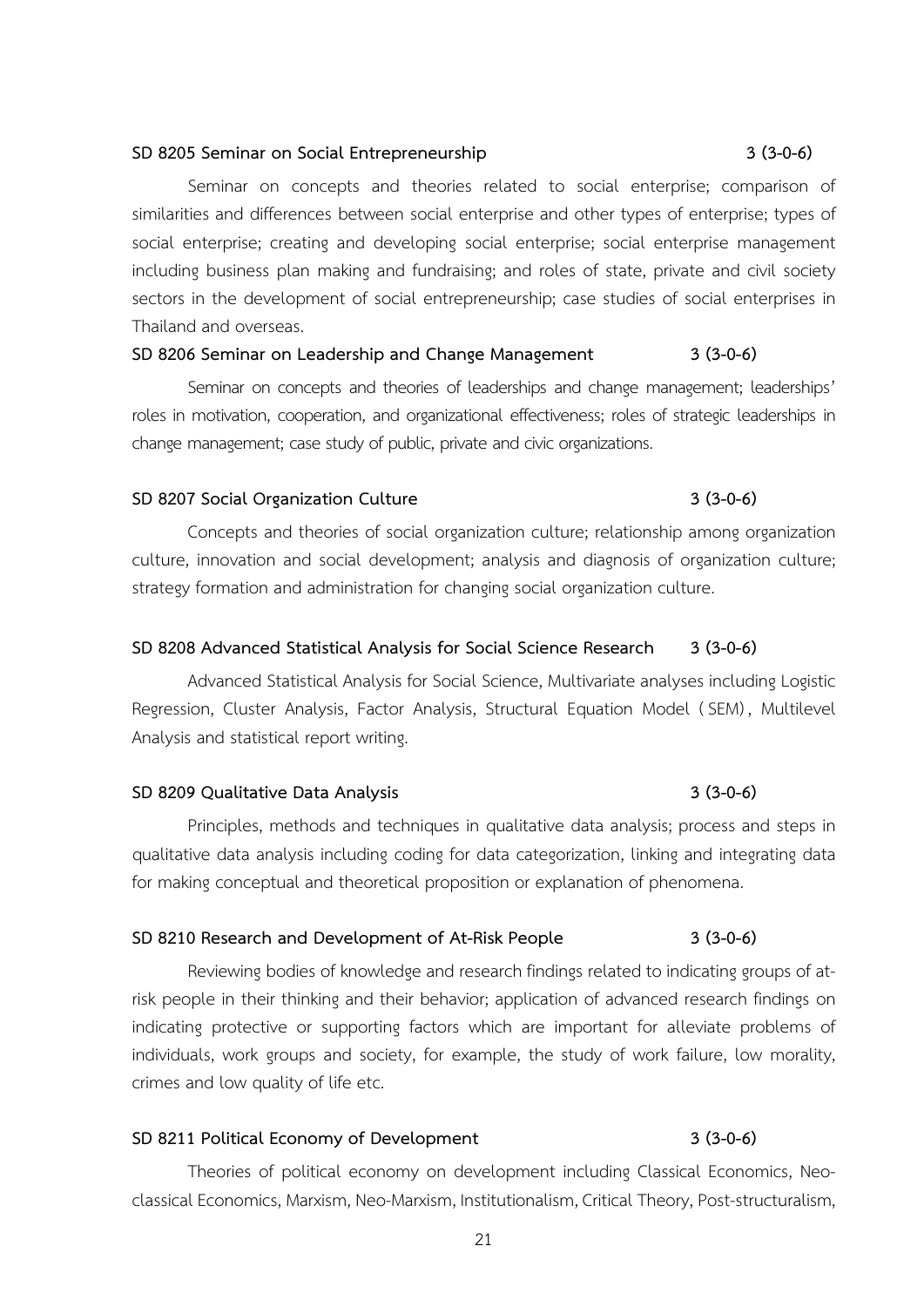Postmodernism; positive and negative experiences and impacts of development through utilizing models of liberal economy, welfare state, socialism, Keynesianism, Neoliberalism, Post-neoliberalism, etc.

### **SD 8212 Alternative Development 3 (3-0-6)**

Alternative development approaches and theories including community culture, moral socialism, Buddhism economy, sufficiency economy, natural agriculture, integrated farming, agricultural collectivism, and the third way, etc. ; sustainable management of pooled resources; feasibilities, experiences, and impacts of applications of these approaches.

### **SD 8213 Social Institutions and Development 3 (3-0-6)**

Structure and function of social institutions including family, kinship, community, religion, and education; roles of institutions in social development; impacts of globalization on social institutions; problems and adaptations; tendencies of social institutions to improve and develop themselves in order to function effectively under the new environment in the globalization era.

### **SD 8214 Social Policy Analysis and Evaluation 3 (3-0-6)**

Methods of policy study and analysis; policy formulation procedures and models; process and methods of policy implementation; factors affecting success or failure of policy implementation; policy evaluation focusing on input, process, output, outcome and impact of policy on social development.

### **8215 Morals, Ethics and Development 3 (3-0-6) SD**

Morality approaches and theories including cultural relativism, subjectivism, intuitionism, Kantianism, the golden rule, utilitarianism, social contract, natural law; the concept of good governance and its components; development, perspectives and methods of the social responsibility; roles of the public and private organizations in social responsibility for sustainable development.

### **SD 8216 Social Development Strategy 3 (3-0-6)**

Concepts, theories and approaches of strategy formation, administration and evaluation; relationship among social, economic, political and cultural aspects of development; seminar on development strategy paradigms including mainstream, sufficiency economy, sustainable development and other alternative development approaches.

### 22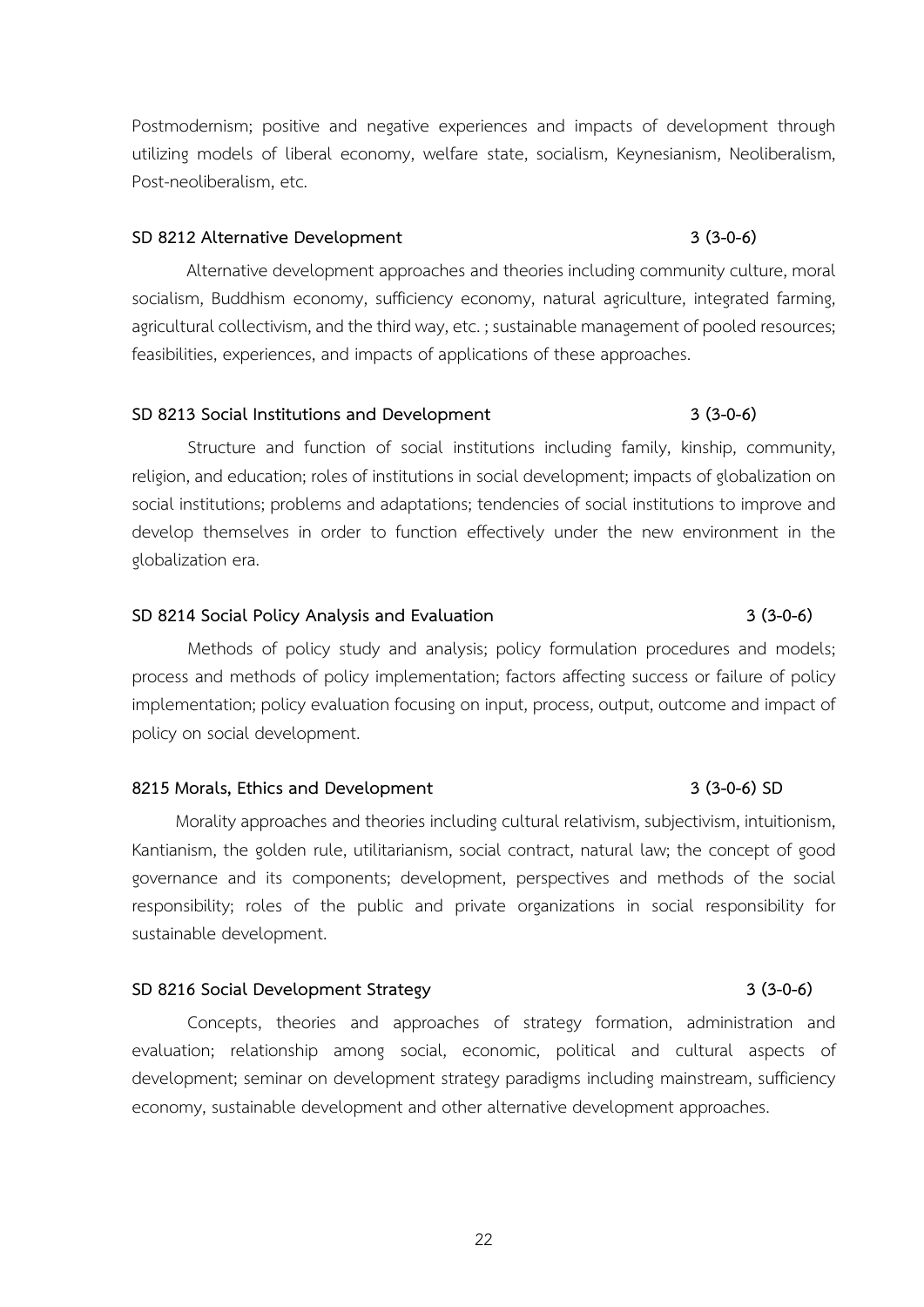### **SD 8217 Seminar on Interaction of Population and Social Changes 3 (3-0-6)**

Seminar on interaction of concepts of population, population structure and composition, population changes, fertility and family, mortality, migration and social, economic, political, technological and innovative changes in the 21<sup>st</sup> century.

### **SD 8218 Directed Studies 3 (3-0-6)**

An individual study on a specific topic which is useful for conducting dissertation of the student, guided by an assigned lecturer and approved by the doctoral degree committee.

### **E. Dissertation**

### **SD 9900 Dissertation (Track 1(1.1)) 48 credits**

Reviewing and conducting research on interesting topics related to social development and social development administration under close supervision of assigned supervisor(s); every student is required to present research topic, report the progress and defense the dissertation.

### **SD 9901 Dissertation (Track 2(2.1)) 36 credits**

Reviewing and conducting research on an interesting topic related to social development and social development administration under close supervision of assigned supervisor(s), including the study of some theoretical courses as suggested by the supervisor(s).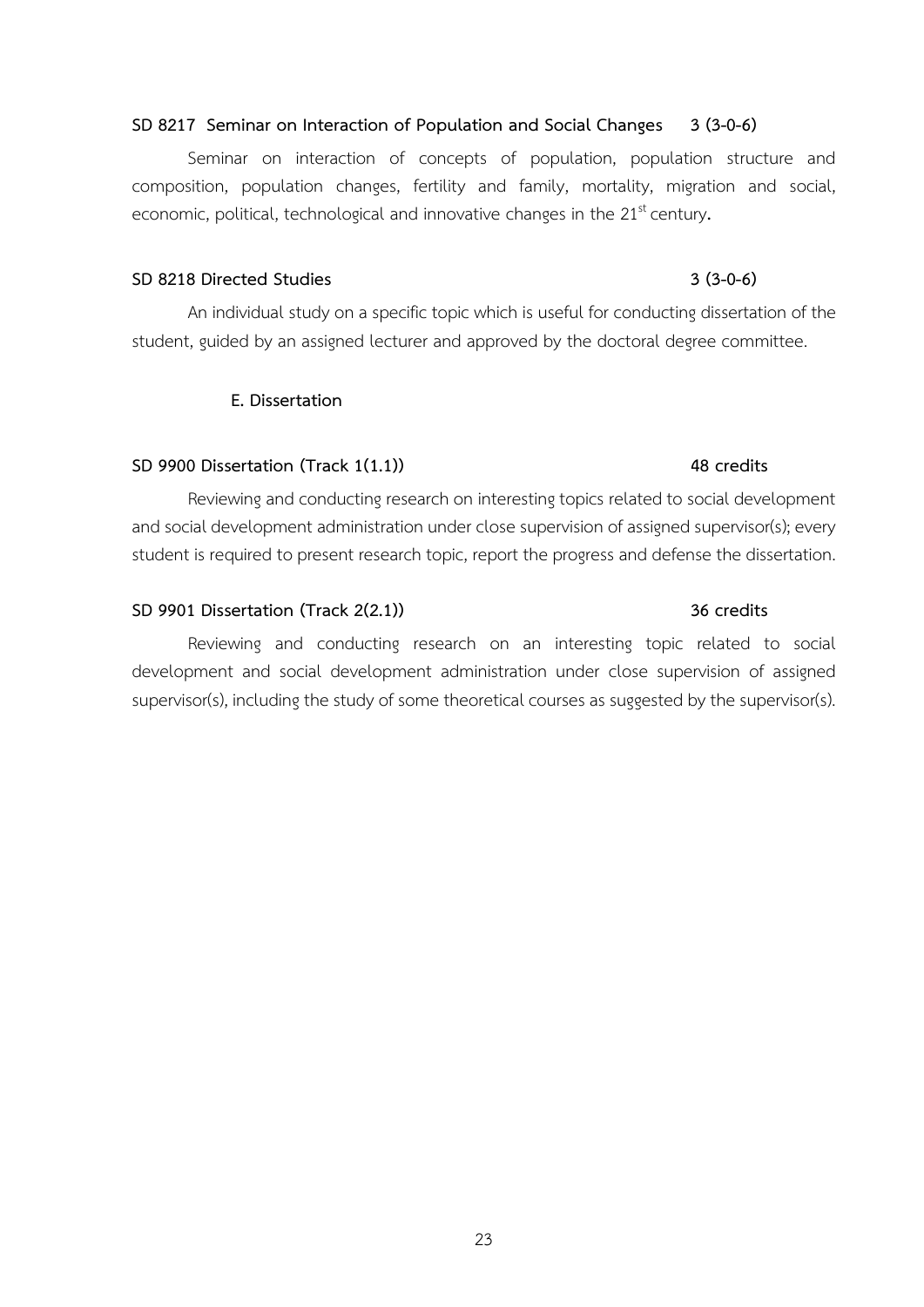### **3.2 Name – Last Name, ID Number, Academic Position and Qualifications of Lecturers**

# **3.2.1 Lecturers responsible for the Program**

|                               |              | Improved program 2017  |                                        |                                             |      | Revision Sor Mor Or 08 |               |           |               |                |      |                |  |
|-------------------------------|--------------|------------------------|----------------------------------------|---------------------------------------------|------|------------------------|---------------|-----------|---------------|----------------|------|----------------|--|
| Name-Last                     | ID Number    | Academic               | Degree/ Area of                        | University/                                 | Year | Name-Last              | ID Number     | Academic  | Degree/ Area  | University/    | Year | Remark         |  |
| Name                          |              | Position               | Study                                  | Institute                                   |      | Name                   |               | Position  | of Study      | Institute      |      |                |  |
| Ms. Duchduen<br>Bhanthumnavin | XXXXXXXXXXXX | Associate<br>Professor | Ph.D. (Education)                      | University of<br>Minnesota<br>(U.S.A.)      | 2001 |                        |               |           |               |                |      |                |  |
|                               |              |                        | Master of Arts<br>(Education)          | University of<br>Minnesota<br>(U.S.A.)      | 1998 |                        |               |           |               |                |      |                |  |
|                               |              |                        | Bachelor of<br>Science<br>(Psychology) | Srinakarinwirot<br>University<br>(Thailand) | 1995 |                        |               |           |               |                |      |                |  |
| Mr. Awae                      | XXXXXXXXXXXX | Assistant              | Ph.D. (Social                          | Universit of                                | 1997 |                        |               |           |               |                |      | Same           |  |
| Masae                         |              | professor              | Sciences)                              | Bath (U.K.)                                 |      |                        |               |           |               |                |      |                |  |
|                               |              |                        | Master of                              | The University                              | 1990 |                        |               |           |               |                |      |                |  |
|                               |              |                        | Agricultural                           | of Queensland                               |      |                        |               |           |               |                |      |                |  |
|                               |              |                        | Science (Rural                         | (Australia)                                 |      |                        |               |           |               |                |      |                |  |
|                               |              |                        | Development                            |                                             |      |                        |               |           |               |                |      |                |  |
|                               |              |                        | Administration &                       |                                             |      |                        |               |           |               |                |      |                |  |
|                               |              |                        | Management)                            |                                             |      |                        |               |           |               |                |      |                |  |
|                               |              |                        | Bachelor of                            | Prince of                                   | 1983 |                        |               |           |               |                |      |                |  |
|                               |              |                        | Science                                | Songkhla                                    |      |                        |               |           |               |                |      |                |  |
|                               |              |                        | (Kasetsart)                            | University                                  |      |                        |               |           |               |                |      |                |  |
|                               |              |                        | (2 <sup>nd</sup> Class Honor)          | (Thailand)                                  |      |                        |               |           |               |                |      |                |  |
| Mr. Li Renliang               | XXXXXXXXXXXX | Lecturer               | Ph.D. (Social                          | National                                    | 2012 | Mr. Li                 | XXXXXXXXXXXXX | Assistant | Ph.D. (Social | National       | 2012 | <u>same</u> ** |  |
|                               |              |                        | Development                            | Institute of                                |      | Renliang               |               | Professor | Development   | Institute of   |      | the            |  |
|                               |              |                        | and                                    | Development                                 |      |                        |               |           | and           | Development    |      | Change         |  |
|                               |              |                        | Environmental                          | Administration                              |      |                        |               |           | Environmental | Administration |      | academic       |  |
|                               |              |                        | Management)                            | (Thailand)                                  |      |                        |               |           | Management)   | (Thailand)     |      | title (Sor     |  |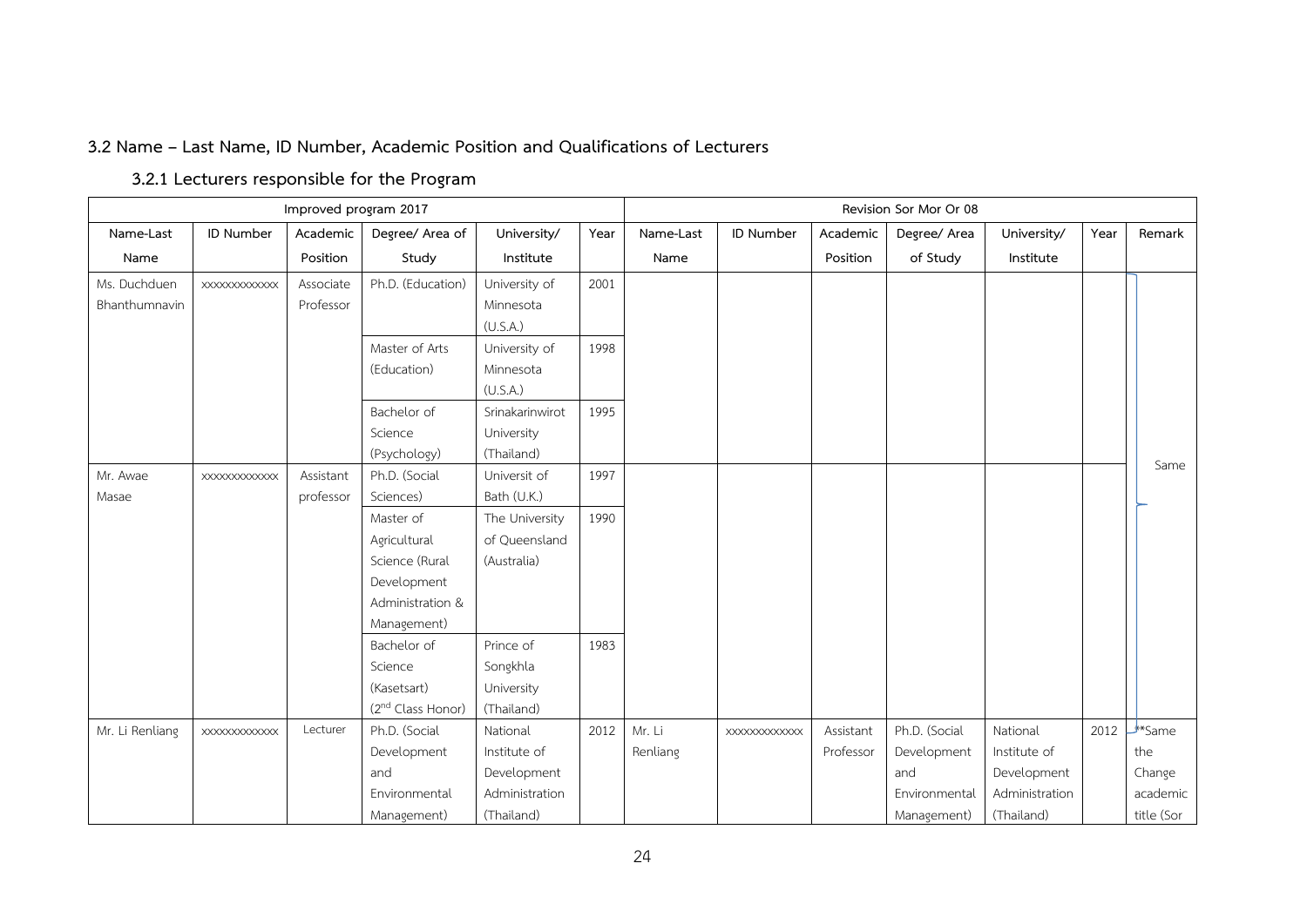|           |           | Improved program 2017 |                  |             |      | Revision Sor Mor Or 08 |                  |          |                |             |      |           |  |
|-----------|-----------|-----------------------|------------------|-------------|------|------------------------|------------------|----------|----------------|-------------|------|-----------|--|
| Name-Last | ID Number | Academic              | Degree/ Area of  | University/ | Year | Name-Last              | <b>ID Number</b> | Academic | Degree/ Area   | University/ | Year | Remark    |  |
| Name      |           | Position              | Study            | Institute   |      | Name                   |                  | Position | of Study       | Institute   |      |           |  |
|           |           |                       | Master of Arts   | Peking      | 1999 |                        |                  |          | Master of Arts | Peking      | 1999 | Mor Or    |  |
|           |           |                       | (Thai Language & | University  |      |                        |                  |          | (Thai          | University  |      | (08)      |  |
|           |           |                       | Culture)         | (China)     |      |                        |                  |          | Language &     | (China)     |      | Institute |  |
|           |           |                       |                  |             |      |                        |                  |          | Culture)       |             |      | Council   |  |
|           |           |                       | Bachelor of Arts | Peking      | 1992 |                        |                  |          | Bachelor of    | Peking      | 1992 | had       |  |
|           |           |                       | (Thai Language & | University  |      |                        |                  |          | Arts (Thai     | University  |      | approved  |  |
|           |           |                       | Culture)         | (China)     |      |                        |                  |          | Language &     | (China)     |      | at the    |  |
|           |           |                       |                  |             |      |                        |                  |          | Culture)       |             |      | meeting   |  |
|           |           |                       |                  |             |      |                        |                  |          |                |             |      | of        |  |
|           |           |                       |                  |             |      |                        |                  |          |                |             |      | 4/2018    |  |
|           |           |                       |                  |             |      |                        |                  |          |                |             |      | on 25     |  |
|           |           |                       |                  |             |      |                        |                  |          |                |             |      | April     |  |
|           |           |                       |                  |             |      |                        |                  |          |                |             |      | 2019      |  |

**Remark \*** Change the academic Position of Dr. Li Renliang and The Institute Council had approved at the meeting of 4/2018 on 25 April 2019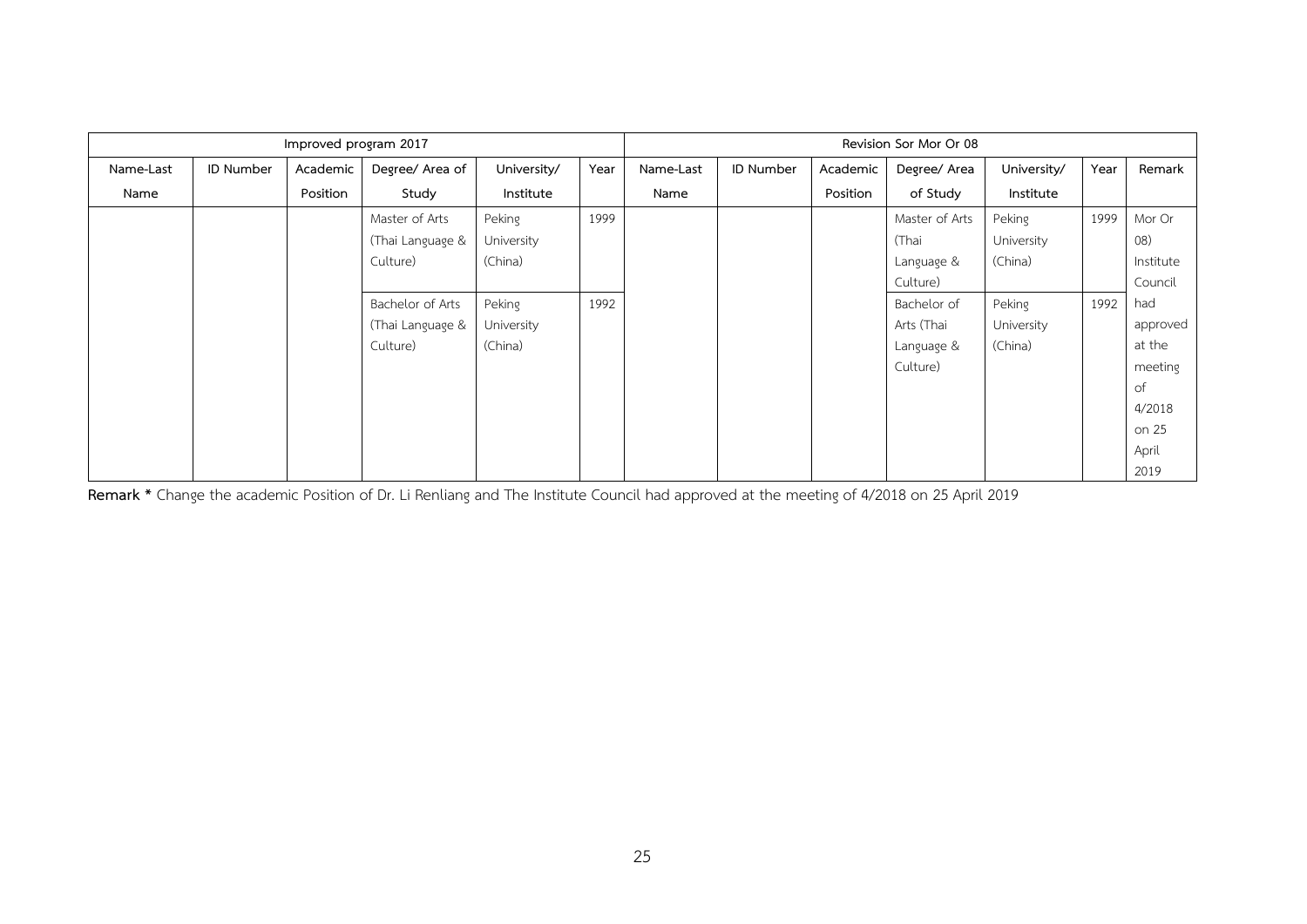# **3.2.2 Full-time Lecturers of the Program**

|                | Improved program 2018 |           |                               |                    |      |                 | Program improvement and revision |           |                |                |      |            |
|----------------|-----------------------|-----------|-------------------------------|--------------------|------|-----------------|----------------------------------|-----------|----------------|----------------|------|------------|
| Name-Last Name | ID Number             | Academic  | Degree/ Area of               | University/        | Year | Name-Last       | ID Number                        | Academic  | Degree/ Area   | University/    | Year | Remark     |
|                |                       | Position  | Study                         | Institute          |      | Name            |                                  | Position  | of Study       | Institute      |      |            |
| Ms. Duchduen   | <b>XXXXXXXXXXXX</b>   | Associate | Ph.D. (Education)             | University of      | 2001 |                 |                                  |           |                |                |      |            |
| Bhanthumnavin  |                       | Professor |                               | Minnesota (U.S.A.) |      |                 |                                  |           |                |                |      |            |
|                |                       |           | Master of Arts                | University of      | 1998 |                 |                                  |           |                |                |      |            |
|                |                       |           | (Education)                   | Minnesota (U.S.A.) |      |                 |                                  |           |                |                |      |            |
|                |                       |           | Bachelor of Science           | Srinakarinwirot    | 1995 |                 |                                  |           |                |                |      |            |
|                |                       |           | (Psychology)                  | University         |      |                 |                                  |           |                |                |      |            |
|                |                       |           |                               | (Thailand)         |      |                 |                                  |           |                |                |      |            |
| Mr. Awae Masae | XXXXXXXXXXXX          | Assistant | Ph.D. (Social                 | Universit of Bath  | 1997 |                 |                                  |           |                |                |      | Same       |
|                |                       | professor | Sciences)                     | (U.K.)             |      |                 |                                  |           |                |                |      |            |
|                |                       |           | Master of                     | The University of  | 1990 |                 |                                  |           |                |                |      |            |
|                |                       |           | Agricultural Science          | Queensland         |      |                 |                                  |           |                |                |      |            |
|                |                       |           | (Rural Development            | (Australia)        |      |                 |                                  |           |                |                |      |            |
|                |                       |           | Administration &              |                    |      |                 |                                  |           |                |                |      |            |
|                |                       |           | Management)                   |                    |      |                 |                                  |           |                |                |      |            |
|                |                       |           | Bachelor of Science           | Prince of Songkhla | 1983 |                 |                                  |           |                |                |      |            |
|                |                       |           | (Kasetsart)                   | University         |      |                 |                                  |           |                |                |      |            |
|                |                       |           | (2 <sup>nd</sup> Class Honor) | (Thailand)         |      |                 |                                  |           |                |                |      |            |
| Mr.Li Renliang | XXXXXXXXXXXX          | Lecturer  | Ph.D. (Social                 | National Institute | 2012 | Mr. Li Renliang | <b>XXXXXXXXXXXXX</b>             | Assistant | Ph.D. (Social  | National       | 2012 | **Same the |
|                |                       |           | Development and               | of Development     |      |                 |                                  | Professor | Development    | Institute of   |      | Change     |
|                |                       |           | Environmental                 | Administration     |      |                 |                                  |           | and            | Development    |      | academic   |
|                |                       |           | Management)                   | (Thailand)         |      |                 |                                  |           | Environmental  | Administration |      | title (Sor |
|                |                       |           |                               |                    |      |                 |                                  |           | Management)    | (Thailand)     |      | Mor Or 08) |
|                |                       |           | Master of Arts (Thai          | Peking University  | 1999 |                 |                                  |           | Master of Arts | Peking         | 1999 | Institute  |
|                |                       |           | Language & Culture)           | (China)            |      |                 |                                  |           | (Thai Language | University     |      | Council    |
|                |                       |           |                               |                    |      |                 |                                  |           | & Culture)     | (China)        |      | had        |
|                |                       |           | Bachelor of Arts              | Peking University  | 1992 |                 |                                  |           | Bachelor of    | Peking         | 1992 | approved   |
|                |                       |           | (Thai Language &              | (China)            |      |                 |                                  |           | Arts (Thai     | University     |      | at the     |
|                |                       |           | Culture)                      |                    |      |                 |                                  |           | Language &     | (China)        |      | meeting of |
|                |                       |           |                               |                    |      |                 |                                  |           | Culture)       |                |      | 4/2018 on  |
|                |                       |           |                               |                    |      |                 |                                  |           |                |                |      | 25 April   |
|                |                       |           |                               |                    |      |                 |                                  |           |                |                |      | 2019       |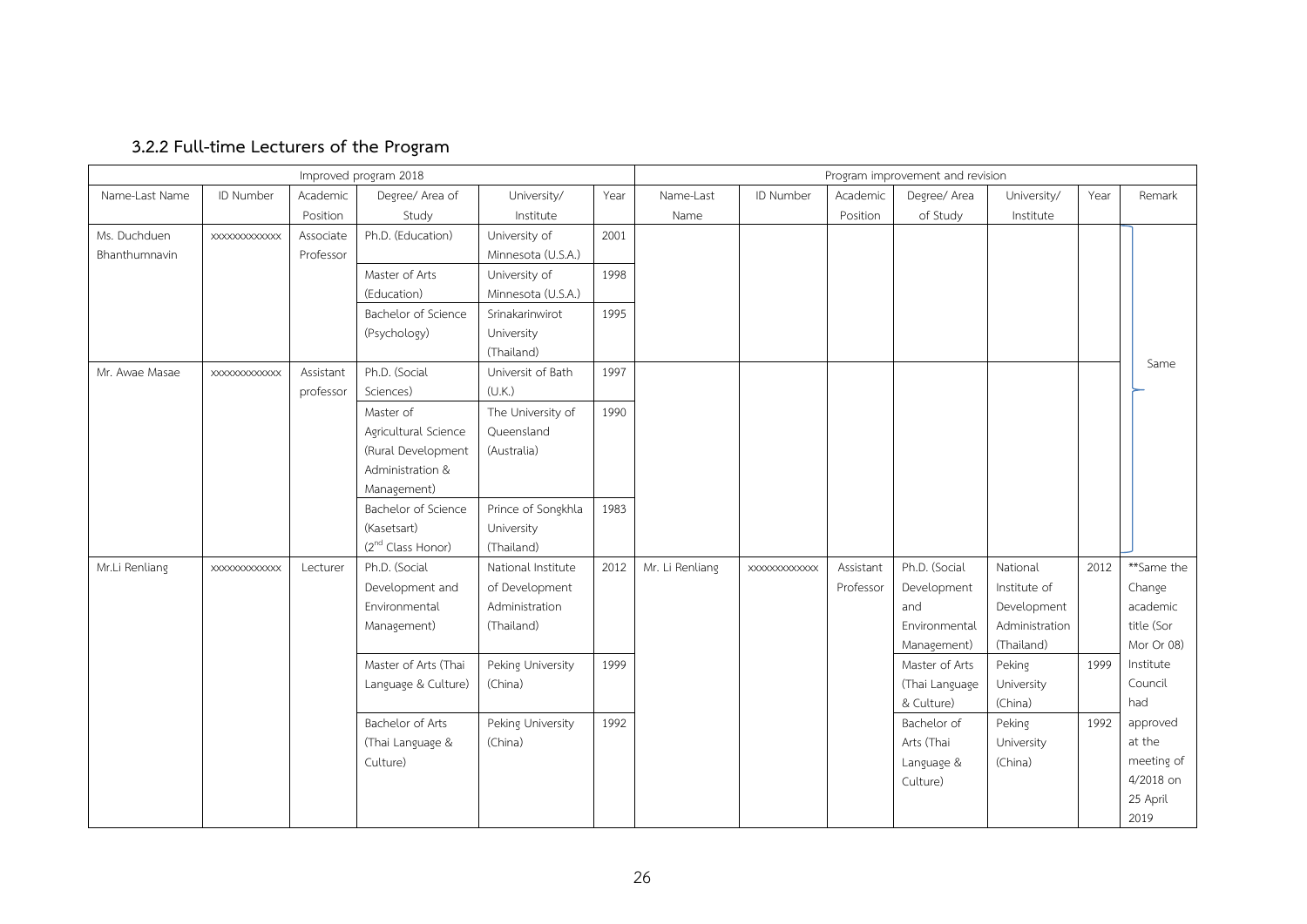|                |                      |           | Improved program 2018 |                    |      | Program improvement and revision |              |           |                |                |      |                        |
|----------------|----------------------|-----------|-----------------------|--------------------|------|----------------------------------|--------------|-----------|----------------|----------------|------|------------------------|
| Name-Last Name | ID Number            | Academic  | Degree/ Area of       | University/        | Year | Name-Last                        | ID Number    | Academic  | Degree/ Area   | University/    | Year | Remark                 |
|                |                      | Title     | Study                 | Institute          |      | Name                             |              | Title     | of Study       | Institute      |      |                        |
| Ms. Ratiporn   | <b>XXXXXXXXXXXXX</b> | Lecturer  | Ph.D. (Population     | National Institute | 2009 | Ms. Ratiporn                     | XXXXXXXXXXXX | Assistant | Ph.D.          | National       | 2009 | **Same                 |
| Teungfung      |                      |           | and Development)      | of Development     |      | Teungfung                        |              | Professor | (Population    | Institute of   |      | Change the             |
|                |                      |           |                       | Administration     |      |                                  |              |           | and            | Development    |      | academic               |
|                |                      |           |                       | (Thailand)         |      |                                  |              |           | Development)   | Administration |      | title (Sor             |
|                |                      |           |                       |                    |      |                                  |              |           |                | (Thailand)     |      | Mor Or8)               |
|                |                      |           | Master of Social      | Mahidol University | 1998 |                                  |              |           | Master of      | Mahidol        | 1998 | and the                |
|                |                      |           | Science (Population   | (Thailand)         |      |                                  |              |           | Social Science | University     |      | Institute              |
|                |                      |           | and Social            |                    |      |                                  |              |           | (Population    | (Thailand)     |      | Council                |
|                |                      |           | Research)             |                    |      |                                  |              |           | and Social     |                |      | had                    |
|                |                      |           |                       |                    |      |                                  |              |           | Research)      |                |      | approved               |
|                |                      |           | Bachelor of Nursing   | Mahidol University | 1994 |                                  |              |           | Bachelor of    | Mahidol        | 1994 | at the                 |
|                |                      |           | Science               | (Thailand)         |      |                                  |              |           | Nursing        | University     |      | meeting of             |
|                |                      |           |                       |                    |      |                                  |              |           | Science        | (Thailand)     |      | 2/2019 on              |
|                |                      |           |                       |                    |      |                                  |              |           |                |                |      | 25 April               |
|                |                      |           |                       |                    |      |                                  |              |           |                |                |      | 2019                   |
| Mr. Somsak     | XXXXXXXXXXXXX        | Associate | Ph.D. (Politics)      | James Cook         | 2001 |                                  |              |           |                |                |      |                        |
| Sammukkeetham  |                      | Professor |                       | University         |      |                                  |              |           |                |                |      |                        |
|                |                      |           |                       | (Australia)        |      |                                  |              |           |                |                |      |                        |
|                |                      |           | Master of Sociology   | Thammasat          | 1988 |                                  |              |           |                |                |      | $\mathsf{\simeq}$ Same |
|                |                      |           | and Anthropology      | University         |      |                                  |              |           |                |                |      |                        |
|                |                      |           | (Sociology)           | (Thailand)         |      |                                  |              |           |                |                |      |                        |
|                |                      |           | Bachelor of Science   | Chiang Mai         | 1983 |                                  |              |           |                |                |      |                        |
|                |                      |           | (Sociology and        | University         |      |                                  |              |           |                |                |      |                        |
|                |                      |           | Anthropology)         | (Thailand)         |      |                                  |              |           |                |                |      |                        |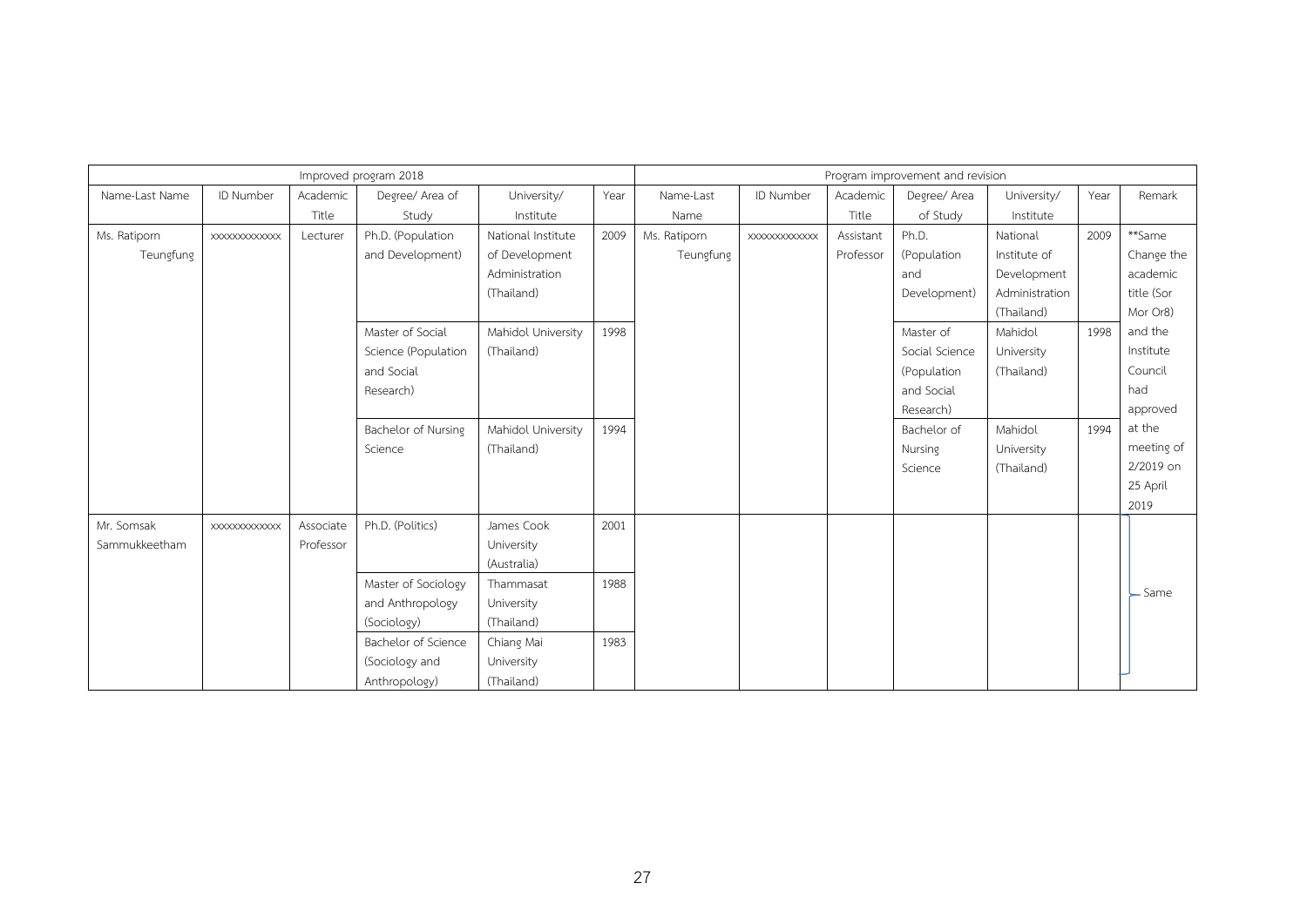|                |                     | Improved program 2018 |                 |                   |      | Program improvement and revision |           |         |                 |             |      |        |  |
|----------------|---------------------|-----------------------|-----------------|-------------------|------|----------------------------------|-----------|---------|-----------------|-------------|------|--------|--|
| Name-Last Name | ID Number           | Academic              | Degree/ Area    | University/       | Year | Name-Last Name                   | ID Number | Academi | Degree/ Area of | University/ | Year | Remark |  |
|                |                     | Title                 | of Study        | Institute         |      |                                  |           | c Title | Study           | Institute   |      |        |  |
| Mr. Pichai     | XXXXXXXXXXXXX       | Associate             | Ph.D.           | James Cook        | 1999 |                                  |           |         |                 |             |      |        |  |
| Rattanadilok   |                     | Professor             | (Politics)      | University        |      |                                  |           |         |                 |             |      |        |  |
| Na Phuket      |                     |                       |                 | (Australia        |      |                                  |           |         |                 |             |      |        |  |
|                |                     |                       | Master of       | National          | 1990 |                                  |           |         |                 |             |      |        |  |
|                |                     |                       | Development     | Institute of      |      |                                  |           |         |                 |             |      |        |  |
|                |                     |                       | Administration  | development       |      |                                  |           |         |                 |             |      |        |  |
|                |                     |                       | (Social         | Administration    |      |                                  |           |         |                 |             |      |        |  |
|                |                     |                       | Development)    | (Thailand)        |      |                                  |           |         |                 |             |      |        |  |
|                |                     |                       | (Very excellent |                   |      |                                  |           |         |                 |             |      |        |  |
|                |                     |                       | Honor)          |                   |      |                                  |           |         |                 |             |      | Same   |  |
|                |                     |                       | Bachelor of     | Mahidol           | 1986 |                                  |           |         |                 |             |      |        |  |
|                |                     |                       | Science         | University        |      |                                  |           |         |                 |             |      |        |  |
|                |                     |                       | (Public         | (Thailand)        |      |                                  |           |         |                 |             |      |        |  |
|                |                     |                       | Health)         |                   |      |                                  |           |         |                 |             |      |        |  |
| Mr. Suvicha    | XXXXXXXXXXXXX       | Assistant             | Ph.D.           | National          | 2001 |                                  |           |         |                 |             |      |        |  |
| Pao-Aree       |                     | Professor             | (Development    | Institute of      |      |                                  |           |         |                 |             |      |        |  |
|                |                     |                       | Administration) | development       |      |                                  |           |         |                 |             |      |        |  |
|                |                     |                       |                 | Administration    |      |                                  |           |         |                 |             |      |        |  |
|                |                     |                       |                 | (Thailand)        |      |                                  |           |         |                 |             |      |        |  |
|                |                     |                       | Master of       | University of     | 1993 |                                  |           |         |                 |             |      |        |  |
|                |                     |                       | Arts (Politics) | Wollongong        |      |                                  |           |         |                 |             |      |        |  |
|                |                     |                       |                 | (Australia)       |      |                                  |           |         |                 |             |      |        |  |
|                |                     |                       | Bachelor of     | Ramkhamhaeng      | 1990 |                                  |           |         |                 |             |      |        |  |
|                |                     |                       | Arts (Political | University        |      |                                  |           |         |                 |             |      |        |  |
|                |                     |                       | Science)        | (Thailand)        |      |                                  |           |         |                 |             |      |        |  |
| Mrs. Duangduen | <b>XXXXXXXXXXXX</b> | Professor             | Ph.D. (Social   | University of     | 1973 |                                  |           |         |                 |             |      |        |  |
| Phanthumnawin  |                     |                       | Psychology)     | Maryland          |      |                                  |           |         |                 |             |      |        |  |
|                |                     |                       |                 | (U.S.A.)          |      |                                  |           |         |                 |             |      | Same   |  |
|                |                     |                       | Master of       | University of     | 1966 |                                  |           |         |                 |             |      |        |  |
|                |                     |                       | Arts (Social    | Illinois (U.S.A.) |      |                                  |           |         |                 |             |      |        |  |
|                |                     |                       | psychology)     |                   |      |                                  |           |         |                 |             |      |        |  |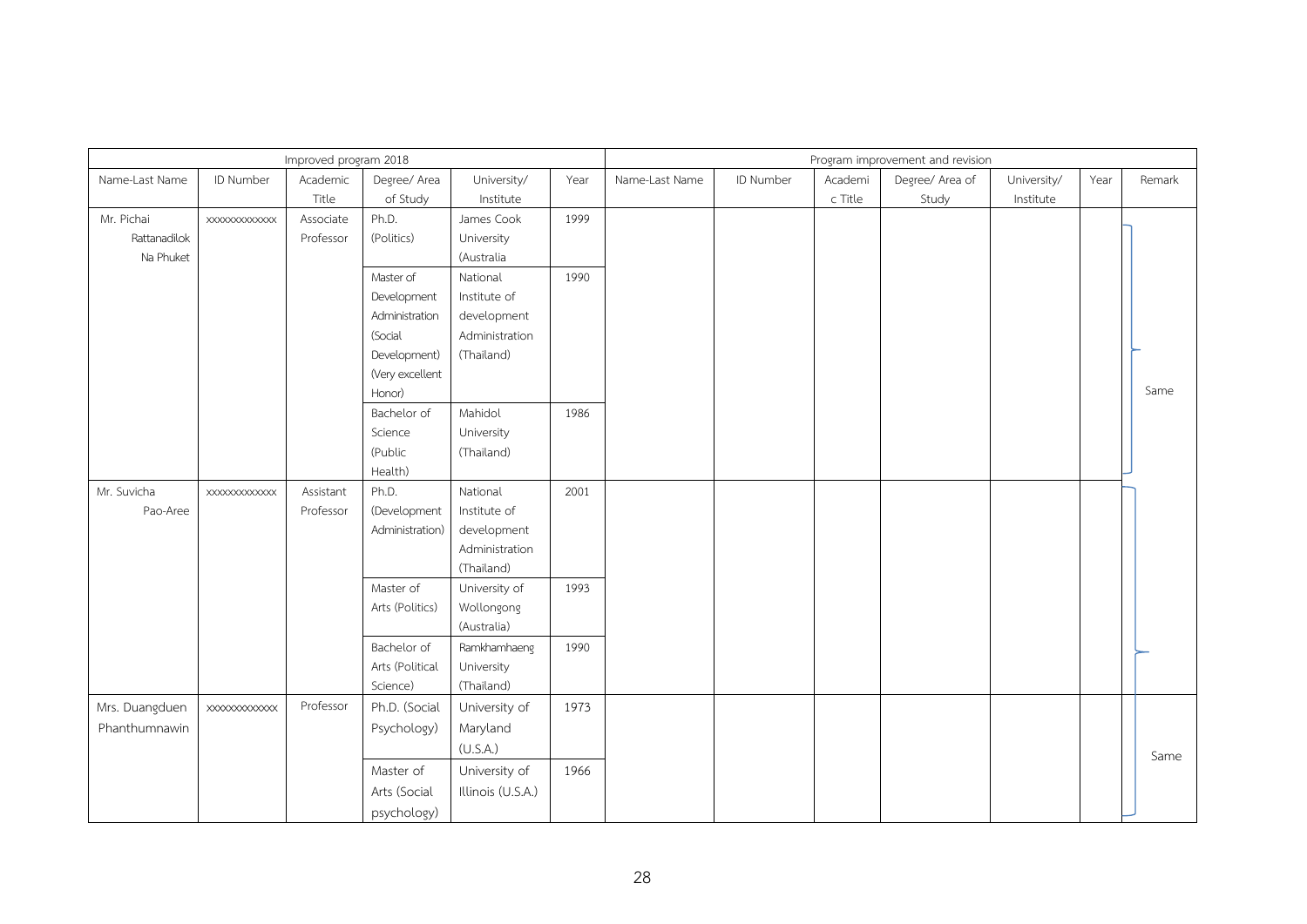|                |           | Improved program 2018 |                                     |                                         |      | Program improvement and revision |              |                        |                                                                                                                        |                                                                                                        |                      |                                                                                                     |
|----------------|-----------|-----------------------|-------------------------------------|-----------------------------------------|------|----------------------------------|--------------|------------------------|------------------------------------------------------------------------------------------------------------------------|--------------------------------------------------------------------------------------------------------|----------------------|-----------------------------------------------------------------------------------------------------|
| Name-Last Name | ID Number | Academic<br>Title     | Degree/ Area<br>of Study            | University/<br>Institute                | Year | Name-Last Name                   | ID Number    | Academi<br>c Title     | Degree/ Area of<br>Study                                                                                               | University/<br>Institute                                                                               | Year                 | Remark                                                                                              |
|                |           |                       | Bachelor of<br>Arts<br>(Psychology) | University of<br>California<br>(U.S.A.) | 1964 |                                  |              |                        |                                                                                                                        |                                                                                                        |                      |                                                                                                     |
|                |           |                       |                                     |                                         |      | Mrs. Nareenoot<br>Damrongchai    | XXXXXXXXXXXX | Assistant<br>Professor | Ph.D. (History<br>and Area<br>Studies)<br>Master of Arts<br>(Behavioral<br>Science)<br>Bachelor of Arts<br>in Japanese | Hokkaido<br>University<br>(Japan)<br>Hokkaido<br>University<br>(Japan)<br>Chulalongko<br>rn University | 2003<br>2000<br>1996 | **Appoint<br>the<br>program<br>lecturer<br>according<br>to the<br>resolution<br>of the<br>Institute |
|                |           |                       |                                     |                                         |      |                                  |              |                        | Section<br>(lond Honor)                                                                                                | (Thailand)                                                                                             |                      | Council at<br>the                                                                                   |
|                |           |                       |                                     |                                         |      | Mr. Jaray<br>Singhakowinta       | XXXXXXXXXXXX | Assistant<br>Professor | Ph.D. (Sociology)                                                                                                      | University of<br>London (UK)                                                                           | 2010                 | meeting of<br>3/2020 on                                                                             |
|                |           |                       |                                     |                                         |      |                                  |              |                        | Master of Arts<br>(Gender, Culture<br>and Modernity)                                                                   | University of<br>London (UK)                                                                           | 2003                 | 30 March<br>2020 and<br>10/2020<br>on 18                                                            |
|                |           |                       |                                     |                                         |      |                                  |              |                        | Bachelor of Arts<br>in Japanese<br>Section<br>(lond Honor)                                                             | Chulalongko<br>rn University<br>(Thailand)                                                             | 1998                 | November<br>2020                                                                                    |

Remark \*Add the full-time lecturers of the program as follows: Assistant Prof. Nareenoot Damrongchai, Ph.D. and Mr. Jaray Singhakowinta, Ph.D whereby the Institute Council had approved at the meeting of 3/2020 on 30 March 2020 and 10/2020 on 18 November 2020.

.

\*\* Change the academic position of the program lecturers as follows: Mr. Lee Lernliang, Ph.D and Ms. Ratiporn Teungfung, Ph.D. resigned whereby the Institute Council had approved at the meeting of 4/2019 on 25 April 2019.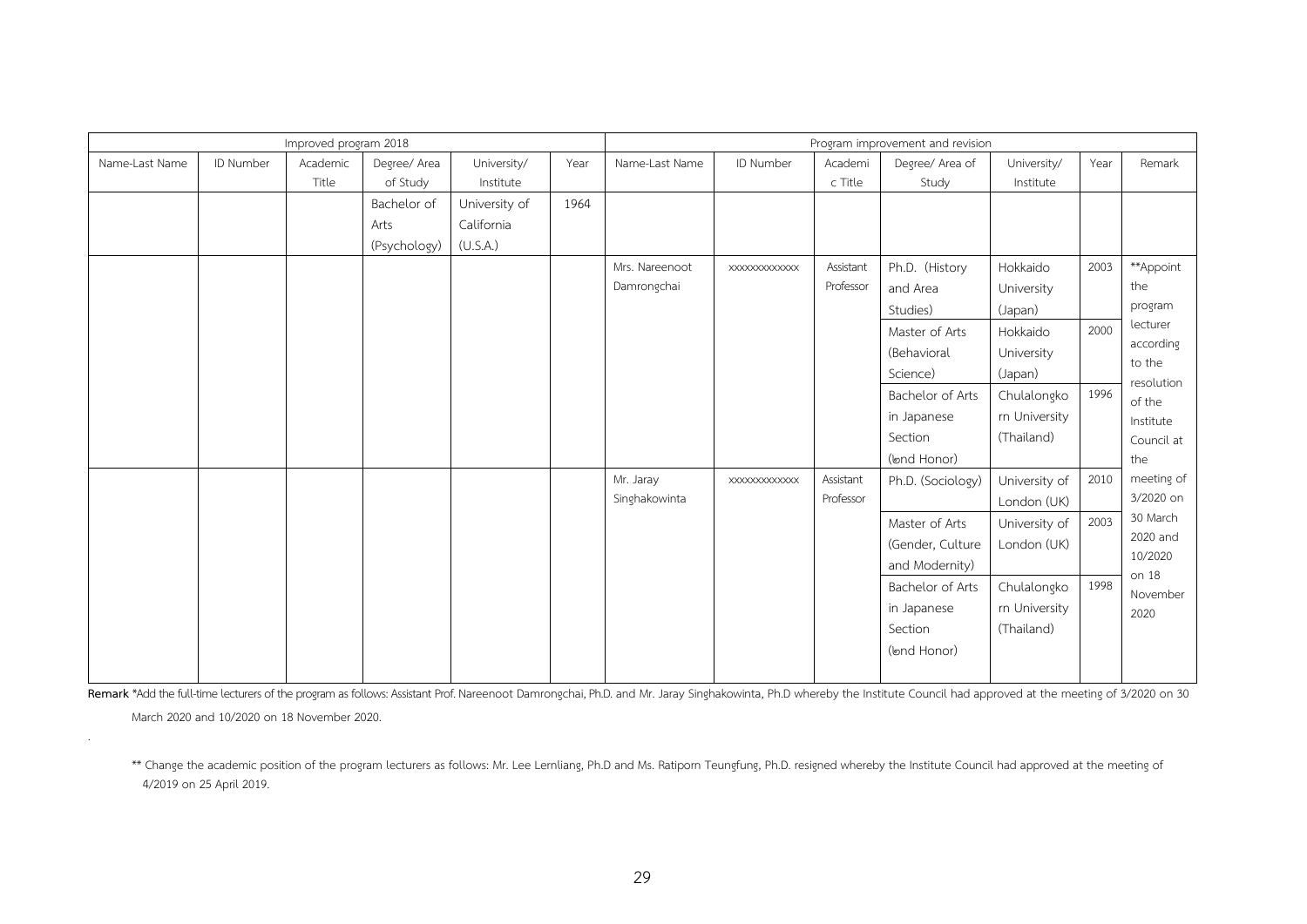### **3.2.3 Special Lecturers**

-None-

### **4. Components Related to Field Training Experience (If any)**

-None-

### **5. Requirements for Project or Research (If any)**

### **5.1 Brief Description**

Regarding the program, students who apply for plan 1(1.1), must do dissertation, on the other hand, students who apply for plan 2(2.1) must take the selected courses and dissertation.

### **5.2 Standard of Learning Outcome**

The objective of this program is to produce students with 5 Domains of Learning according to Thailand Qualifications Framework (TQF). Therefore, the students will have abilities to study, do research, analyze, synthesize, and publish their academic works in academic journals, or present their scholarly works.

### **5.3 Duration**

For students opting for Plan 1 (1.1), their research process starts from the first semester. For students opting for Plan 2 (2.1), their research process starts after their completion all of the courses specified by the program and qualifying examination.

Remark This follows the Announcement of National Institute of Development Administration on Thesis/Dissertation Study Guidelines

### **5.4 Number of Credits**

Dissertation 48 credit for plan 1(1.1) Dissertation 36 credit for plan 2(2.1)

### **5.5 Preparation**

- To set the requirement for students to enroll in the course of Dissertation for 6 credits in order to assist students in research progress, the selection of dissertation topics and advisors.

- To designate dissertation advisors according to requirements of National Institute of Development Administration Bylaw on Education.

- To report the dissertation consultation and students' dissertation prospectus.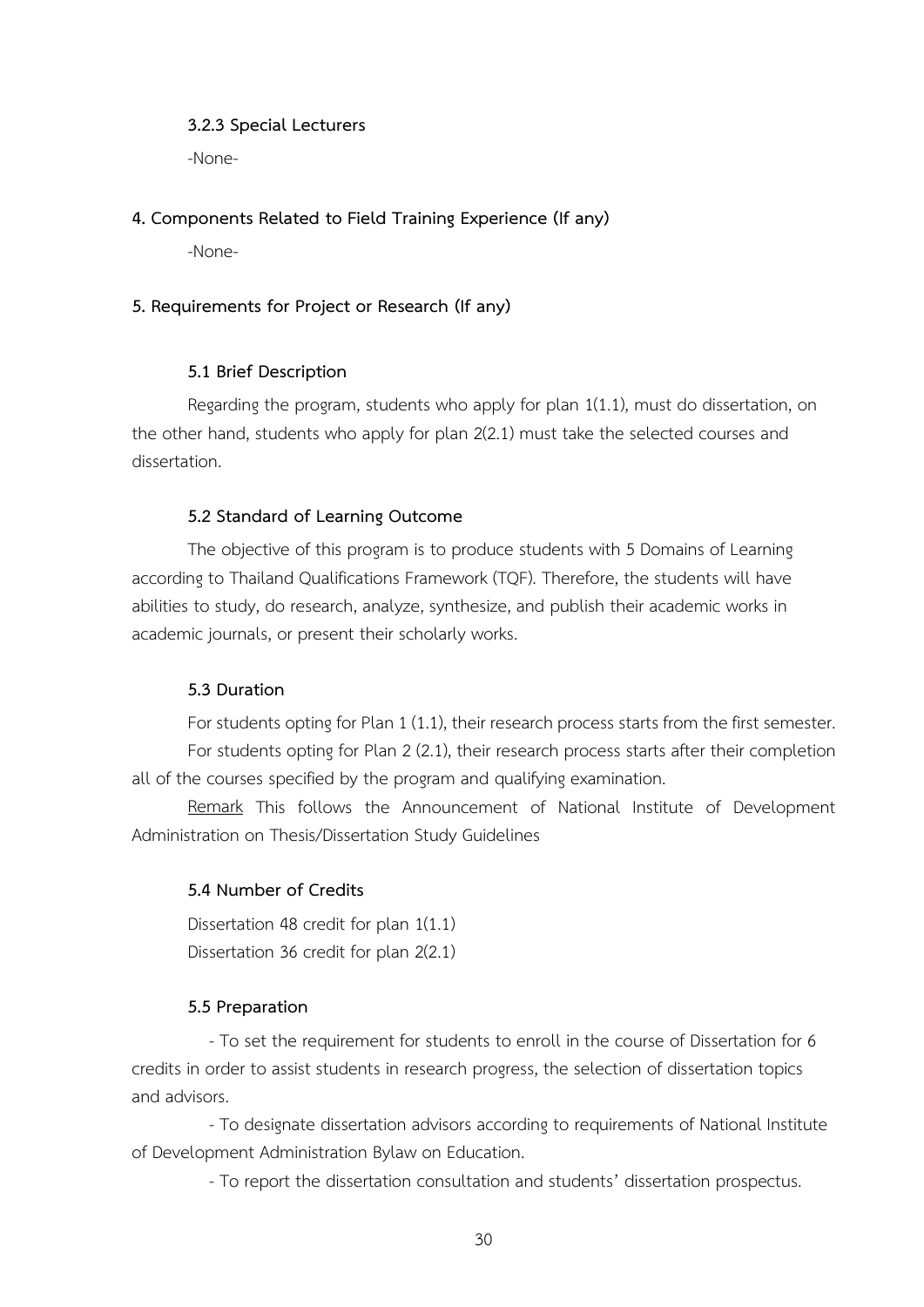- To advise on dissertation writing, presentation and publication.

- To establish the office for dissertation consultation and proofreading.

### **5.6 Evaluation Procedure**

- Thesis proposal defense

- Evaluation and progress report
- Oral examination before dissertation committee comprising qualified external committee members

- Verification of corrections in accordance with the recommendations of the dissertation committee.

- Approval of dissertation format

- Verification of publication / Acceptance of publication in National or International journal or academic documents with an evaluation committee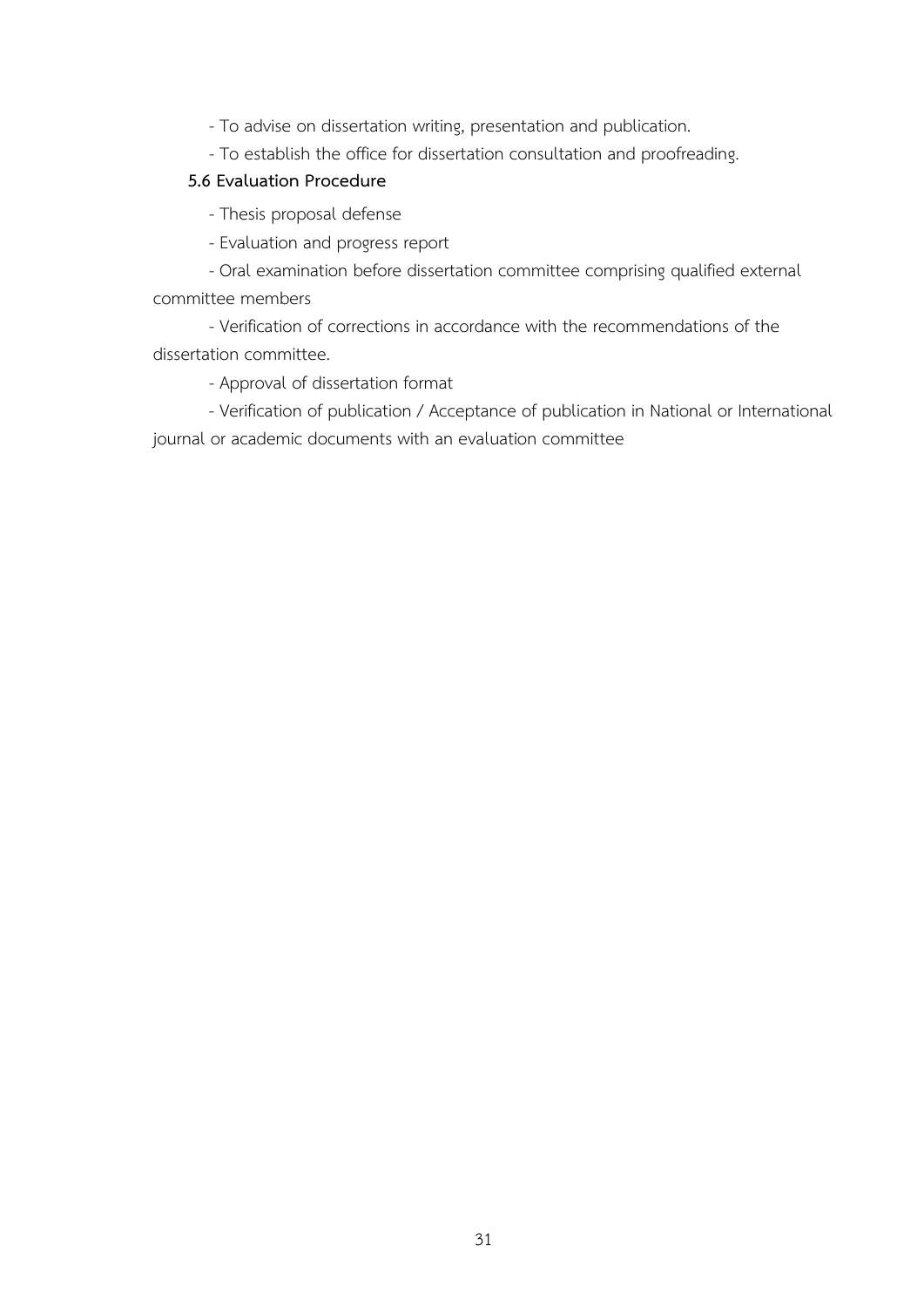### **Section 4 Learning Outcomes, Teaching Tactics and Assessment of Results**

### **1. Development of Special Qualifications of the Students**

Apart from general expectation of the students, special qualifications in which the Institute and the School strive to develop for the students under this program shall be as indicated below:

| <b>Special Qualifications</b>          | Tactics or Students' Activities                                   |
|----------------------------------------|-------------------------------------------------------------------|
| Being a knowledgeable and ethical      | 1. Integrate morality in every course available                   |
| person by employing knowledge and      | 2. Teach by applying various case studies as an example to        |
| morality to generate intelligence,     | enable the students to think and understand actual problems       |
| awareness and responsibility for       | as well as to create intelligence and awareness in determining    |
| society and nation.                    | policy, planning and social development administration in a       |
|                                        | more systematic manner.                                           |
|                                        | 3. Instill knowledge relating to economic, political and social   |
|                                        | contexts, including the benefits of the nation in specifying      |
|                                        | policy, planning and social development administration in a       |
|                                        | more efficient and equitable manner.                              |
|                                        | 4. Organize supportive learning activities to foster awareness in |
|                                        | determining policy, planning and social development               |
|                                        | administration by emphasizing on morality, ethical behavior and   |
|                                        | benefits for the society at large.                                |
| Being a diligent, patient and          | 1. Organize supplementary foundation courses for graduate         |
| dedicated person to become a           | students to ensure that they will be well-rounded, have vision,   |
| leader well-equipped with              | improve their personality, maintain their mental and physical     |
| knowledge in order to establish        | health in a good condition in order to create balance and work    |
| policy, planning and social            | like a professional executive.                                    |
| development administration             | 2. Organize learning to promote research know how to ensure       |
| efficiently and with morality          | that the students can analyze, conduct research and additional    |
| according to good governance           | self-studies whereby the advisor shall provide suggestions in     |
| principle.                             | terms of knowledge and academic and professional ethics.          |
| Being capable of integrating different | 1. Use the case studies, both domestic and foreign, to            |
| areas of knowledge, planning and       | complement teaching so that the students will possess             |
| social development administration      | knowledge and understanding while being able to analyze the       |
| by applying different knowledges       | specification of policy, planning and social development that     |
| and concepts in relevant               | actually takes place.                                             |
| administrative tasks, both in the      | 2. Enable the students to apply problems relating to policy       |
| public and private sectors.            | specification, planning and social development administration     |
|                                        | in the academic report or thesis by stressing on an integrated    |
|                                        | learning approach or research and appropriately applying their    |
|                                        | knowledge.                                                        |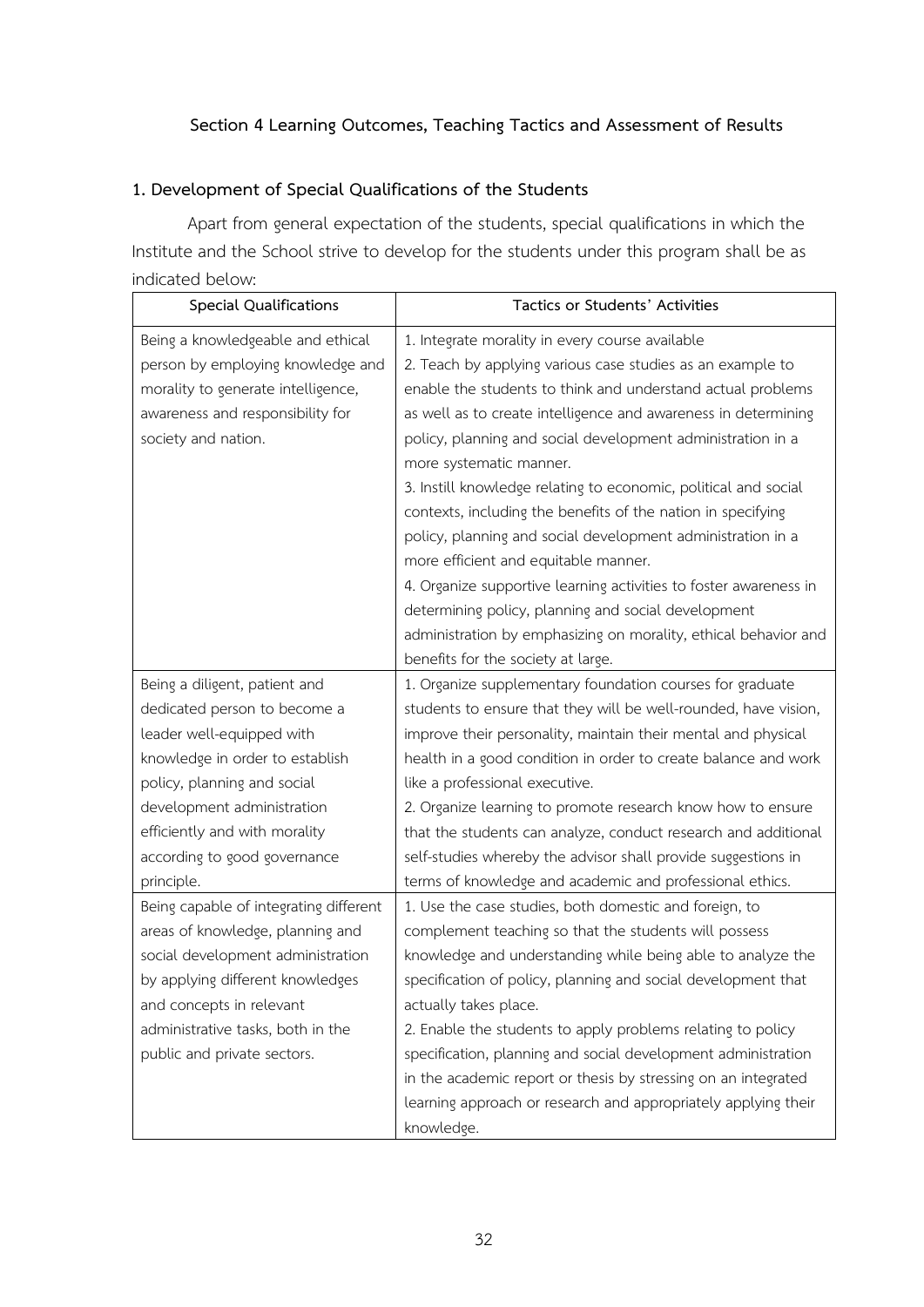### **2. Development of Learning Outcomes in Each Area**

### **2.1 Morality and ethics**

### **2.1.1 Learning outcomes in terms of morality and ethics**

The program's contents have specifically emphasized on morality and ethics, both in a general and professional term. This is to ensure that every student will be well-aware of the value of morality and ethical conduct in accordance with the Institute's philosophy that emphasizes on the graduates who possess "wisdom and morality". Furthermore, the contents relating to good governance principle have also been stressed in the administration of other relevant courses. The program has offered a course on social responsibility and social entrepreneurship to ensure that the students shall possess at least 1 learning outcome in terms of morality and ethics which is as follows:

1) Abide by ethical and moral codes of conduct in research and practices in social development administration

# **2.1.2 Teaching tactics used to develop learning of morality and ethical code of conduct**

1) To move forward the organizational culture called "WISDOM" and to instill the students to be punctual while emphasizing on morality, ethical code of conduct and social responsibility.  $(S = Social Responsibility, D = Discpline, M = Morality)$ .

2) During teaching, different case studies with moral and ethical components from both domestic and foreign examples shall be applied.

3) To train the students to be responsible and work as a team by assigning a group project. The students must be trained to acknowledge their agreed role and duty, both as a leader and a group member.

4) The students must be faithful and do not cheat during examination or plagiarize other people's work.

5) To encourage every lecturer to instill morality and integrity during every class and subject.

6) To organize activities to promote morality, ethical code of conduct and social responsibility.

## **2.1.3 Methods used to assess learning outcomes in terms of morality and ethical code of conduct**

1) To assess from the students' punctuality in class attendance, work submission within an assigned period and activities involvement.

2) To assess from the students' disciplinary behavior and unison in participating in extra activities of the program.

3) Number of cheating behaviors during examination.

4) To assess from plagiarism of other academic reports being assigned to the students.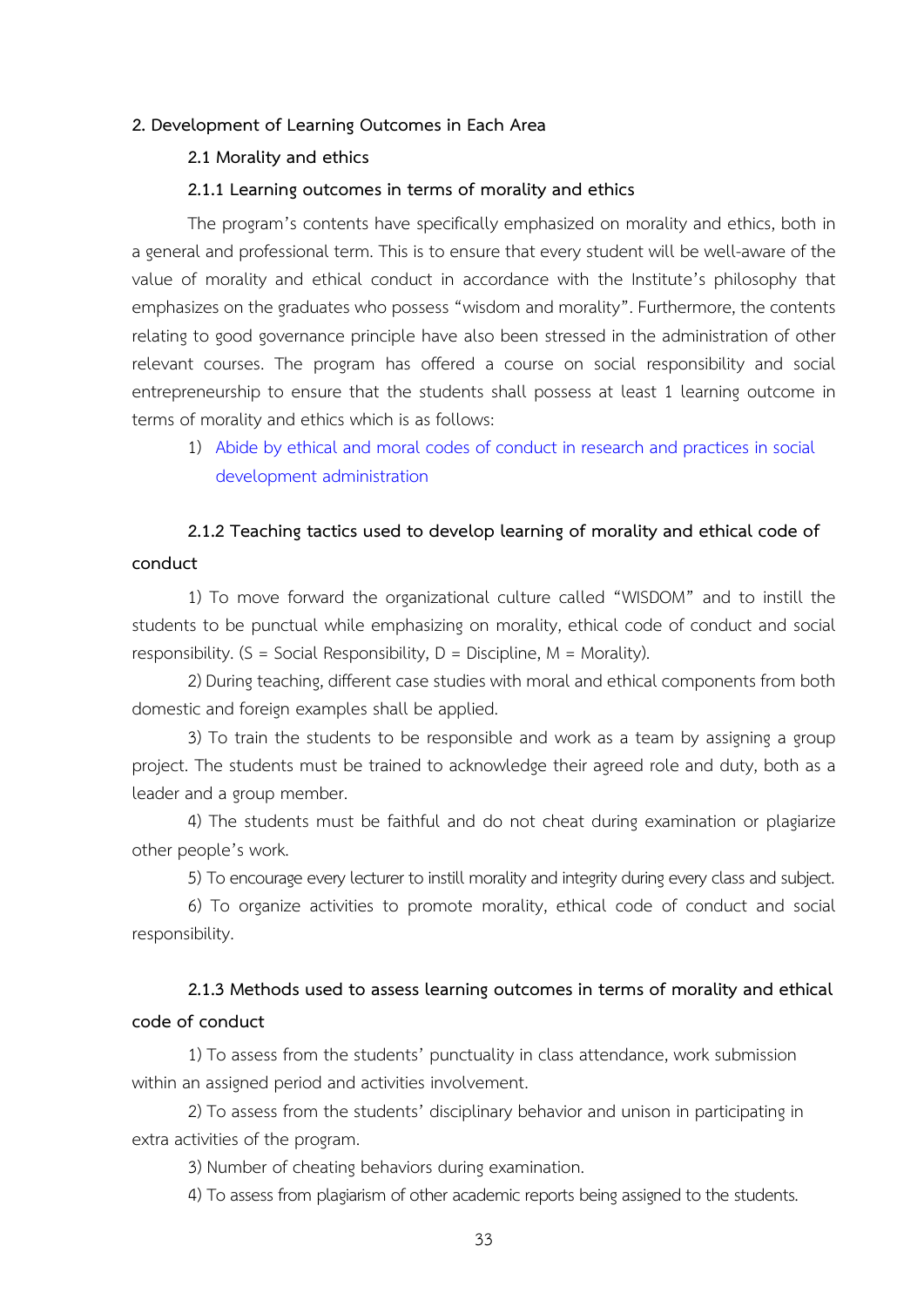5) To assess from assigned duties and responsibilities.

### **2.2 Knowledge**

### **2.2.1 Learning outcomes in terms of knowledge**

The students must possess knowledge in social development and social development administration according to the courses specified in the program and understanding of philosophy, theory and concept as well as significant principle implied in the course content, knowledge on specification of policy, strategy, planning and social development administration. The standard criteria of learning outcomes shall be as follows:

- 1) Integrate (e.g., explore, analyze, synthesize) the body of knowledge in social development administration to keep up with social changes
- 2) Produce an original research-based knowledge in social development administration

### **2.2.2 Teaching tactics used in the development of knowledge learning**

The program has employed different teaching forms while stressing on an understanding of philosophy, theory and concept as well as significant principle implied in the course content, knowledge on specification of policy, strategy, planning and social development administration. Moreover, relevant case studies shall be used to complement learning by analyzing problem and take lessons, assigning the students to make additional learnings, to prepare report and classroom presentation, research design and procedures, research presentation, papers presentation as well as to promote the students to present their academic papers in various forms.

# **2.2.3 Tactics for assessment of results on learning outcomes in terms of knowledge**

To assess from learning achievement of the students in the following areas:

- 1) Minor test
- 2) Mid-term examination and/or final examination
- 3) Assess from the student's report or work in other forms
- 4) Assess from classroom presentation

### **2.3 Cognitive Skills**

### **2.3.1 Learning Outcome Related to Cognitive Skills**

The students must think, analyze and apply knowledge in theory, policy, strategic planning, organizational administration and social impact assessment in working environment, starting from the analysis of problems relating to social development, policy, strategic planning and different types of organizational administration. In addition, the students must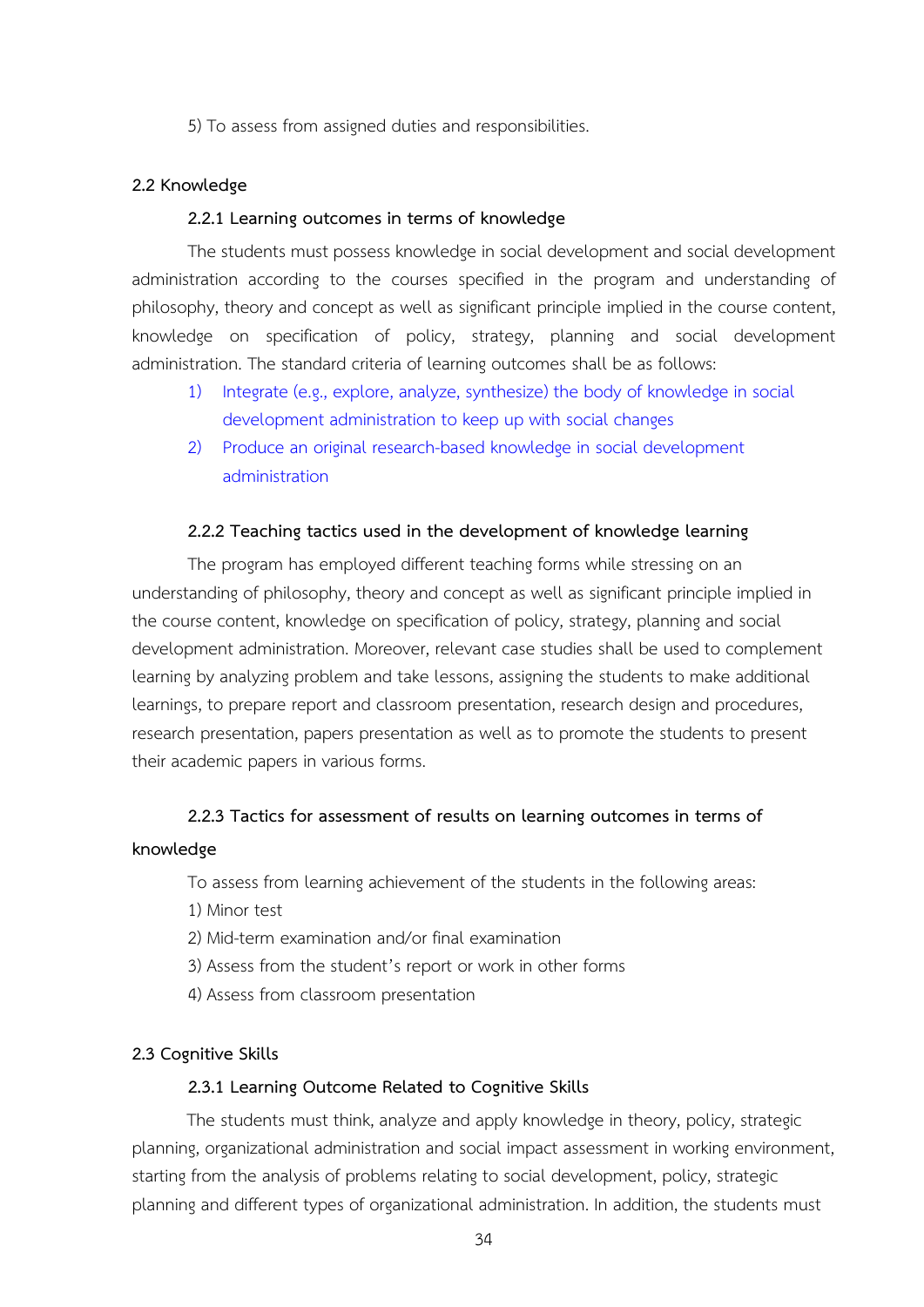propose guidelines in solving problems or find an appropriate solution in an efficient manner according to the learning outcomes in terms of cognitive skills which shall be as indicated below:

- 1) Integrate (e.g., explore, analyze, synthesize) the body of knowledge in social development administration to keep up with social changes
- 2) Apply theoretical insights in developing scholarships in social development admi nistration
- 3) Display qualities of leadership and responsibility in socially focused academic ventures

### **2.3.2 Teaching Strategies for Learning Development in Cognitive Skills**

The program has promoted the lecturers to employ teaching tactics apart from classroom lecturing with the purpose to improve learning in terms of cognitive skills to the students which can be achieved in various manners:

1) Case study for policy analysis, planning, research, organization administration and social impact assessment

2) Group discussion

3) Seminar and research etc.

### **2.3.3 Strategies for the Evaluation of Learning Outcome in Cognitive Skills**

To evaluate outcomes from academic work and participation in the discussion, group project, classroom involvement, report presentation, research project proposal and presentation, both in a form of written article and work proposal at an academic conference.

### **2.4 Interpersonal skills and responsibility**

### **2.4.1 Learning outcomes in terms of interpersonal skills and responsibility**

Doctor of Philosophy Program in Social Development Administration has specified the expected learning outcomes in terms of interpersonal skills and responsibility as indicated below:

- 1) Display qualities of leadership and responsibility in socially focused academic ventures
- 2) Seek diversity of opinions and make informed decisions on sustainable development issues

### **2.4.2 Teaching tactics in terms of interpersonal skills and responsibility**

Employ teaching tactics emphasizing on complementary activities by assigning a group project and a project that requires collaboration with others or conduct research by searching for information from an individual interview, whether from a sample group or an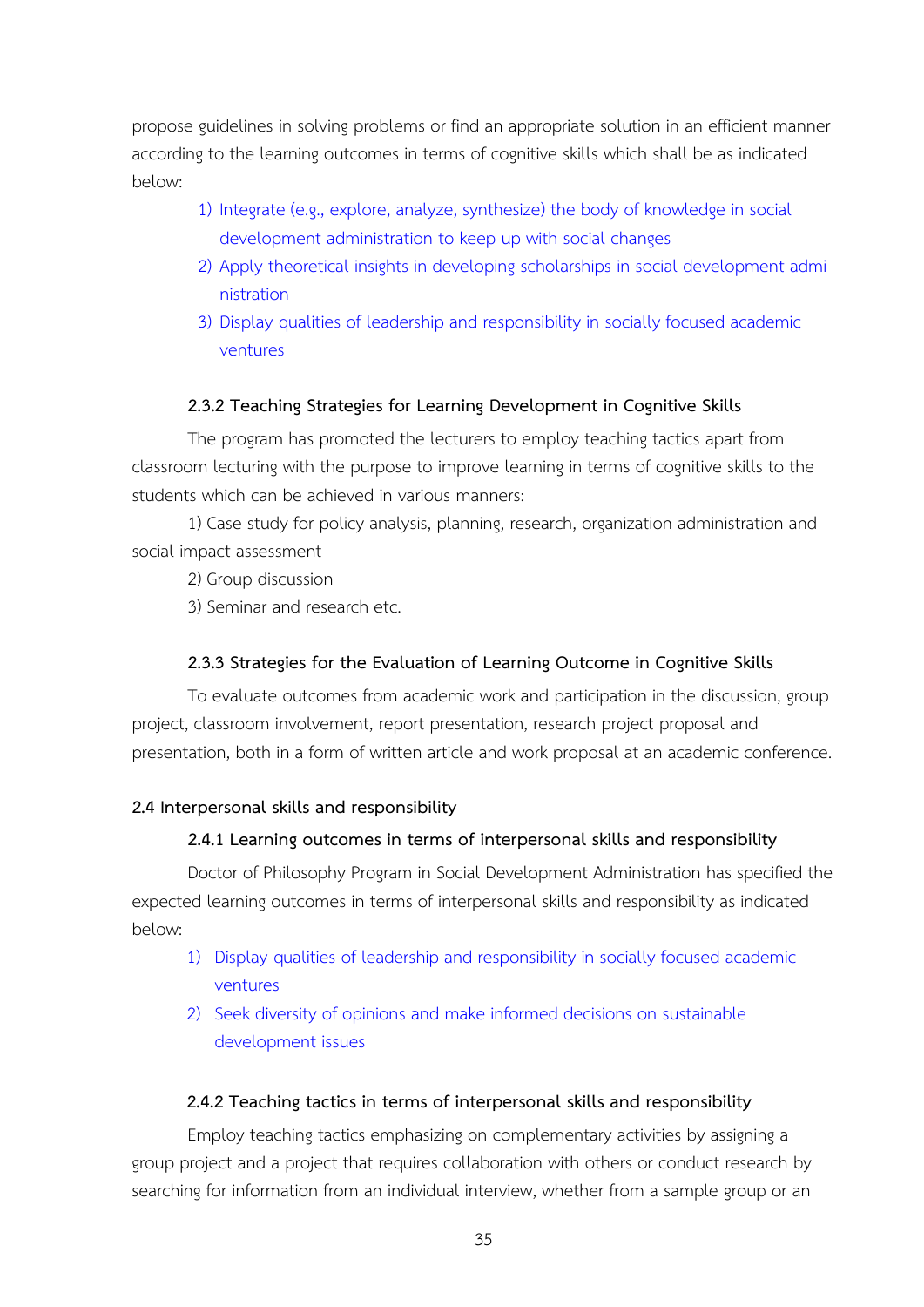expert, including data collection from a field study at the community level or from other agencies with different approaches. Learning outcomes in terms of interpersonal skills and responsibility shall be as follows:

1) Possess leadership skill.

2) Work well with others.

3) Show responsibility for assigned duties.

4) Explain work under responsibility in a complete, clear and pertinent manner.

5) Adapt oneself to changing circumstances and organizational culture while being able to solve facing problems efficiently.

6) Possess good relationship with other co-workers in the organization, including targeted persons at work and people in general.

### **2.4.3 Tactics for assessment of results on interpersonal skills and responsibility**

To evaluate from the behavior and expression of the students during discussion and classroom presentation as well as the completeness, clarity and behavior and selfadaptation in activities participation.

### **2.5 Skills on numerical analysis, communication and use of information technology**

**2.5.1 Learning outcomes in terms of the skills on numerical analysis,** 

### **communication and use of information technology**

Doctor of Philosophy Program in Social Development Administration has specified learning outcomes in terms of numerical analysis, communication and use of information technology as indicated below:

1) Produce an original research-based knowledge in social development administration

# **2.5.2 Teaching tactics in terms of skills on numerical analysis, communication and use of information technology**

For the supplementary foundation courses of English language, the National Institute of Development Administration (NIDA) has directly provided some expert lecturers from the School of Language and Communication. During course administration, sound labs have been prepared for the students to employ state-of-the-art technology in their academic activities. Besides, the Institute has put in place the Office of Information Technology to provide advice relating to the use of information technology as well as to offer training and knowledge on statistical program. The students can register or participate in any courses relevant to the skills development on numerical analysis provided by the School of Applied Statistics in every semester. In addition, the Institute has made available the internet WI-FI system for students to facilitate the use of information technology in accessing information or knowledge via the internet anywhere within the Institute's premises. The Institute has also developed the Library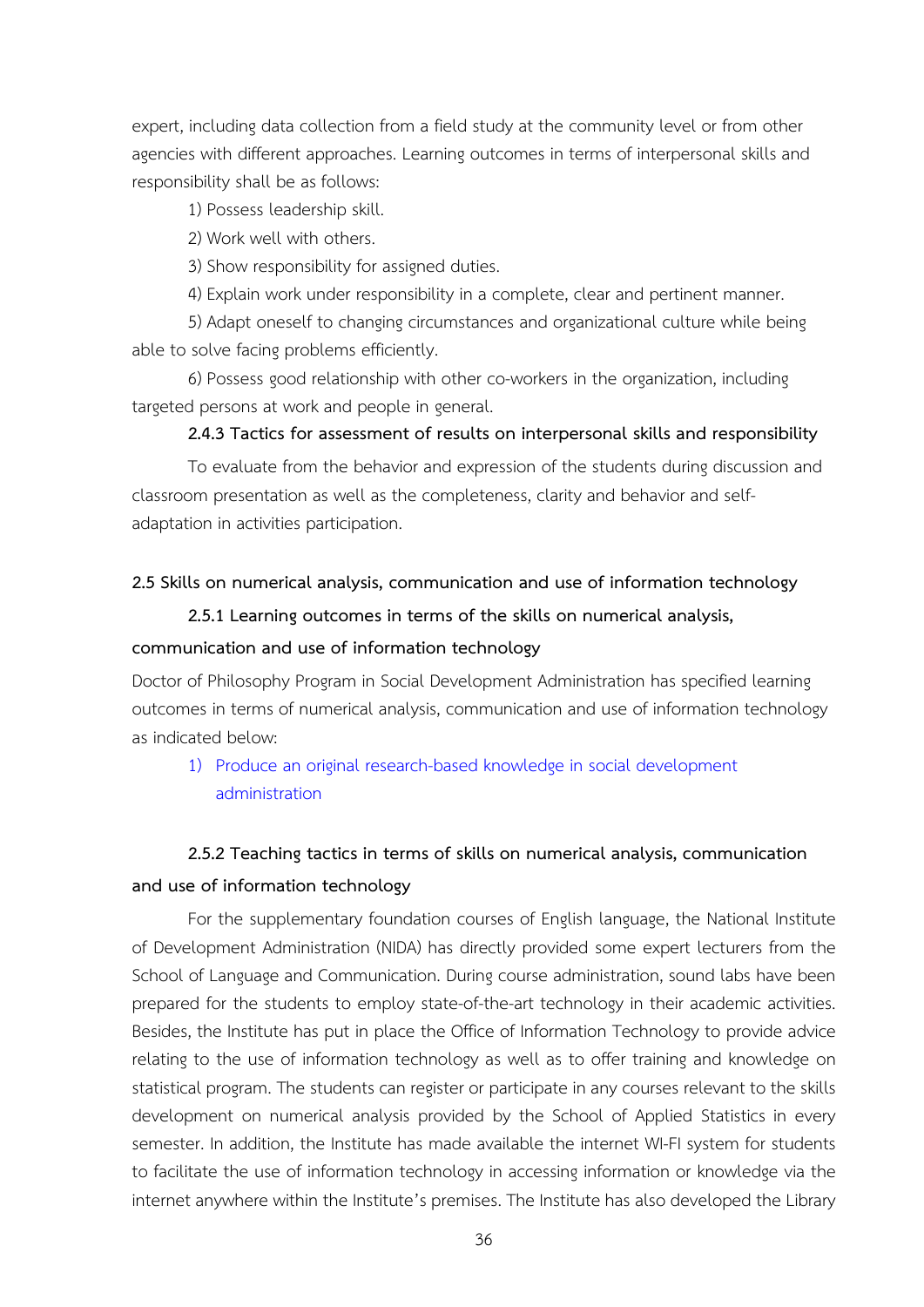and Information Center to become a digital library equipped with an international database system, allowing the students to easily access technology for their extensive study and research at all times.

# **2.5.3 Tactics for assessment of results on numerical skills, communication and use of information technology**

To evaluate from the ability to make discussion, express opinion, write report, research, academic article as well as to refer to any documents, databases, academic articles while being able to present the academic papers in the classroom or any other academic conferences.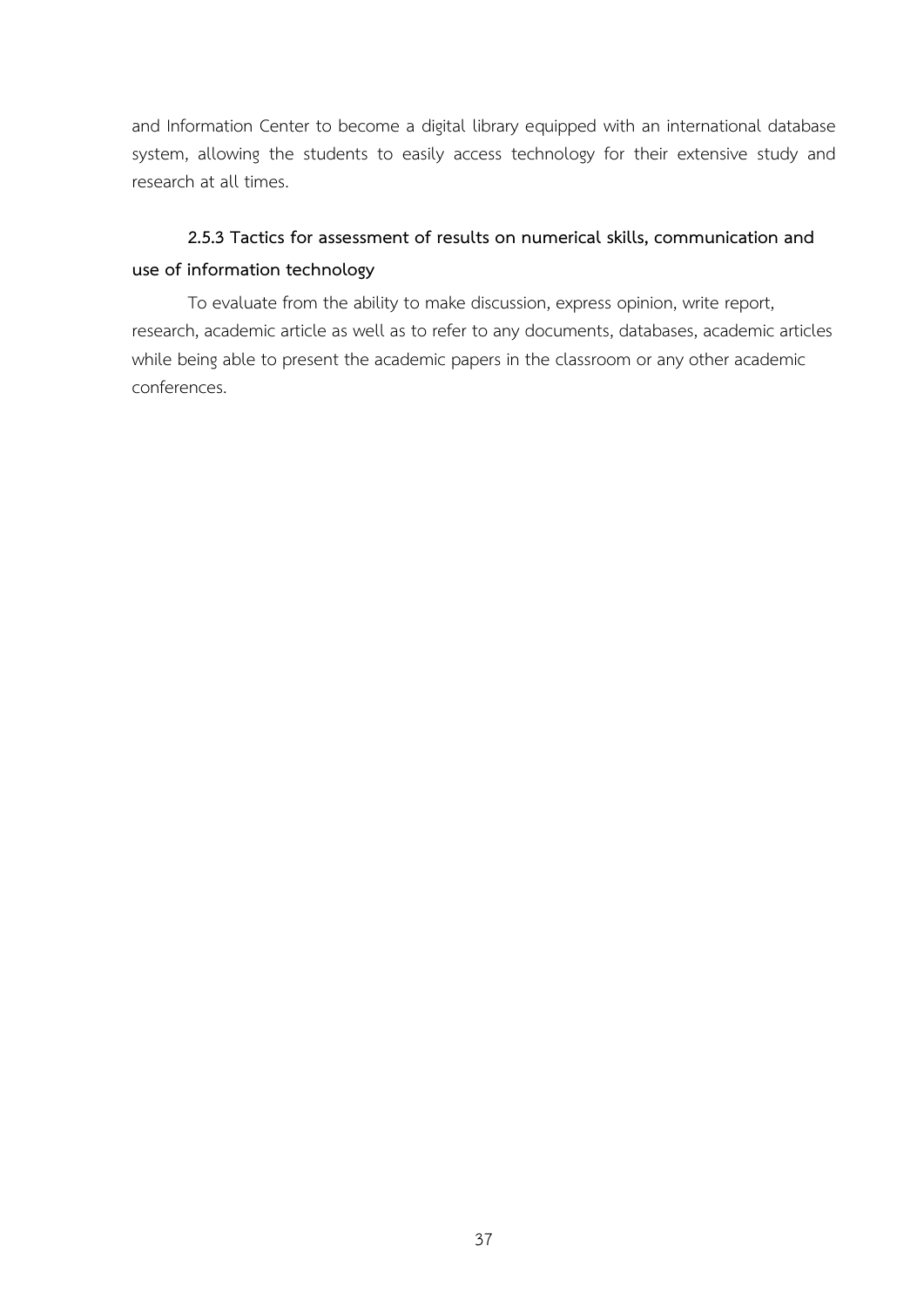| <b>TQF</b>                       | <b>Expected Learning Outcomes</b>                           |
|----------------------------------|-------------------------------------------------------------|
| 1. Morality, ethics              | ELO 3 Abide by ethical and moral codes of conduct in re     |
|                                  | search and practices in social development admini           |
|                                  | stration                                                    |
| 2. Knowledge                     | ELO 1.1 Integrate (e.g., explore, analyze, synthesize) the  |
|                                  | body of knowledge in social development                     |
|                                  | administration to keep up with social changes               |
|                                  | ELO 1.2 Produce an original research-based knowledge in     |
|                                  | social development administration                           |
| 3. Intellectual skills           | ELO 1.1 Integrate (e.g., explore, analyze, synthesize) the  |
|                                  | body of knowledge in social development                     |
|                                  | administration to keep up with social changes               |
|                                  | ELO 2 Apply theoretical insights in developing scholarshi   |
|                                  | ps in social development administration                     |
|                                  | ELO 4 Display qualities of leadership and responsibility in |
|                                  | socially focused academic ventures                          |
| 4. Interpersonal skills and      | ELO 4 Display qualities of leadership and responsibility in |
| responsibility                   | socially focused academic ventures                          |
|                                  | ELO 5 Seek diversity of opinions and make informed          |
|                                  | decisions on sustainable development issues                 |
| 5. Skills on numerical analysis, | ELO 1.2 Produce an original research-based knowledge in     |
| communication and use of         | social development administration                           |
| information technology           |                                                             |

**Expected learning outcomes shall comply with the standard of learning outcomes specified by Thailand Qualifications Framework (TQF) in 5 major areas as follows:**

**Remarks**: Expected learning outcomes of the program are as follows:

| Theme of ELOs                       | <b>ELO</b>                                                                  |
|-------------------------------------|-----------------------------------------------------------------------------|
| ELO 1 Incorporation of the body of  | 1.1 Integrate (e.g., explore, analyze, synthesize) the body of knowledge in |
| knowledge                           | social development administration to keep up with social changes            |
|                                     | 1.2 Produce an original research-based knowledge in social development      |
|                                     | administration                                                              |
| ELO 2 Use of Body of Knowledge      | Apply theoretical insights in developing scholarships in social development |
|                                     | administration                                                              |
| <b>ELO 3 Ethics and Morality</b>    | Abide by ethical and moral codes of conduct in research and practices in    |
|                                     | social development administration                                           |
| ELO 4 Leadership and responsibility | Display qualities of leadership and responsibility in socially focused      |
|                                     | academic ventures                                                           |
| ELO 5 Peaceful Coexistence and      | Seek diversity of opinions and make informed decisions on sustainable       |
| Sustainable Development             | development issues                                                          |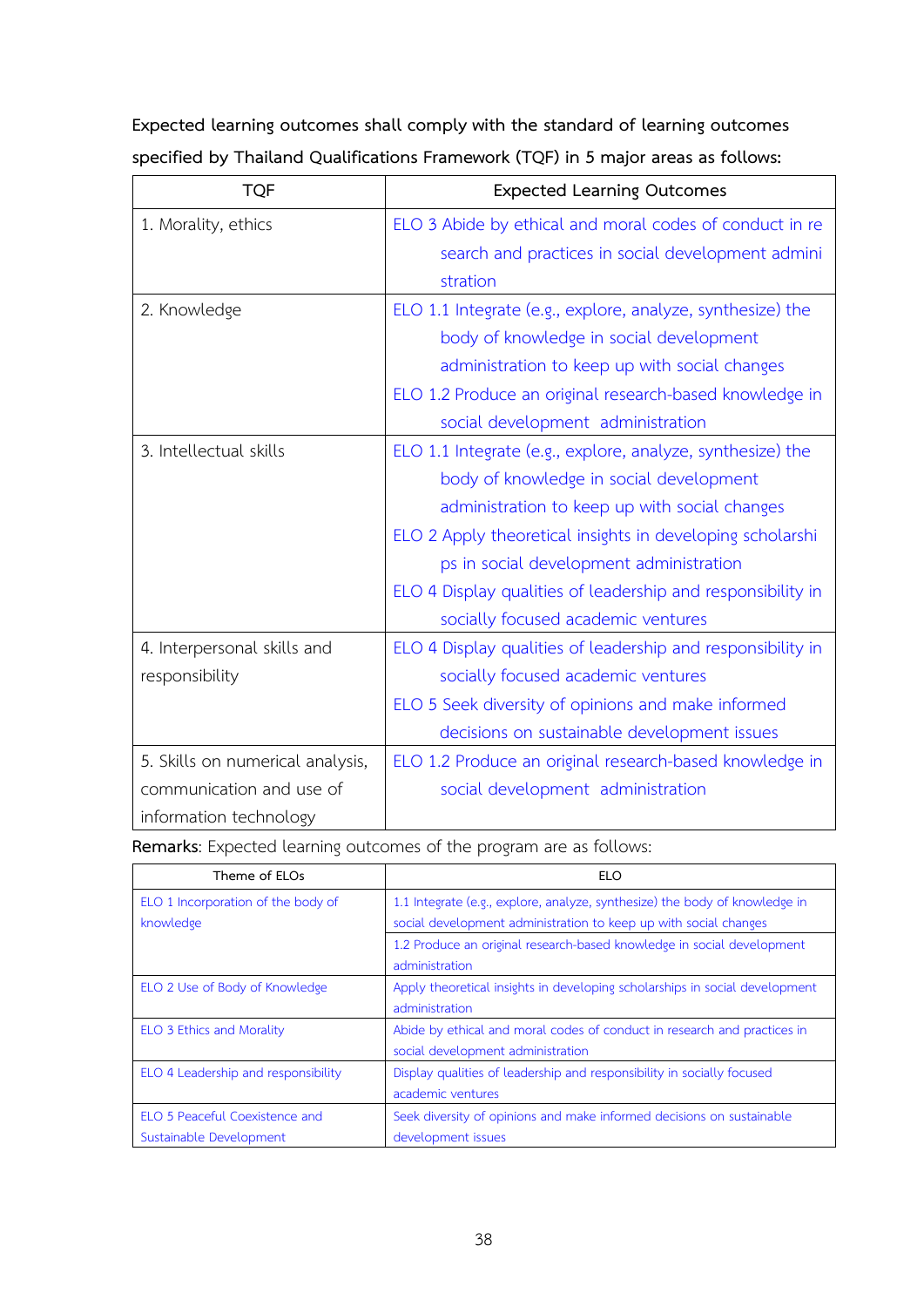| 3. Curriculum Mapping according to Thailand Qualifications Framework (TQF) |                                                                 |                  |                |                 |                |                          |                  |                  |                                                                  |                                                                                    |  |
|----------------------------------------------------------------------------|-----------------------------------------------------------------|------------------|----------------|-----------------|----------------|--------------------------|------------------|------------------|------------------------------------------------------------------|------------------------------------------------------------------------------------|--|
|                                                                            | $\bullet$ Major Responsibility $\circ$ Minor Responsibility     |                  |                |                 |                |                          |                  |                  |                                                                  |                                                                                    |  |
| Courses                                                                    |                                                                 |                  |                | 2.<br>Knowledge |                | 3.<br>Intellectual skill |                  |                  | $\mathfrak{a}$ .<br>Interpersonal<br>skill and<br>responsibility | 5.<br>Numerical analysis,<br>communication and<br>use of information<br>technology |  |
|                                                                            |                                                                 | ELO <sub>3</sub> | ELO1.1         | ELO1.2          | ELO1.1         | ELO <sub>2</sub>         | ELO <sub>4</sub> | ELO <sub>4</sub> | ELO <sub>5</sub>                                                 | ELO1.2                                                                             |  |
| LC 4003                                                                    | Advanced Integrated English Language Skills<br>Development      |                  | $\mathbf O$    |                 | $\mathbf O$    | $\overline{O}$           |                  |                  |                                                                  |                                                                                    |  |
| LC 6000                                                                    | Advanced Reading and Writing in English for<br>Graduate Studies |                  | $\overline{O}$ |                 | $\overline{O}$ | $\overline{O}$           |                  |                  |                                                                  |                                                                                    |  |
| SD 4000                                                                    | Fundamentals of Social Development<br>Administration            | $\overline{O}$   |                |                 | $\bullet$      |                          |                  |                  |                                                                  |                                                                                    |  |
| SD 8001                                                                    | Social Development Theories and Discourses                      | $\overline{O}$   |                | $\overline{O}$  |                | $\overline{O}$           | $\overline{O}$   | $\overline{O}$   | $\overline{O}$                                                   | $\overline{O}$                                                                     |  |
| SD 8002                                                                    | Advanced Social Development Administration                      | $\overline{O}$   |                |                 |                |                          |                  |                  | Ō                                                                |                                                                                    |  |
| SD 8101                                                                    | Philosophy of Social Science                                    |                  |                |                 |                | $\overline{O}$           |                  |                  |                                                                  |                                                                                    |  |
| SD 8102                                                                    | Quantitative Research Methodology                               |                  |                |                 |                |                          |                  |                  | $\overline{O}$                                                   |                                                                                    |  |
| SD 8103                                                                    | Qualitative Research Methodology                                |                  |                |                 |                |                          | $\overline{O}$   | $\mathbf O$      |                                                                  |                                                                                    |  |
| SD 8201                                                                    | State, Civil Society and Social Development                     | $\overline{O}$   |                |                 |                | $\overline{O}$           | $\overline{O}$   | $\overline{O}$   |                                                                  |                                                                                    |  |
| SD 8202                                                                    | Seminar on Social Development Policies                          | $\overline{O}$   |                | $\overline{O}$  |                |                          | $\overline{O}$   | $\overline{O}$   | $\overline{O}$                                                   | $\overline{O}$                                                                     |  |
| SD 8203                                                                    | Seminar on Regional and Local Development                       | $\overline{O}$   |                | $\overline{O}$  |                | $\overline{O}$           | $\overline{O}$   | $\overline{O}$   |                                                                  | $\overline{O}$                                                                     |  |
| SD 8204                                                                    | Analysis of Social Organization and Institution                 | $\overline{O}$   |                |                 |                |                          | $\overline{O}$   | $\overline{O}$   | $\overline{O}$                                                   |                                                                                    |  |
| SD 8205                                                                    | Seminar on Social Entrepreneurship                              |                  |                | $\overline{O}$  | $\overline{O}$ | ●                        |                  |                  |                                                                  | $\mathbf O$                                                                        |  |
| SD 8206                                                                    | Seminar on Leadership and Change Management                     |                  | $\overline{O}$ | $\overline{O}$  | $\overline{O}$ |                          |                  |                  |                                                                  | $\overline{O}$                                                                     |  |
| SD 8207                                                                    | Social Organization Culture                                     | $\overline{O}$   |                | $\overline{O}$  |                | $\overline{O}$           | $\overline{O}$   | $\mathbf O$      |                                                                  | $\overline{O}$                                                                     |  |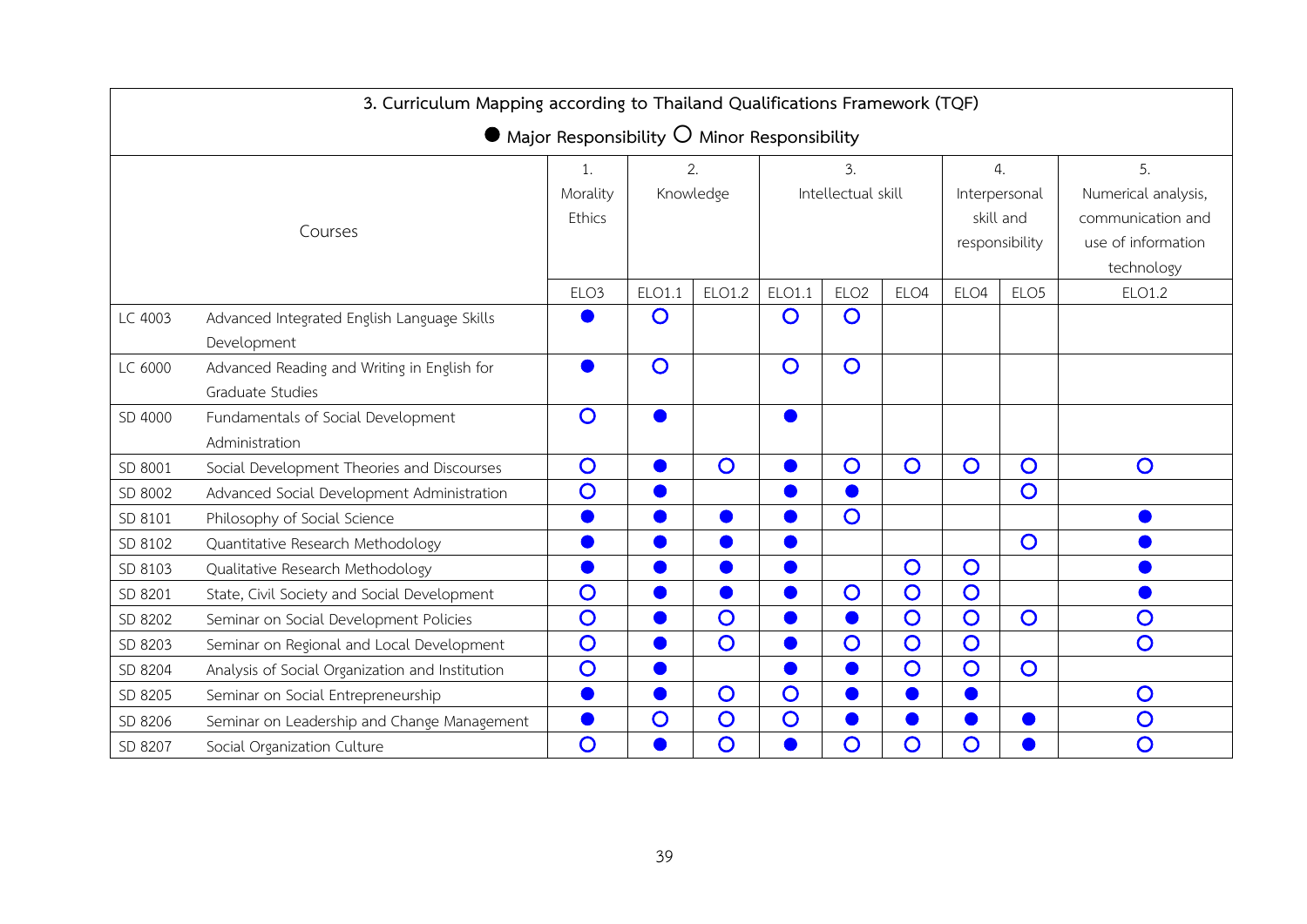| 3. Curriculum Mapping according to Thailand Qualifications Framework (TQF) |                                                             |                  |                |                |                |                    |                  |                  |                    |                     |  |  |
|----------------------------------------------------------------------------|-------------------------------------------------------------|------------------|----------------|----------------|----------------|--------------------|------------------|------------------|--------------------|---------------------|--|--|
|                                                                            | $\bullet$ Major Responsibility $\circ$ Minor Responsibility |                  |                |                |                |                    |                  |                  |                    |                     |  |  |
|                                                                            |                                                             | 1.               |                | 2.             |                | 3.                 |                  |                  | $\mathfrak{a}$ .   | 5.                  |  |  |
|                                                                            |                                                             | Morality         | Knowledge      |                |                | Intellectual skill |                  |                  | Interpersonal      | Numerical analysis, |  |  |
|                                                                            | Ethics                                                      |                  |                |                |                |                    |                  | skill and        | communication and  |                     |  |  |
|                                                                            |                                                             |                  |                |                |                |                    |                  | responsibility   | use of information |                     |  |  |
|                                                                            |                                                             |                  |                |                |                |                    |                  |                  |                    | technology          |  |  |
|                                                                            |                                                             | ELO <sub>3</sub> | ELO1.1         | ELO1.2         | ELO1.1         | ELO <sub>2</sub>   | ELO <sub>4</sub> | ELO <sub>4</sub> | ELO <sub>5</sub>   | ELO1.2              |  |  |
| SD 8208                                                                    | Advanced Statistical Analysis for Social Science            |                  | $\mathsf{O}$   |                | $\mathsf{O}$   |                    |                  |                  |                    |                     |  |  |
|                                                                            | Research                                                    |                  |                |                |                |                    |                  |                  |                    |                     |  |  |
| SD 8209                                                                    | Qualitative Data Analysis                                   |                  |                |                |                |                    |                  |                  |                    |                     |  |  |
| SD 8210                                                                    | Research and Development of At-Risk People                  | $\overline{O}$   |                |                |                |                    |                  |                  | $\mathsf{O}$       |                     |  |  |
| SD 8211                                                                    | Political Economy of Development                            | $\overline{O}$   |                |                |                |                    |                  |                  | $\overline{O}$     |                     |  |  |
| SD 8212                                                                    | Alternative Development                                     |                  | $\mathbf O$    | $\overline{O}$ | $\mathbf O$    |                    |                  |                  |                    | $\mathsf{O}$        |  |  |
| SD 8213                                                                    | Social Institutions and Development                         | $\mathbf O$      | $\overline{O}$ |                | $\mathbf O$    |                    |                  |                  |                    |                     |  |  |
| SD 8214                                                                    | Social Policy Analysis and Evaluation                       | $\overline{O}$   |                |                |                |                    | $\overline{O}$   | $\overline{O}$   | O                  |                     |  |  |
| SD 8215                                                                    | Morals, Ethics and Development                              |                  | $\overline{O}$ |                | $\overline{O}$ | a)                 |                  |                  |                    |                     |  |  |
| SD 8216                                                                    | Social Development Strategy                                 | $\overline{O}$   | $\mathsf{O}$   |                | $\mathsf{O}$   |                    | $\overline{O}$   | $\mathsf{O}$     |                    |                     |  |  |
| SD 8217                                                                    | Seminar on Interaction of Population and Social             | $\overline{O}$   |                |                |                |                    |                  |                  | O                  |                     |  |  |
|                                                                            | Changes                                                     |                  |                |                |                |                    |                  |                  |                    |                     |  |  |
| SD 8218                                                                    | Directed Studies                                            | $\overline{O}$   |                | $\mathbf O$    |                |                    | $\overline{O}$   | $\overline{O}$   | $\overline{O}$     | $\overline{O}$      |  |  |
| SD 9900                                                                    | Dissertation (plan 1 (1.1))                                 |                  |                |                |                | $\mathsf{O}$       | $\overline{O}$   | $\mathsf{O}$     | $\overline{O}$     |                     |  |  |
| SD 9901                                                                    | Dissertation (plan 2 (2.1))                                 |                  |                |                |                | $\overline{O}$     | $\overline{O}$   | O                | O                  |                     |  |  |

**Remark:** this version is still on process to minor change with Sor Mor Or 08 and it will approve by The Council of NIDA in January 2021.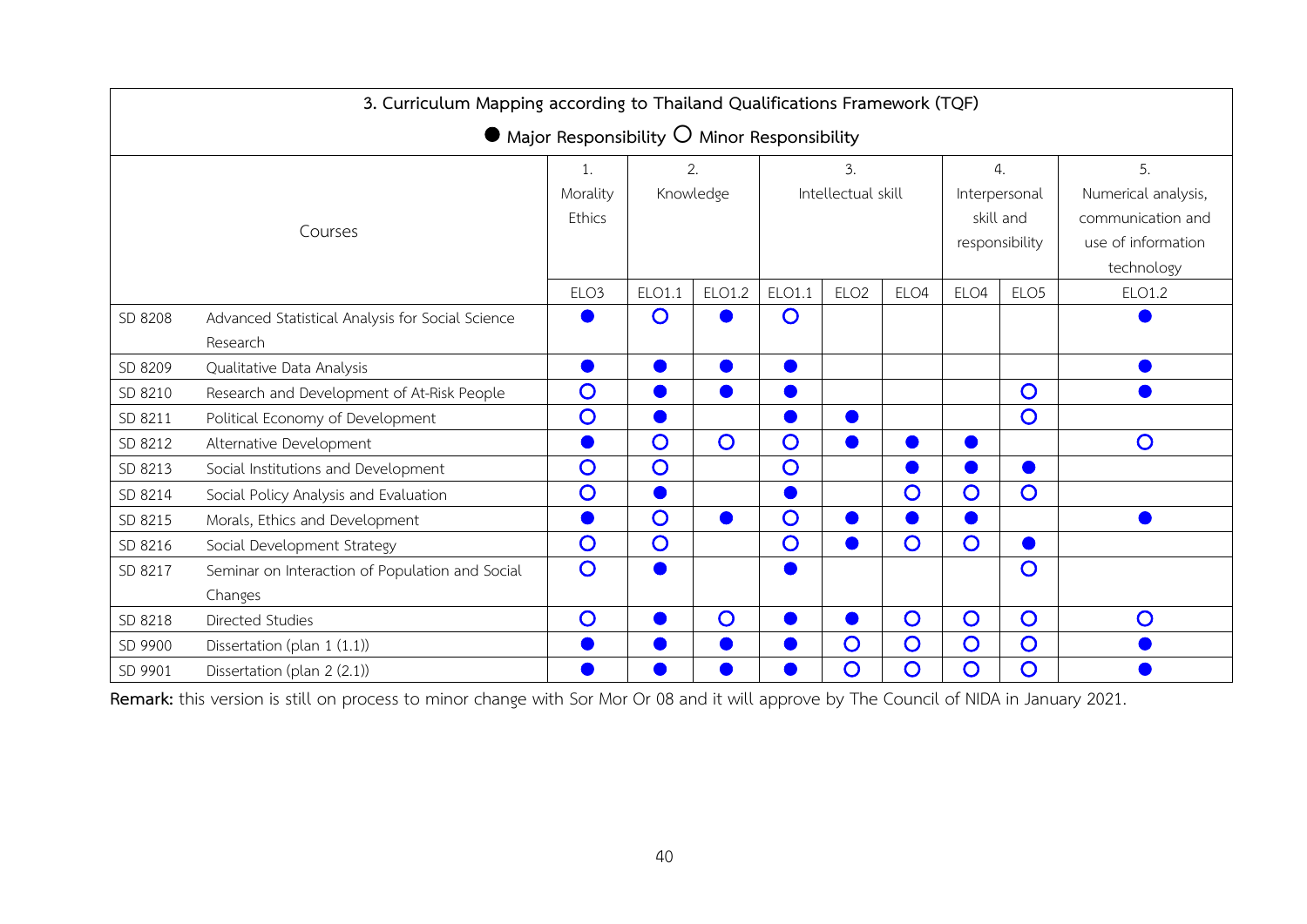### **Section 5 Assessment Criteria for Students**

### **1. Regulations or criteria on grading (grade)**

The Institute has employed the assessment criteria as prescribed in the regulations of the National Institute of Development Administration on education as indicated below:

Grad results refer to the end result of testing, drilling, writing reports, examination, field practice and other kinds of evaluations as required by the lecturer and results of the oral examination and independent study. The grad results can be illustrated as follows:

| A         | $=$               | 4.0         | signifies Excellent                             |
|-----------|-------------------|-------------|-------------------------------------------------|
| $A=$      | $=$               | 3.7         | signifies Very good                             |
| $B+$      | $=$               | 3.3         | signifies Good                                  |
| B         | $=$               | 3.0         | signifies Fairly good                           |
| $B =$     | $=$               | 2.7         | signifies Almost good                           |
| $C+$      | $=$               | 2.3         | signifies Fair                                  |
| C         | $\equiv$          | 2.0         | signifies Almost fair                           |
| $C =$     | $\qquad \qquad =$ | 1.7         | signifies Poor                                  |
| D         | $\equiv$          | 1.0         | signifies Very poor                             |
| F         | $\qquad \qquad =$ | $\mathbf 0$ | signifies Failure                               |
| W         |                   |             | signifies Withdrawal                            |
| I         |                   |             | signifies Incomplete                            |
| S         |                   |             | signifies Satisfactory                          |
| $\bigcup$ |                   |             | signifies Unsatisfactory                        |
| AU        |                   |             | signifies Audit                                 |
| P         |                   |             | signifies Pass                                  |
| IP        |                   |             | signifies In progress                           |
| Τ         |                   |             | signifies Terminate                             |
| TR        |                   |             | signifies Transfer, work with which there is no |
|           |                   |             | comparable grade                                |

### **2. Standard verification process for student achievement**

2.1 Review procedures of the standard outcomes of non-graduate students consist of review procedures in which the Institute allows the students to evaluate teaching of each course and then report to the management for further improvement on any drawbacks as well as develop course administration system and make an appropriate review at a program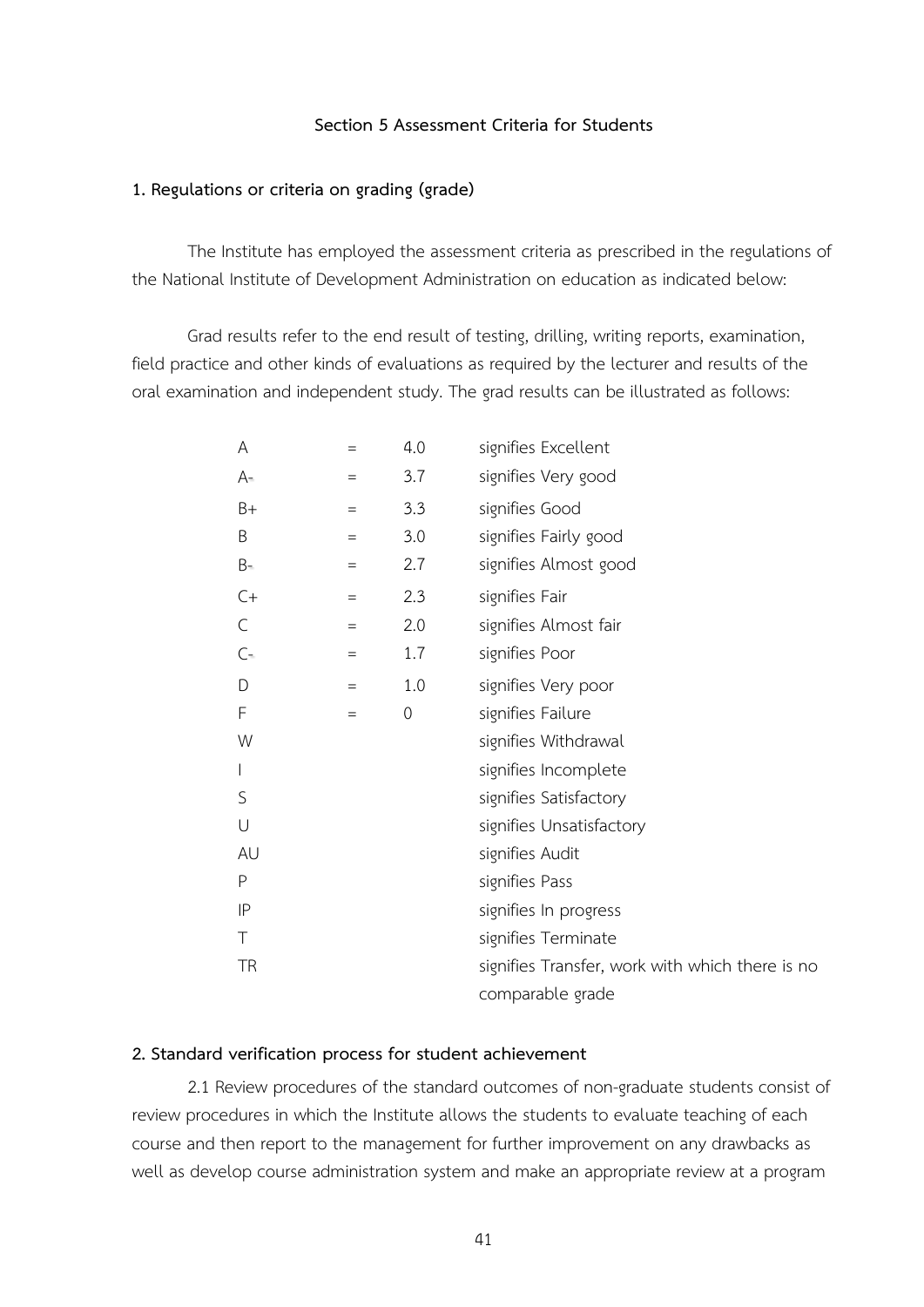level. Besides, the Institute has set up internal quality assurance system, both at the School and Institute levels, to ensure the review of program standards.

2.2 Review procedures of the standard outcomes of the students after graduation consist of the employment condition of the graduates whereby the Institute shall conduct the survey consistently and then use the feedback to improve teaching procedures and program comprehensively as well as to assess the quality of the programs by means of:

(1) Survey of employment condition of the graduates by assessing from graduates of each academic year in terms of their job searching period, opinion on knowledge, ability and confidence of the graduates in their career path.

(2) Assessment from the employed graduates in terms of their readiness and knowledge derived from the courses being taken and other courses specified in the program and relevant to their career as well as to provide an opportunity to give opinions on program improvement.

(3) Focus group arrangement to survey the opinion of an outside expert, who is responsible for program assessment or has been a guest lecturer, on the students' readiness for learning and other qualifications relating to learning procedures and the students' knowledge development and program improvement.

### **3. Graduation requirements**

Criteria on program graduation according to the regulations of the program, Directives of National Institute of Development Administration on Education and the announcement of the Ministry of Education on the standard criteria of graduate programs B.E. 2558 shall be as follows:

# **1) Directives of National Institute of Development Administration on Education B.E. 2557 (2014)**

Part 14 Graduation

Section 80 Students shall graduate the doctoral degree from the Institute whenever:

(1) Students pass at least 1 foreign language requirements according to the standard criteria and the provisions of the Institute.

(2) Students studied all of the required courses according to the curriculum. However, such credits according to (1) shall not be counted. Credits from the master's degree level shall be counted if they are parts of the doctoral degree curriculum as required by the program.

(3) In case of the coursework of the doctoral degree program, the grade results of all the courses enrolled for credits required by the curriculum are received and not lower than 3.00. In case of the non-coursework doctoral degree program, the dissertation enrollment must receive 'S' grade result for all the semesters.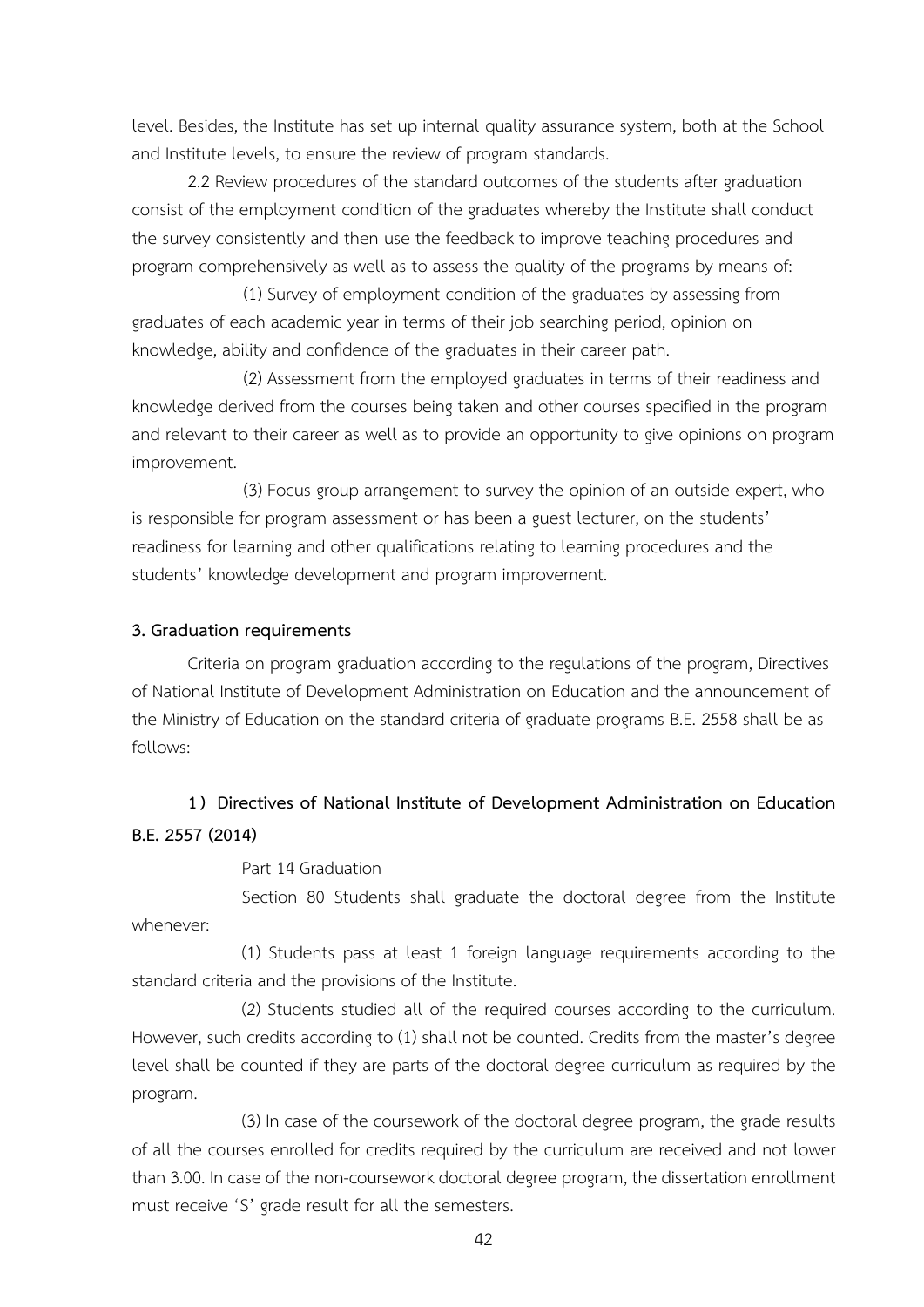(4) In case of being required by the curriculum, the qualifying examination and/or the preliminary examination must receive 'P' grade.

(5) The dissertation copies must be submitted according to Section 42 of these Directives.

(6) The dissertation must be published according to Section 41 of these Directives.

### **2) Announcement of the Ministry of Education on Graduate Program Standard**

### **Criteria B.E. 2558**

Part 14 Graduation criteria. The students must conform to the following: 14.3 Doctoral Degree **Plan 1** 

- Have passed the qualifying examination to proceed to the dissertation phase of the program.
- Have proposed the dissertation and passed the final oral dissertation defense evaluated by a committee appointed by the University. The final oral defense is open to the public.
- Have at least 2 publications related to the dissertation content published or have obtained an acceptance of its publications in a national or international journal in accordance with OHEC's Regulations on Criteria for Selection of Academic Journals for Publication of Academic Works. **Plan 2**
	-
- Have completed all the courses of the curriculum
- Have obtained a cumulative grade point average of at least 3.00
- Have passed the qualifying examination to proceed to the dissertation phase of the program.
- Have proposed the dissertation and passed the final oral dissertation defense evaluated by a committee appointed by the University. The final oral defense is open to the public.
- Have the dissertation/part of the dissertation published or have obtained an acceptance of its publication in a national or international journal in accordance with OHEC's Regulations on Criteria for Selection of Academic Journals for Publication of Academic Works.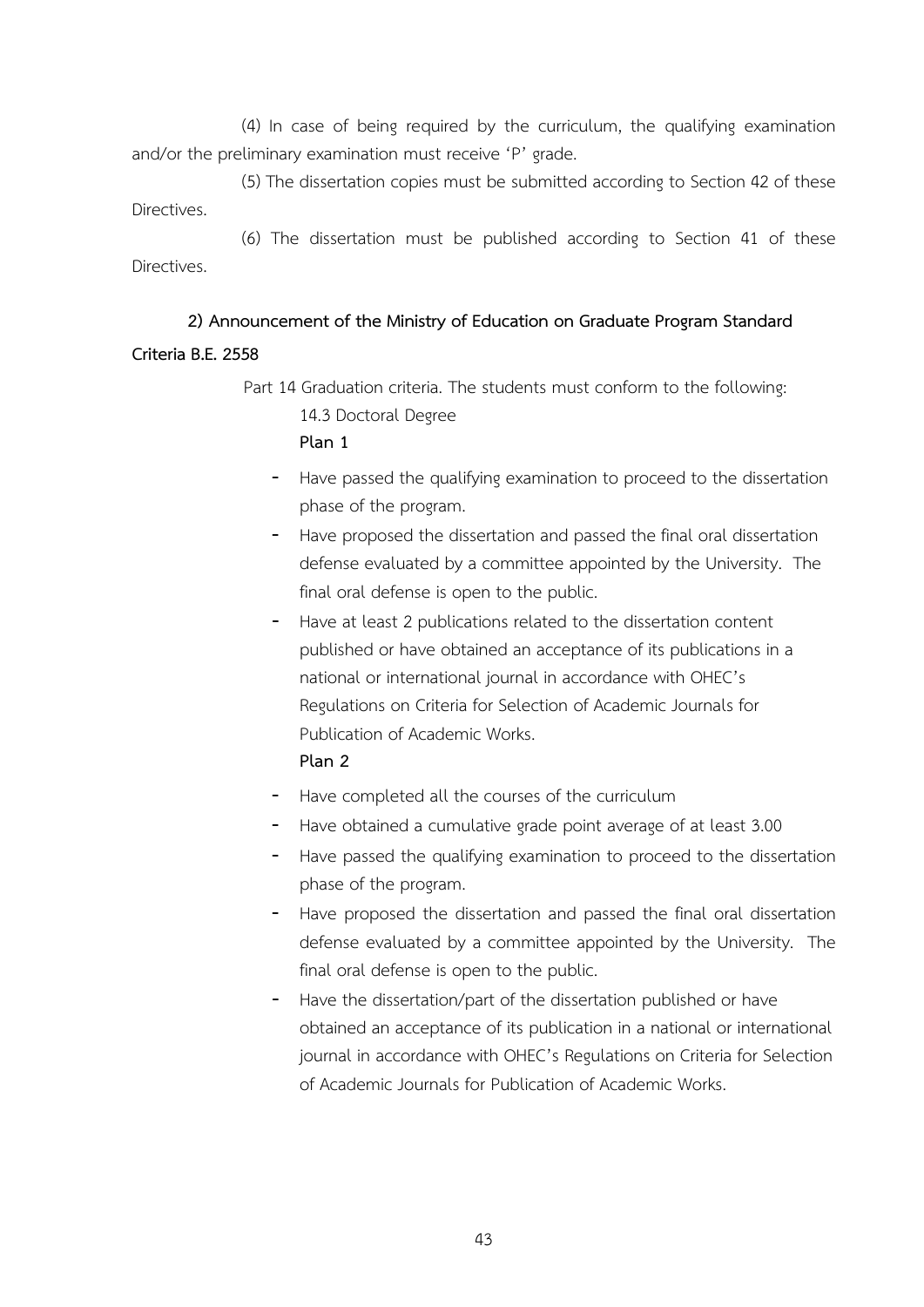### **Section 6 Development of Lecturers and Personnel**

### **1. Preparation for new lecturers**

### **1.1 Orientation for new lecturers**

(1) To be informed of the history, background, philosophies, visions, missions, obligations and expectations of National Institute of Development Administration (NIDA).

(2) To foster positive working attitude and good relationship among new personnel of the Institute.

(3) To stimulate and drive the Institute towards a mutual value called "WISDOM" and to instill a positive organizational culture for the personnel.

(4) To understand roles, duties and workloads of the lecturers.

(5) To be acknowledged of the lecturers' respective benefits as well as applicable rules and regulations.

### **1.2 School's management and senior lecturers to provide advice**

(1) To provide advice regarding the philosophies, objectives and contexts of the program, including guidelines on course administration and other activities of the School.

(2) To offer recommendation to facilitate learning and self-adaptation as a new lecturer as well as to provide advice in teaching and conducting research.

(3) To assign a senior lecturer as a mentor and to promote research collaboration with the senior lecturer.

(4) To assess and follow up progress on the performance of new lecturers.

### **1.3 Promotion of academic and career advancement**

(1) To encourage new lecturers to attend trainings, seminars and academic conferences, both inside and outside the Institute.

(2) To support new lecturers to present their academic papers at academic conferences, both at national and international levels.

(3) To encourage new lecturers to publish their academic papers in both national and international journals.

(4) To organize trainings on research, case study and research publication.

### **2. Knowledge and skill development for lecturers and personnel**

### **2.1 Skills development on course administration, result measurement and**

### **assessment**

(1) To establish the result assessment of each course and the School's management shall provide advice in terms of teaching and result assessment.

(2) To develop skills for conducting case studies used in teaching approaches.

(3) To encourage lecturers and personnel to do research to improve

knowledge and to promote the use of research study to complement teaching approaches.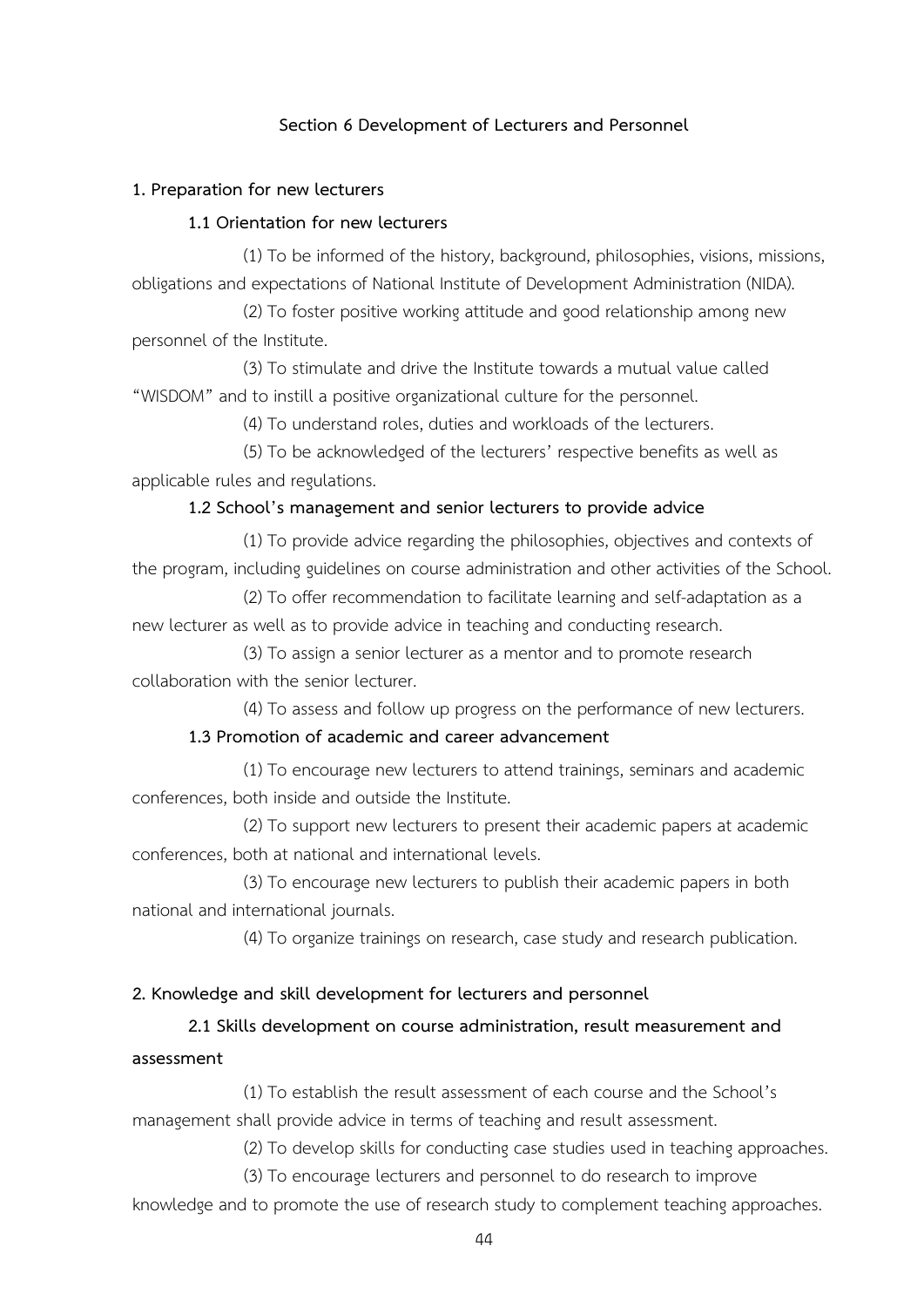(4) To promote the lecturers to attend academic conferences and study visits with regard to course administration and assessment of results.

(5) To improve the skills in applying technology and academic innovation.

### **2.2 Academic and career development**

(1) To encourage the participation in trainings and academic conferences, both inside and outside the Institute.

(2) To support the presentation of academic papers at both national and international academic conferences.

(3) To encourage the publication of academic papers in both national and international journals.

(4) To organize trainings on conducting researches, case studies as well as research publications.

(5) To support the lecturers to take part in researches, academic service affairs with social development network and other related organizations.

(6) To promote an exchange of lecturers with both Thai and foreign universities.

### **2.3 Career development for supporting personnel**

(1) To establish the development plan for the School's personnel to ensure that every personnel group and position shall be developed according to their potential through knowledge management procedure.

(2) To organize trainings and seminars for supporting personnel of every level to develop key potential and individual potential according to each line of work.

(3) To organize meetings/ exchange of knowledge within the department and between various departments of the Institute as well as to build a network of learning with other organizations outside the Institute.

(4) To promote mentoring between the supervisor and the subordinate or between existing personnel and new personnel.

(5) To foster self-learning approach by providing adequate budgets to the personnel for the purchase of academic textbooks or self-development media.

(6) To encourage both domestic and foreign study visits.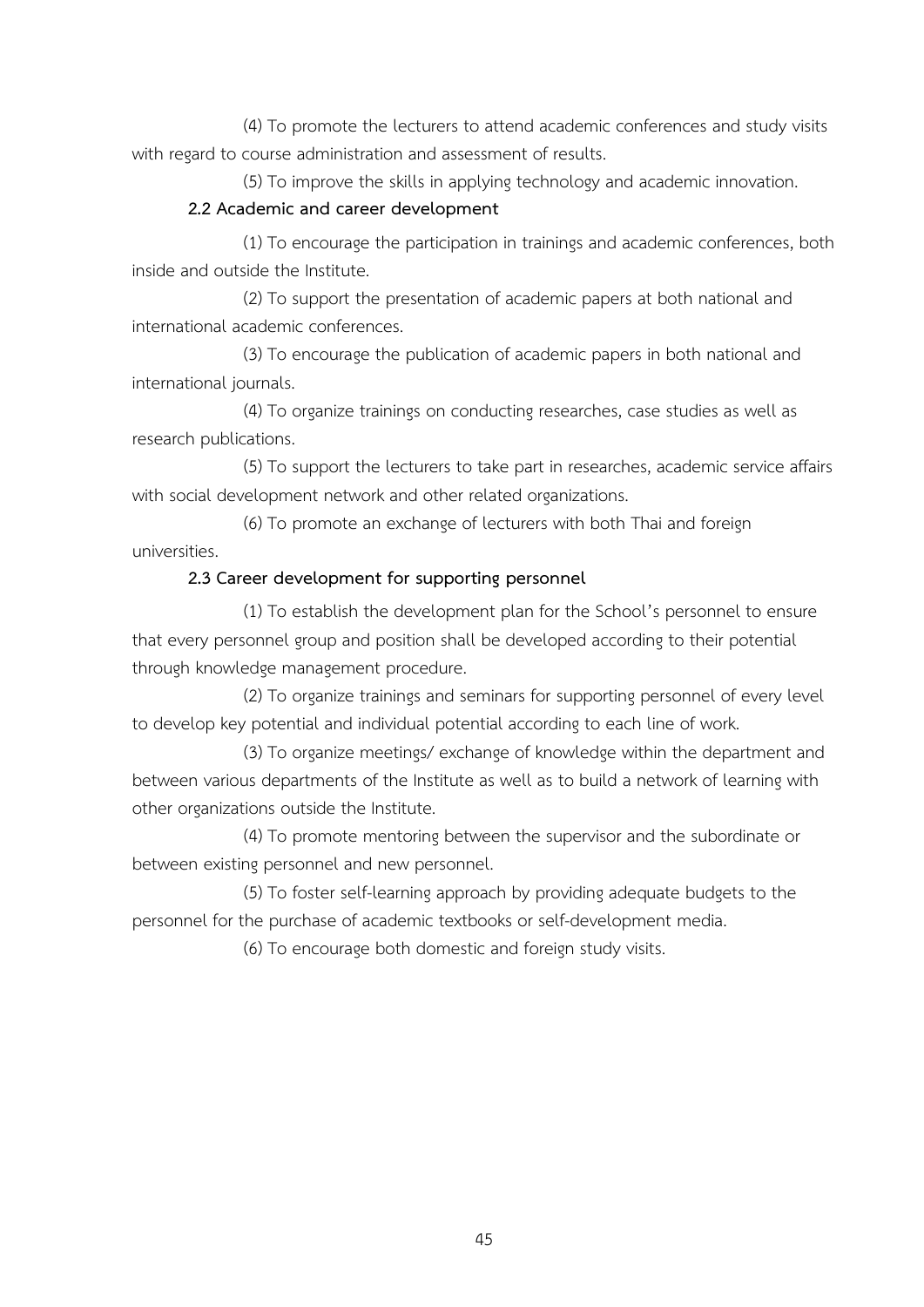### **Section 7 Quality Assurance of the Program**

### **1. Standard monitoring**

- The program shall be administered in accordance with the standard criteria of the program being announced and enforced as well as in compliance with the standard criteria of National Higher Education or the standard degree qualification throughout program administration period.

### **2. Graduates**

-The quality of the graduates must comply with the standard criteria of National Higher Education by taking into consideration the learning outcomes.

- The works of students and graduates shall be published or disseminated.

### **3. Students**

- Student admission and preparation procedures before starting the program shall be established.

-Supervisory and monitoring procedures shall be determined and academic advice and recommendations on the thesis shall be provided.

- Procedures of the students' existence and graduation, including the satisfaction and complaint handling outcomes of the students shall be established, followed up and monitored regularly.

### **4. Lecturers**

- Rules and regulations of the Institute in acquiring new lecturers shall be determined.

- Lecturers shall possess appropriate and adequate qualifications, having knowledge and expertise on the subject as well as career advancement in producing their academic papers.

- Planning and operational procedures shall be established to encourage the lecturers' involvement in program supervision and review.

- Criteria on the appointment of special lecturers shall be determined.

### **5. Programs, Teaching Approaches and Student Evaluation**

- The program shall be outlined and course descriptions shall be consistently supervised and monitored.

- The system of the lecturers and administration procedures of each course must be appropriately established.

- The programs shall be administered to ensure their consistent efficiency and effectiveness.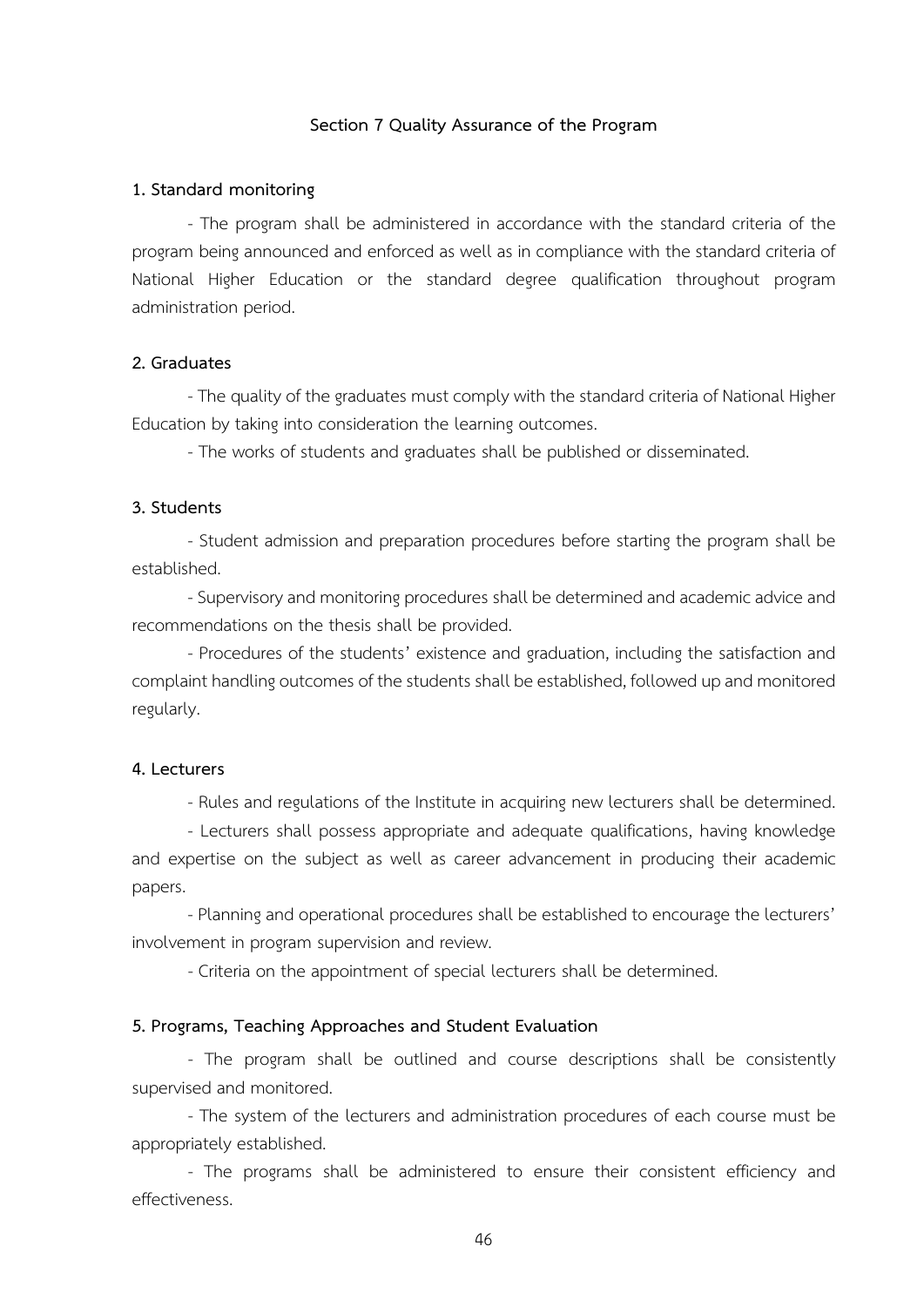- The lecturers' workloads shall be appropriately monitored, followed up and supervised.

- Teaching and extra-curricular activities shall be organized.

- The students shall be evaluated; the assessment procedures shall be monitored and a variety of assessment techniques shall be determined.

- Teaching approaches of each course shall be evaluated at every semester.

- The performance outcomes of the program shall conform to the standard framework specified by the National Higher Education.

### **6. Learning facilities and equipment**

- Lecturers and program administrators shall possess qualifications according to the standard criteria of graduate programs B.E. 2558.

- Program administrators shall possess appropriate knowledge and experience.

- Guest lecturers shall possess appropriate knowledge, capability and experience in giving lectures.

- Reference textbooks for each subject area shall be available in the library to facilitate the students' research.

- Thai and foreign journals in related subject areas shall be made available.

- There shall be an adequate number of computers per lecturer with a ratio of 1:1.

- Information technology network system shall be available per student and lecturer.

- The students can use information technology network service conveniently and speedily.

- Buildings and classrooms shall be equipped with sufficient learning facilities and equipment such as computers, projectors, visualizers, LCD projectors etc.

| Key performance indicators                               |  | Year           | Year     | Year     | Year     |
|----------------------------------------------------------|--|----------------|----------|----------|----------|
|                                                          |  | $\overline{2}$ | 3        | 4        | 5        |
| 1. At least 80 percent of program administrators shall   |  | $\times$       | $\times$ | $\times$ | $\times$ |
| participate in the meeting to plan, follow up and        |  |                |          |          |          |
| review the program operation.                            |  |                |          |          |          |
| 2. Program details according to Mor Kor Or 2 form shall  |  | $\times$       | $\times$ | $\times$ | $\times$ |
| be in line with the national standard framework of       |  |                |          |          |          |
| qualifications or standard area/ subject qualifications  |  |                |          |          |          |
| (if any)                                                 |  |                |          |          |          |
| 3. Details of each course and field experiences (if any) |  | $\times$       | $\times$ | $\times$ | $\times$ |
| according to Mor Kor Or 3 and Mor Kor Or 4 forms         |  |                |          |          |          |

### **7. Key Performance Indicators**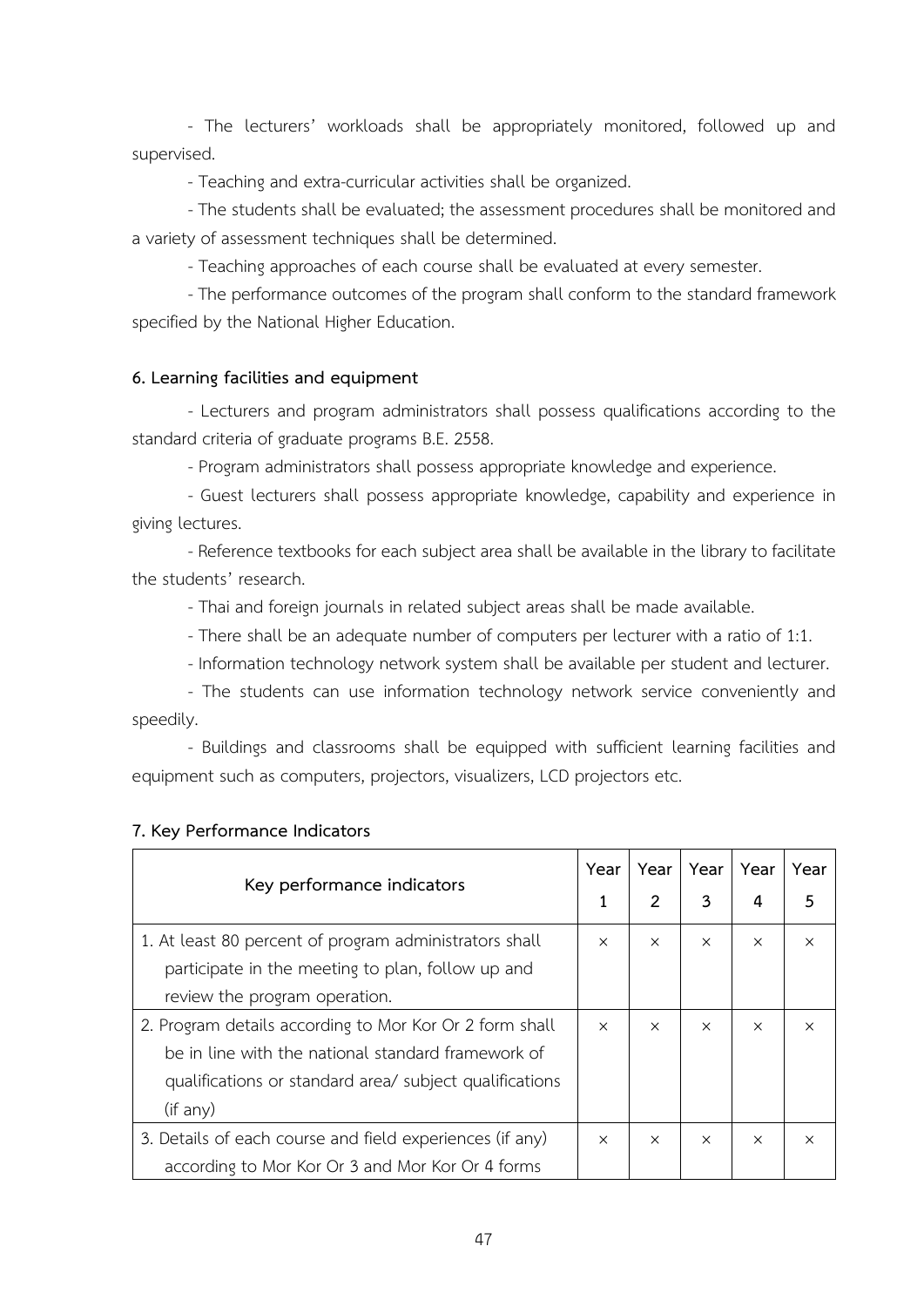| Key performance indicators                                  |          | Year           | Year     | Year     | Year    |
|-------------------------------------------------------------|----------|----------------|----------|----------|---------|
|                                                             |          | $\overline{2}$ | 3        | 4        | 5       |
| shall be completely prepared at least before the            |          |                |          |          |         |
| beginning of each semester.                                 |          |                |          |          |         |
| 4. Report on the performance outcomes of each course        | $\times$ | X              | $\times$ | X        | X       |
| and field experiences (if any) shall be prepared            |          |                |          |          |         |
| according to Mor Kor Or 5 and Mor Kor Or 6 forms            |          |                |          |          |         |
| within 30 days after the end of the semester.               |          |                |          |          |         |
| 5. Report on the performance outcomes of the program        | X        | $\times$       | X        | X        | X       |
| according to Mor Kor Or 7 form shall be prepared            |          |                |          |          |         |
| within 60 days after the end of the semester.               |          |                |          |          |         |
| 6. Students' academic achievement shall be reviewed in      | $\times$ | X              | $\times$ | X        | X       |
| accordance with the standard learning outcomes as           |          |                |          |          |         |
| determined in Mor Kor Or 3 and Mor Kor Or 4 (if any)        |          |                |          |          |         |
| with at least 25 percent of the courses available in        |          |                |          |          |         |
| each academic year.                                         |          |                |          |          |         |
| 7. The development/ improvement of course                   |          | X              | $\times$ | $\times$ | X       |
| administration, teaching methods or learning                |          |                |          |          |         |
| assessment from the evaluation of operational               |          |                |          |          |         |
| outcomes as reported in Mor Kor Or 7 of the                 |          |                |          |          |         |
| previous year.                                              |          |                |          |          |         |
| 8. Every new lecturer (if any) shall receive an orientation |          | $\times$       | $\times$ | $\times$ | X       |
| or recommendation regarding course administration.          |          |                |          |          |         |
| 9. Every full-time lecturer shall receive an academic       | X        | X              | ×        | X        | X       |
| development and/or career advancement at least              |          |                |          |          |         |
| once a year.                                                |          |                |          |          |         |
| 10. At least 50 percent of the supporting personnel (if     | $\times$ | X              | $\times$ | $\times$ | X       |
| any) shall be developed in terms of academic and/or         |          |                |          |          |         |
| professional advancement each year.                         |          |                |          |          |         |
| 11. The level of satisfaction of senior students/ new       |          |                | $\times$ | X        | X       |
| graduates on the quality of the program shall be at         |          |                |          |          |         |
| the minimum of 3.5 on an average from the full              |          |                |          |          |         |
| score of 5.0.                                               |          |                |          |          |         |
| 12. The level of employer's satisfaction of new             |          |                | $\times$ | ×        | X       |
| graduates shall be at the minimum of 3.5 on an              |          |                |          |          |         |
| average from the full score of 5.0.                         |          |                |          |          |         |
| Total indicators (no.) in each year                         | 9        | 10             | 12       | 12       | 12      |
| Compulsory indicators (no.)                                 |          | $1 - 5$        | $1 - 5$  | $1 - 5$  | $1 - 5$ |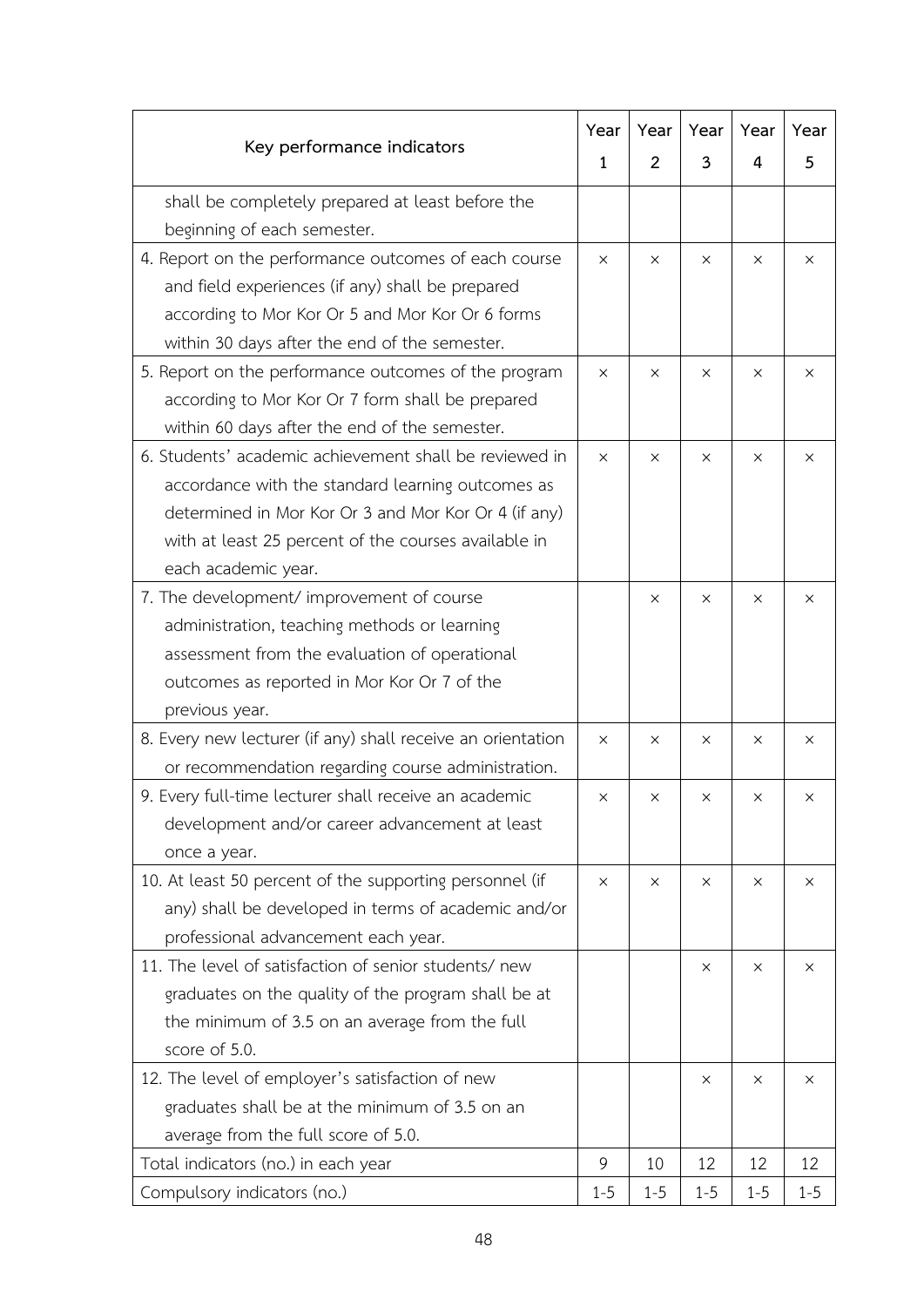| Key performance indicators              |  |  | Year   Year   Year | Year |
|-----------------------------------------|--|--|--------------------|------|
| Indicators that must be fulfilled (no.) |  |  |                    |      |

**Evaluation criteria**: The program with the standards according to the national standard framework of qualifications shall achieve the evaluation criteria as follows: Compulsory indicators (indicators 1-5) have achieved the specified operational outcomes and the number of indicators with the specified operational outcomes shall not be lower than 80 percent of the total indicators whereby the number of compulsory indicators and total indicators of each year shall be taken into consideration.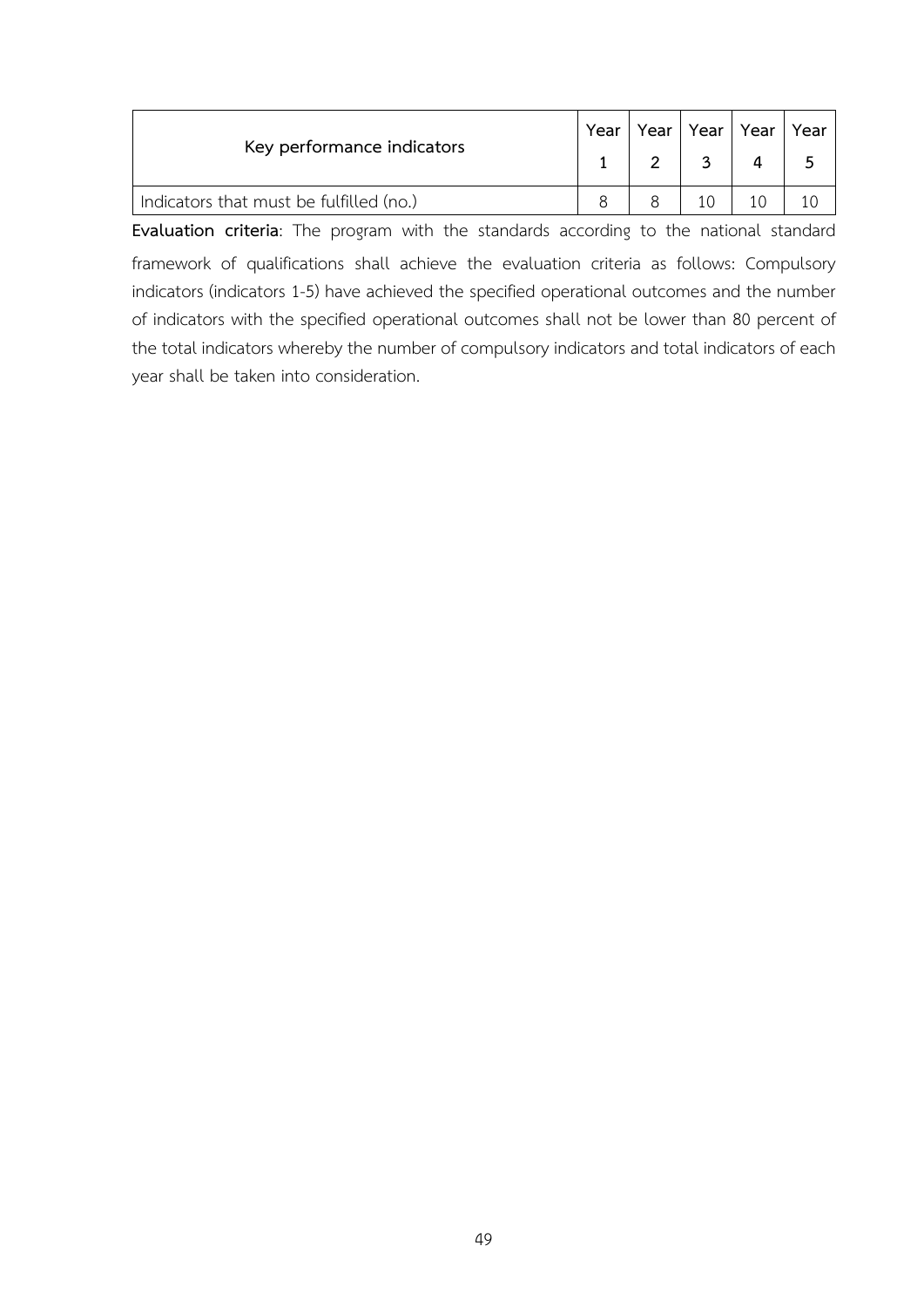### **Section 8 Assessment and Improvement of the Program Operation**

### **1. Assessment of teaching efficiency of the program**

1.1 Teaching approaches shall be assessed such as:

(1) To observe the students' behavior and interaction.

(2) To organize the lecturers' meetings to exchange experiences and to ask for any suggestions.

(3) To make inquiry from the students.

(4) To do research in order to develop media and learning.

1.2 Lecturers' skills in employing teaching plans and approaches shall be assessed.

(1) To evaluate from the students regarding the lecturer's teaching in every area such as teaching approaches, punctuality, explanation of goals, objectives of each course, measurement criteria and assessment of results as well as students' learning.

(2) To do research in order to develop media, teaching approaches and students' learning.

### **2. Assessment of an overall program**

Procedures to retrieve feedback in the quality assessment of an overall program shall be determined such as:

(1) To allow the senior students to assess an overall program.

(2) To organize the meeting of students' representative and lecturers' representative.

(3) To allow the employers or other related persons to make an assessment.

(4) To allow the alumni/ experts to make an assessment.

(5) To organize the program's seminar which shall be held by the lecturers, personnel and students.

### **3. Assessment of the performance outcomes based on details of the program**

The performance outcomes according to key performance indicators as described in the program's details shall be assessed by:

(1) Program administrators

(2) Internal Quality Assessment Committee at the School level

(3) Internal Quality Assessment Committee at the Institute level